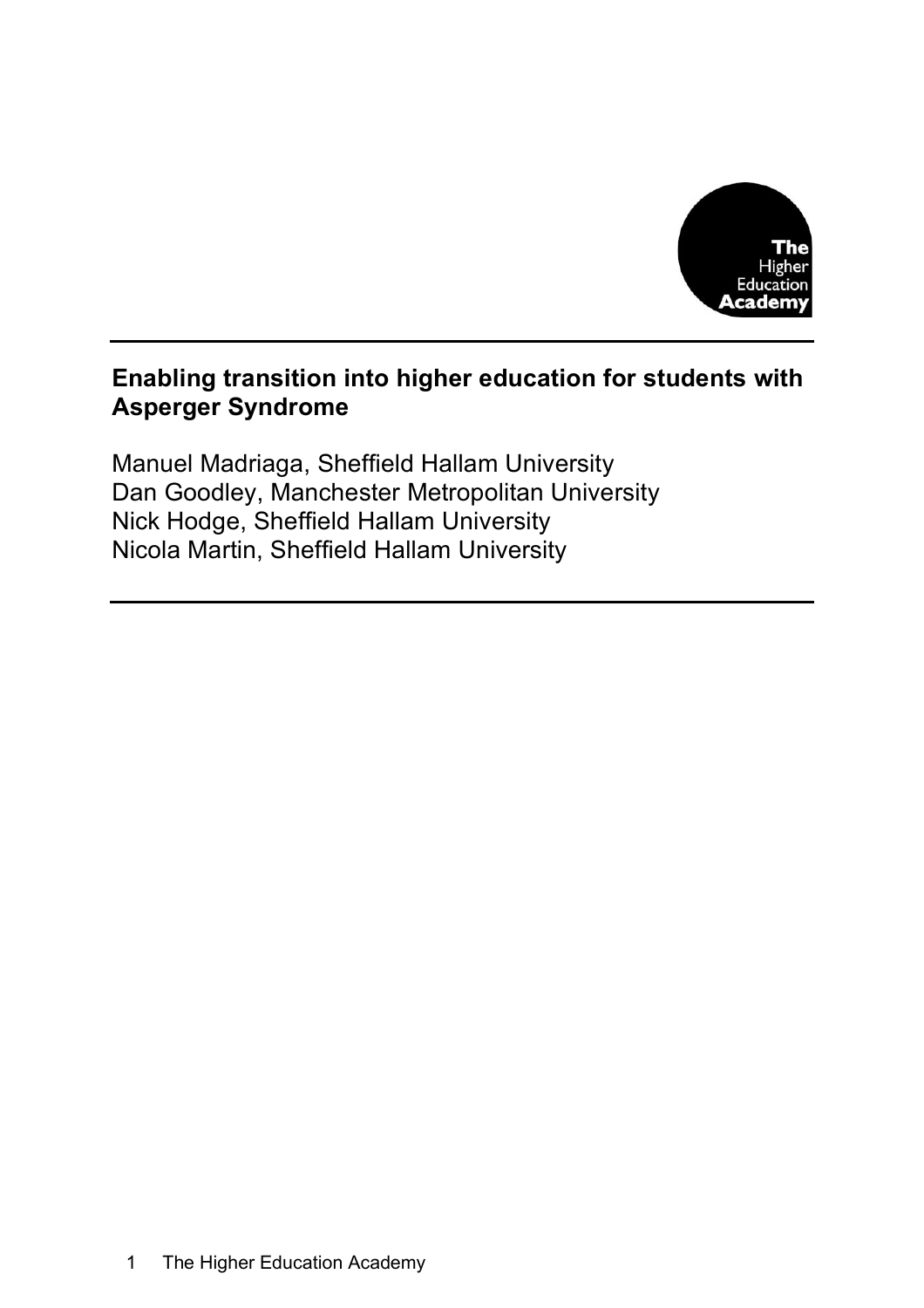# **Contents**

|            | Acknowledgements                                                                                                                              | 3                          |
|------------|-----------------------------------------------------------------------------------------------------------------------------------------------|----------------------------|
|            | <b>Executive Summary</b>                                                                                                                      | 4                          |
|            | 1. Background                                                                                                                                 | 11                         |
|            | 2. Aims<br>2.1. What is Asperger Syndrome?                                                                                                    | 12<br>12                   |
|            | 3. Methods<br>3.1. About the respondents                                                                                                      | 15<br>17                   |
|            | 4. Results<br>4.1. 'Intro' weeks<br>4.2. Engaging academically<br>4.3. Accommodation<br>4.4. The role of disabled student support teams in HE | 18<br>19<br>24<br>34<br>40 |
|            | 5. Conclusion                                                                                                                                 | 49                         |
|            | 6. Recommendations                                                                                                                            | 53                         |
| References |                                                                                                                                               |                            |
|            | Appendices                                                                                                                                    | 62                         |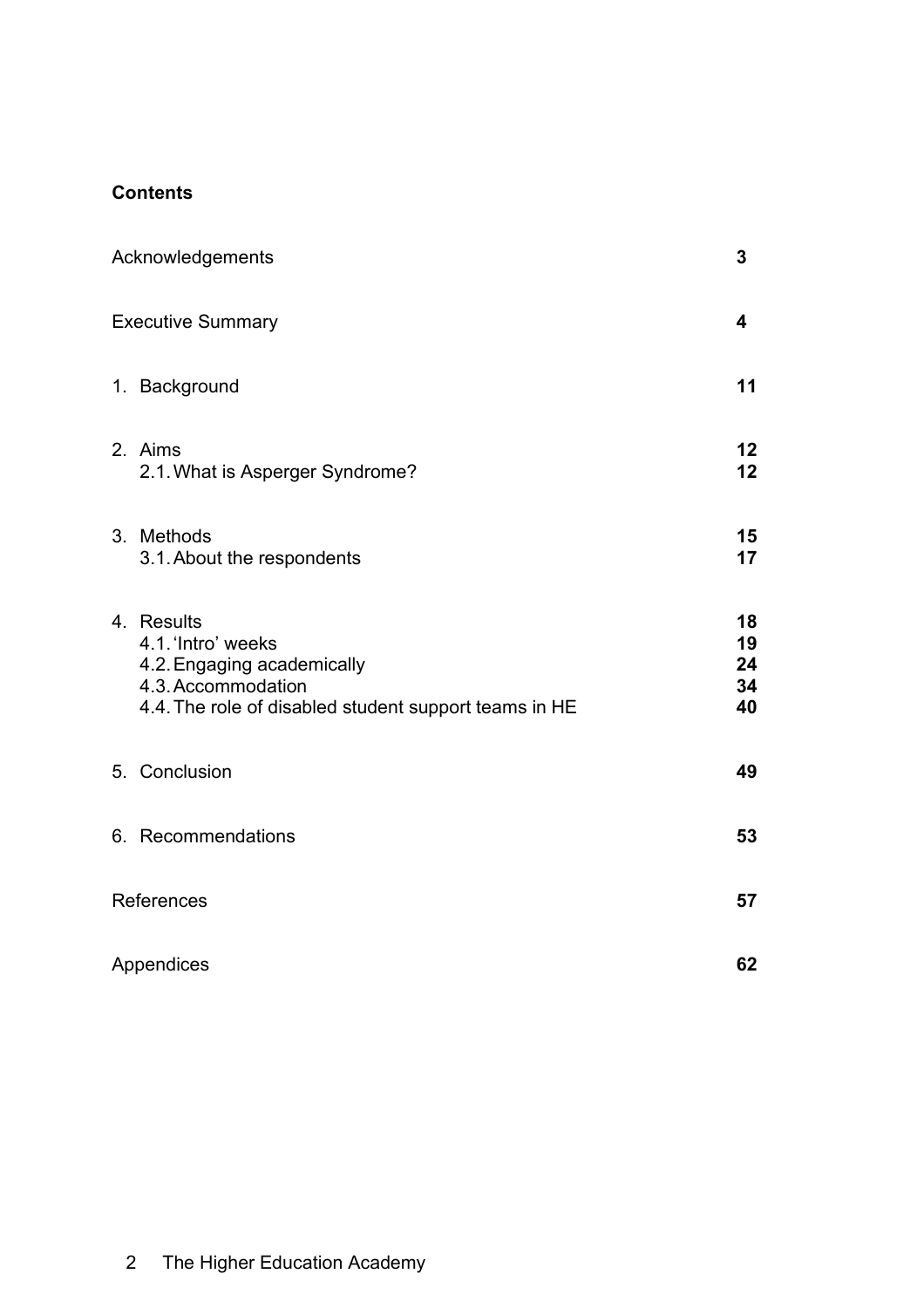# **Acknowledgements**

We would like to say thank you to all students who participated in this project. Moreover, we would also like to thank their respective HEI disabled student support teams for their support.

Assistance from the National Association of Disability Practitioners early on in the project was greatly appreciated.

Special thanks goes to Sheffield Hallam University's Disabled Student Support Team, The Autism Centre, Widening Participation Policy Unit and the Manchester Metropolitan University's Research Institute for Health and Social Change. Also, a special thanks goes out to Rachel Madriaga for her input and comments to the project.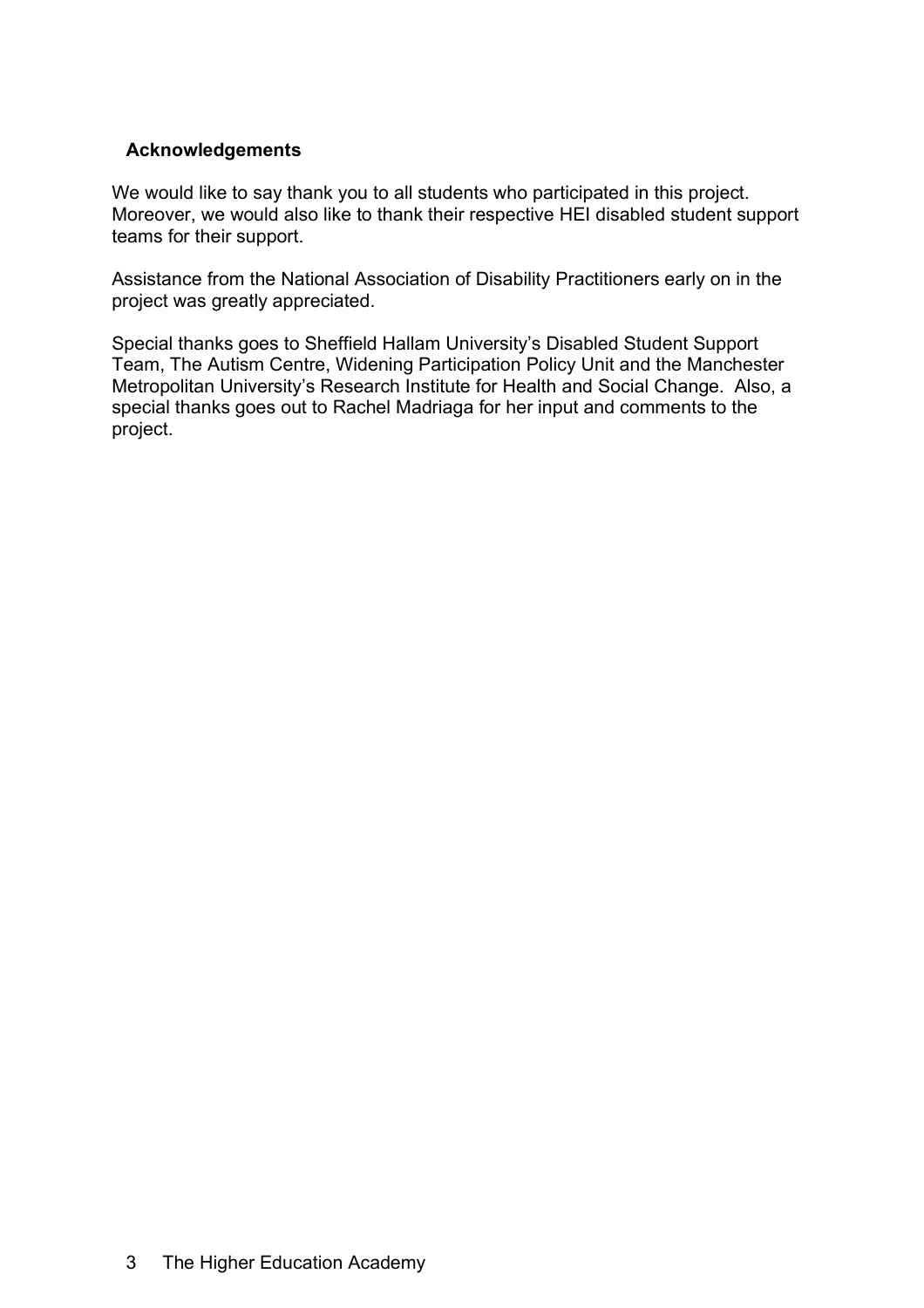# **Executive Summary**

### **Abstract**

This project report provides an insight into the lives of students with Asperger Syndrome (AS) during their transition into higher education. It details the experiences of eight students with AS. Students were interviewed multiple times at various junctures throughout their first academic year. Although they told stories of everyday disabling barriers, they also shared experiences of academic and social successes. The project was primarily focused on students with AS; however, its findings will hopefully help inform inclusive policy and practice within higher education institutions.

#### 1. Background

Much of the previous work examining transition issues and support for disabled students in higher education has too wide a focus, and the variety of differences existing underneath the umbrella of disability, such as AS, is often discounted. Traditional research in AS has pathologised the individual, focusing on the problematic nature of the condition. This report seeks to address this imbalance by placing students with AS at the centre of the process, helping to identify enabling and disabling practices found within their universities. As a result, the findings will inform and identify ways to ease the transition of students with AS into higher education.

#### 2. Aims

The aims of the study were to:

- enhance the widening participation agenda by seeking to enable a group, currently with restricted access to higher education, to claim their entitlement to study in higher education
- raise the profile of students with AS in higher education
- acquire a better understanding of the societal barriers that disabled students, in general, encounter during their transitions into higher education institutions
- help promote issues of disability equality awareness among higher education staff.

#### 3. Methods

The project entailed a longitudinal study, interviewing eight students with AS during their first year at a higher education institution. Students were recruited from various areas of the country, and interviews took place in their local area. All eight respondents were interviewed three times throughout the academic year of 2006-07: the beginning of Autumn semester; during Christmas break; and the end of Spring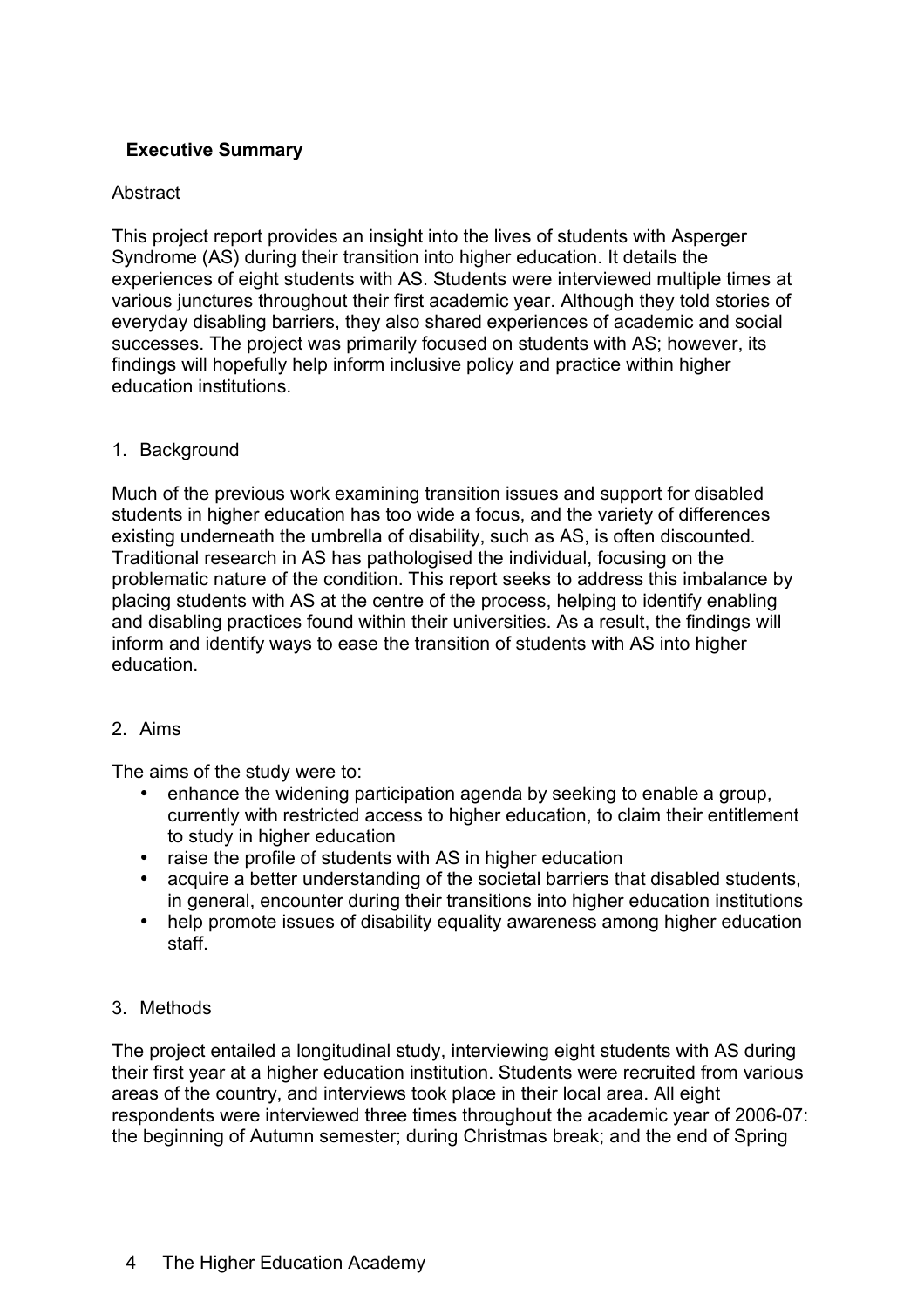semester. These junctures were significant because they showed the extent of university support offered to students at the beginning of the year and how universities administered alternative assessments and examination arrangements after the first and second semesters. It was envisioned at the beginning of project that data extracted at these particular junctures would offer valuable insight to universities and disabled student support teams in their service provision.

#### 4. Results

The majority of respondents (five out of eight) experienced euphoria upon entering their respective higher education institutions. This finding has not been evident, or discussed, within previous practitioner-focused literature about supporting students with AS in higher education. A possible reason for this absence is the result of practitioners pathologising individuals with AS, rather than allowing students with AS to make their voices heard. With their narratives at the centre of this study, respondents spoke about opportunities for invention. Attending university gave them a chance to place negative experiences of school, such as social isolation and bullying, behind them. Of course, this may be the case for many students, disabled or non-disabled. However, for students with AS, this has particular resonance as the everyday barriers they confront are 'unwittingly' taken for granted by a non-disabled, neuro-typical world.

Much of the literature regarding the experiences of individuals with AS discuss difficulties in communication and social interaction. As a result, it is argued that people with AS experience social isolation more frequently. This was confirmed in a few of the narratives. For instance, one respondent declared: 'My whole life has been spent worrying about isolation and essays, both together.' However, difficulty in interacting with others was not experienced by some respondents. A couple of them talked about having chats and drinks with friends in pubs. For instance, when asked about organising any events in his student society, one respondent replied: 'We did have one social, which was getting drunk.' All respondent stories were indicative of the diversity existing underneath the category of AS. Understanding the variability of AS is essential, especially in teaching and tailoring support for individuals in higher education.

There is also an assumption within the literature that people with AS need to partake in social activities to remedy bouts of social isolation. However, the findings show that those who live in student accommodation do not necessarily have more opportunities to develop a social timetable than those who live in the parental home.

Anxiety stems from confronting barriers in attending fresher's fairs, accessing information in lectures, working in seminar groups, disclosing their AS condition, gaining friendships and having support arrangements in place. Although much of the evidence may support a medical model view of AS, the barriers faced by many respondents were social. Thus, difficulties faced by many respondents were not principally the result of the impairment effects of AS. These difficulties can also be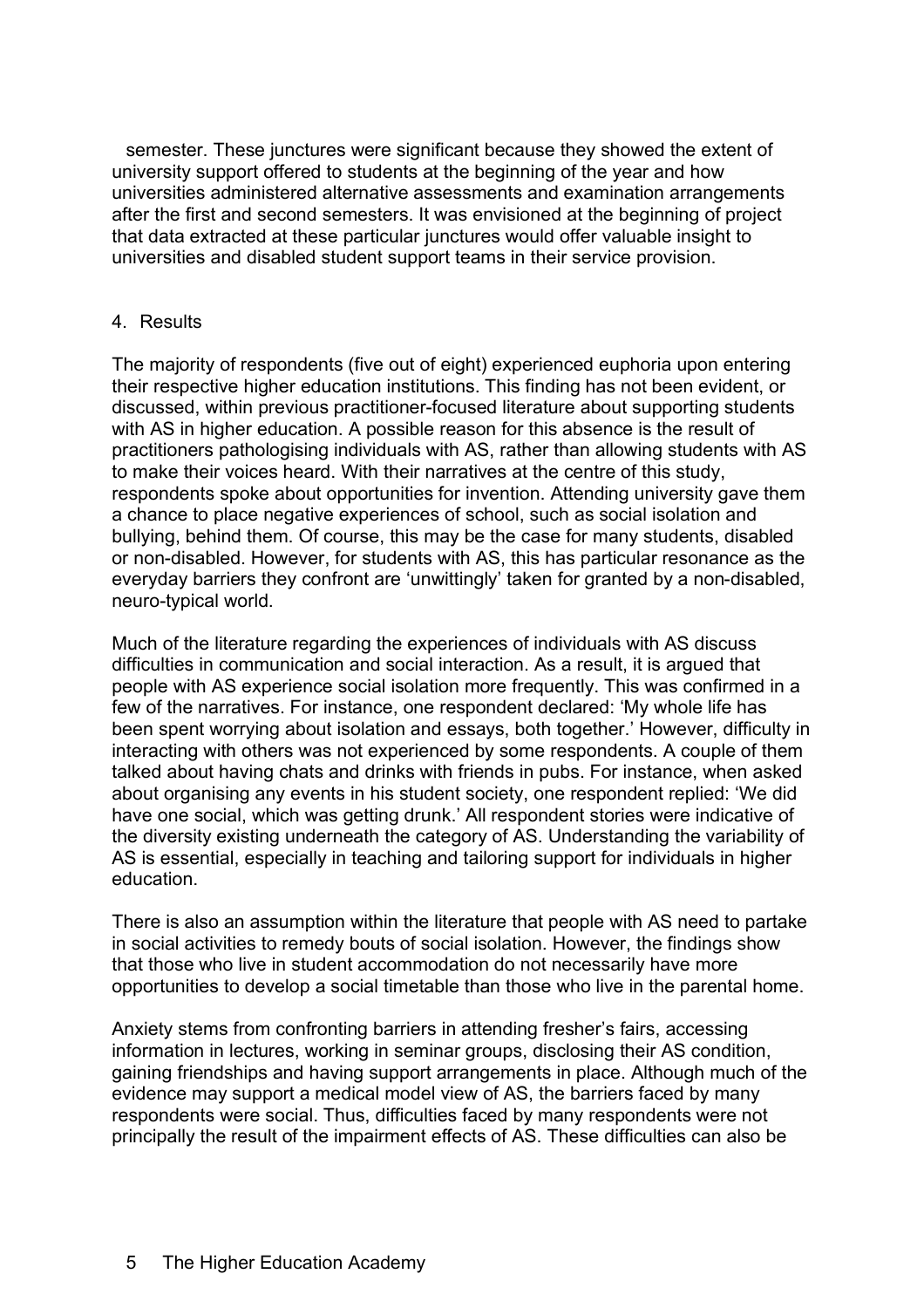credited to a lack of good practice and disability awareness among teaching and student support staff.

As respondents described disabling moments, they also told of instances of good practice. These instances revolved around accessible learning and teaching methods, as well as working with mentors appointed to them by their respective university disabled student support teams. In regards to the latter, half of the respondents viewed their mentors positively as mediators, counsellors or people who are just there to help.

### 5. Conclusions

With the recent Disability Discrimination Act amendment, the Disability Equality Duty (2006), higher education institutions have to make 'positive' steps in ensuring disability equality for all staff and students. This means disability issues are university-wide issues. These issues should not be considered the reserve of student services departments. The evidence presented here shows there still remains a significant gap between policy and practice in these public institutions. It is hoped the recommendations below may help inform ways to narrow this gap, ensuring equality for all students.

#### 6. Recommendations

All recommendations were derived from the research. Underlying these recommendations was the recognition that higher education institutions (HEIs) have a legal duty to take positive steps in ensuring disability equality.

Recommendations for Government and HEIs:

- o The Disability Equality Duty (2006) needs to be recognised as a legal duty in instilling a culture of valuing diversity within HEIs.
- $\circ$  The notion that confronting disablism is a university-wide issue, not just an issue reserved for student services, needs to be reinforced. This means academic faculties and departments should be held more accountable in curtailing disabling practices.
- o Teaching staff should be enabled to achieve good practice in teaching, learning and assessment for all students. For instance, resources should be made available for teaching staff to develop professionally and acquire knowledge on alternative assessments and working with disabled students in accessible ways.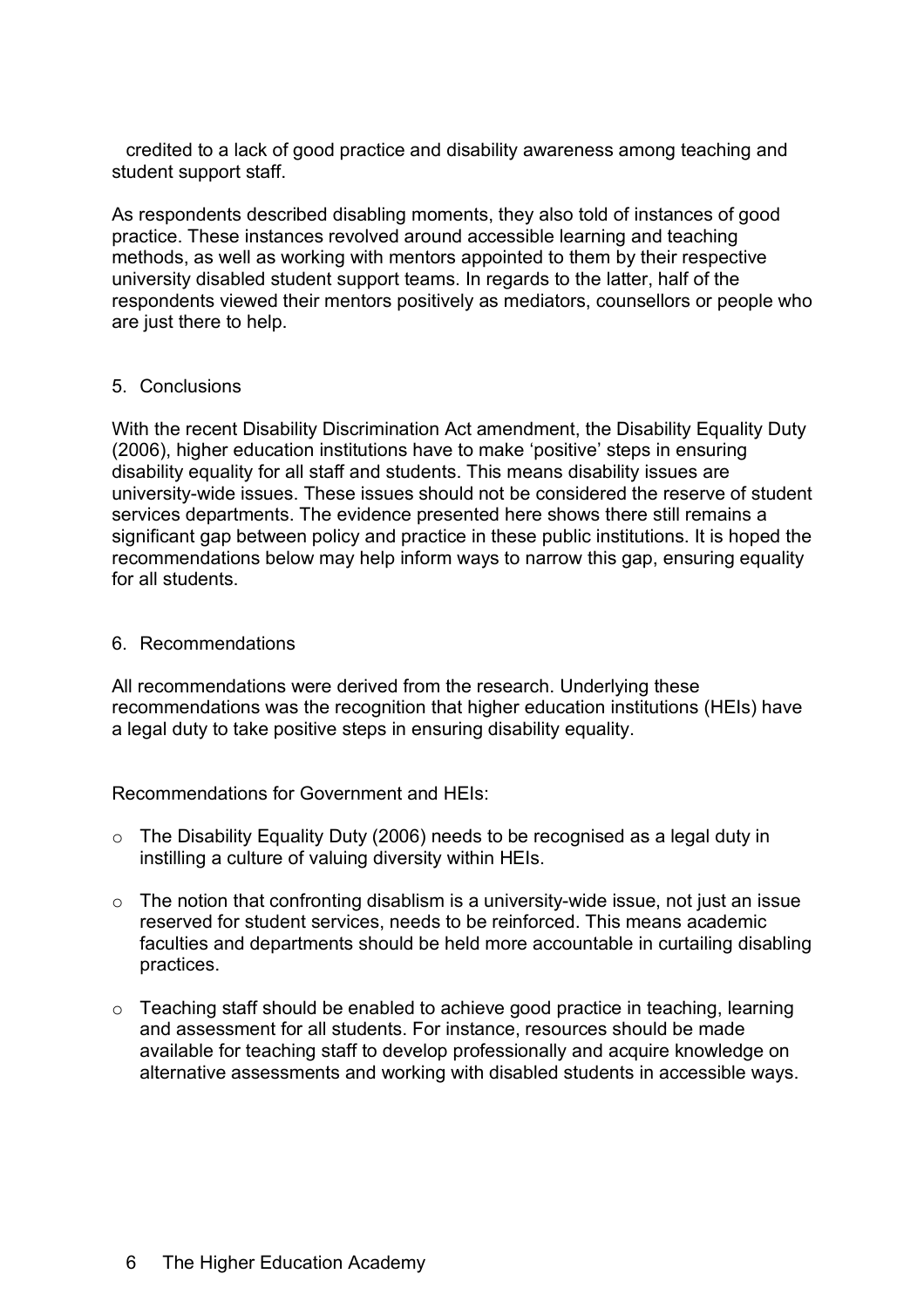- o Disability awareness training should be made compulsory for all staff in light of recent changes in the Disability Discrimination Act, in line with other mandatory training courses (e.g. fire safety).
- o It should be recognised that students with AS are entering into HEIs in increasing numbers. According to HESA online data (www.hesa.ac.uk), the number students with AS entering into their first year of HE in the UK has been increasing each year: 80 in 2003-04; 295 in 2004-05; and 475 in 2005-06. Therefore, institutions will need to accommodate students with AS and ensure that they have positive learning and social experiences.
- o Prospective disabled students, who are interested in attending their preferred institutions, should be made aware of early Disabled Students' Allowances needs assessment opportunities. This should be considered as an essential element of pre-entry activities, such as a taster courses. It will help a student to know what kind of support can be expected on year of entry. This may also be supported through the development and input of disabled student groups.
- o An early Disabled Students' Allowances needs assessment for students with AS is strongly encouraged due to the multifaceted aspects of the condition as evident in this study. This diversity requires diverse support needs. Thus, having a preset support package for students with AS may not be the best way forward. Supporting students with AS requires creative thinking as well as the student's input on what he or she may require.
- o Schools and colleges should be reminded that attending higher education is a viable option for disabled learners, particularly learners with AS.
- o The successes of disabled students should be celebrated and publicised, if the student wishes, as an example to younger disabled people. Moreover, having success stories of students with specific impairments, like AS, will be beneficial to others who have similar conditions.

Recommendations for lecturers teaching in HE:

- o Lecturers should make every effort to keep track of disabled students who have been made known to them by their respective institution's disabled student support teams. However, if a student is placed in an anxiety-ridden situation to disclose his/her impairment, then this may be an issue of discrimination according to the Disability Discrimination Act and SENDA.
- o Due to the stigma associated with AS as a condition, some respondents in this study were more likely to disclose other conditions such as epilepsy and dyslexia rather than their AS. Lecturers must be aware that students with AS recognise a hierarchy of impairments and are less likely to disclose the AS itself.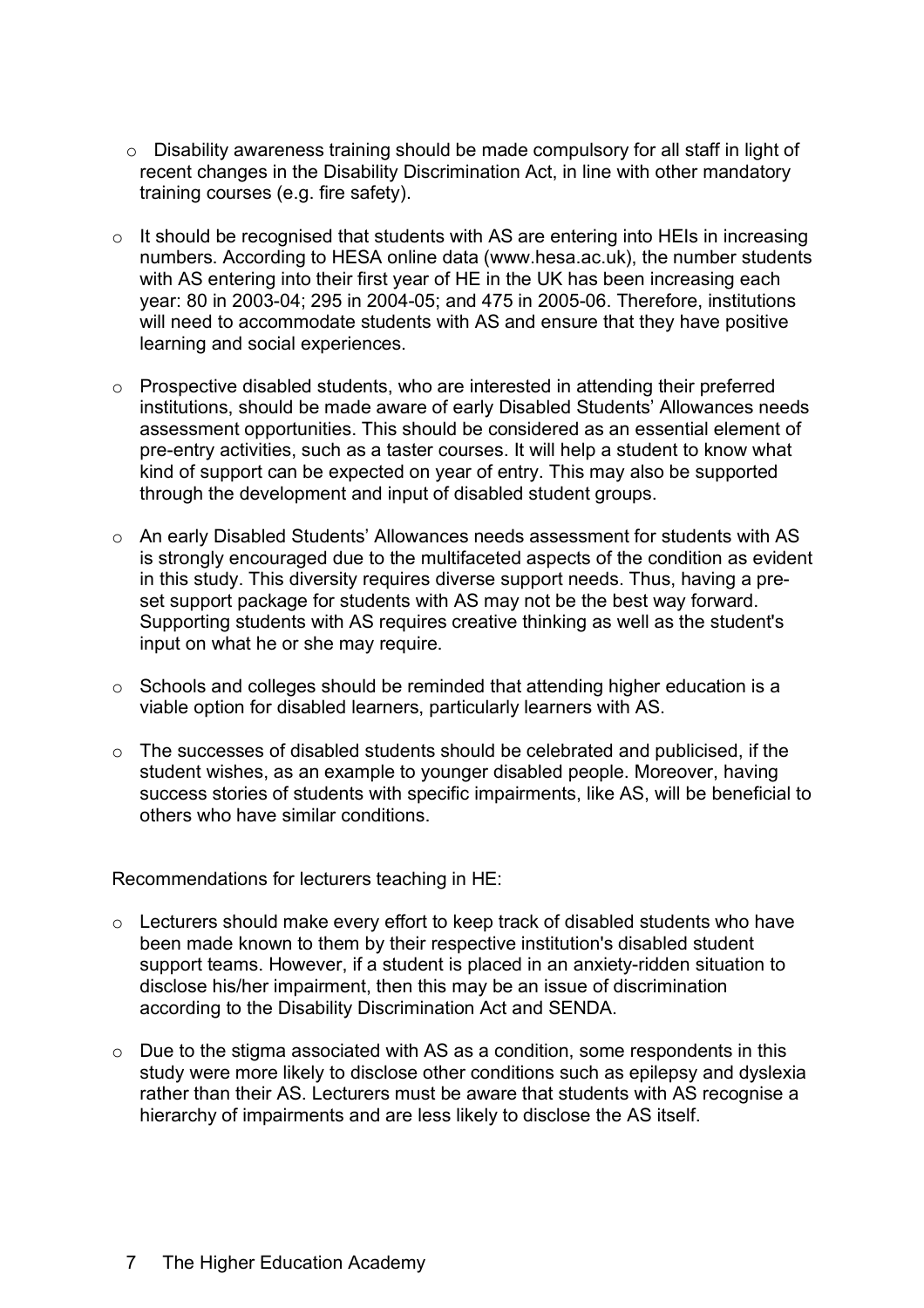- o Lecturers should make clear in advance of lectures the availability of electronic versions of handouts. As recognised by respondents in the study, having handouts, visual aids or even music can aid *all* students in assessing information conveyed to them in classes. Good, inclusive practice for students with AS will benefit all students, disabled or non-disabled.
- o Several of the respondents expressed discomfort in working with other students in group settings. This reflects what has been said about people with AS having social communication difficulties. So, at the beginning of a term, instead of immediately placing students in groups that number more than three, lecturers may want to consider pairing students up to help facilitate students in 'getting to know each other'. However, this may also be problematical for some students. Disabled student support teams may need to discuss this with a student to identify benefits of group work on learning.

Recommendations for HEI disabled student support teams:

- $\circ$  There should be increased awareness of the fact that Disabled Students' Allowances needs assessments can be conducted as early as April on the year of entry. This will help ensure that students with AS will have necessary support in place by the beginning of the academic year. If there is a delay in being able to offer support, practitioners should keep students informed.
- o Disabled student support teams should consider that parents of students with AS are likely to be playing a large role in enabling their son or daughter practically, socially and emotionally, and can be an excellent source of advice, if appropriate permission is sought from the student. However, sensitivity is required because parents' views may differ from those of their offspring.
- o Disabled student support teams should consider working with their student unions in planning alternative ways to increase student participation in studentled societies. For instance, in addition to having a fresher's fair, students with sensory impairments should have the opportunity to attend a similar event without 'the noise and the crowds', or receive buddy/mentor support in attending such fairs.
- o AS-friendly activities should be identified in areas that might include people with AS.
- o Disability practitioners in higher education should ensure that teaching staff are taking account of confidential information about disabled students within their classes. This will help ensure that lecturers are aware of a student's difference without them having to disclose or remind staff of their needs.
- $\circ$  Confidential channels must be maintained between disabled student support teams and academic faculties when conveying information regarding students.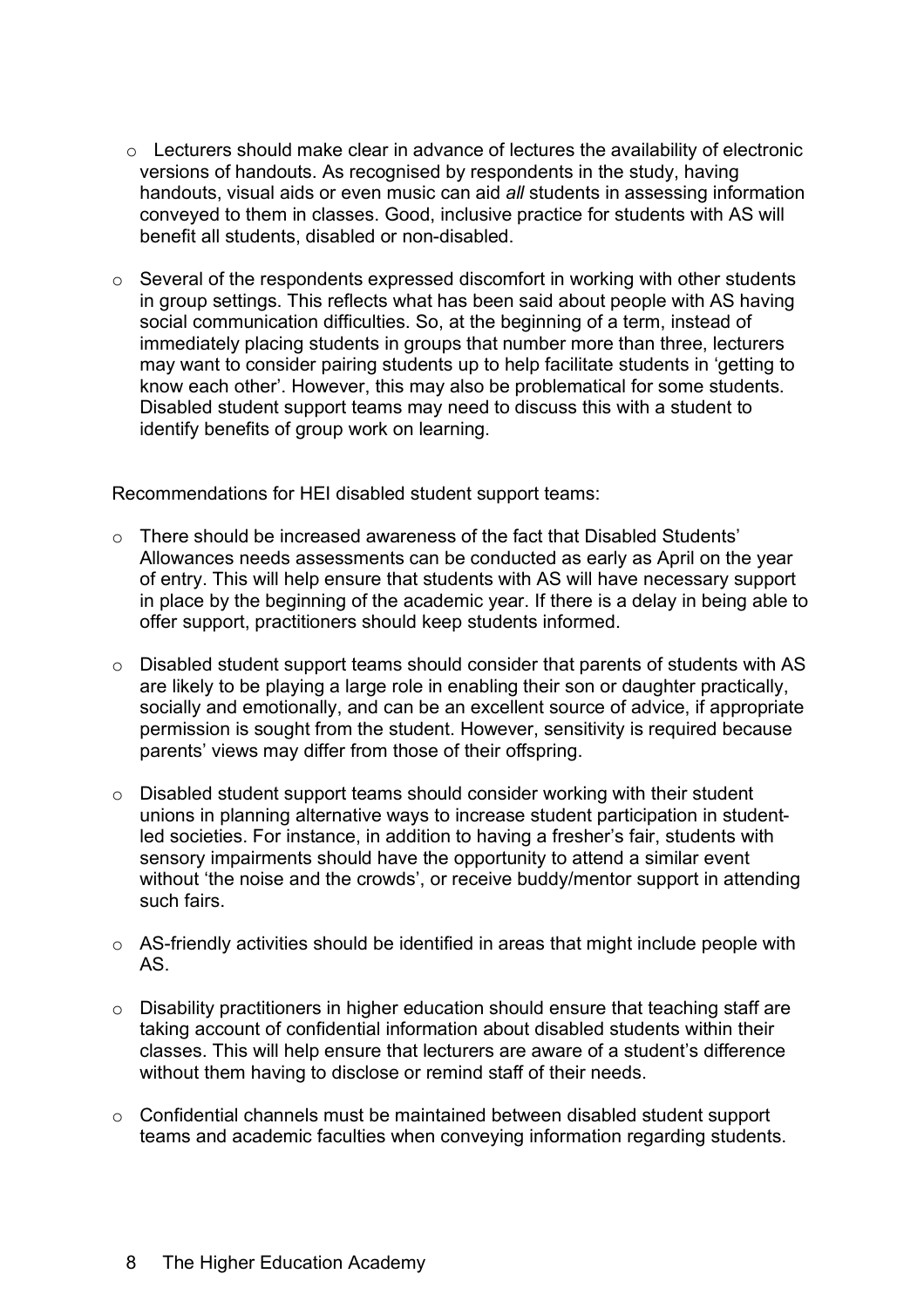- o Disability practitioners in higher education should reinforce the notion that student support packages are not etched in stone. Support arrangements should be reviewed regularly and amended if necessary.
- o Mentoring support recommended to students with AS should be flexible and consistent as students have varying support needs. Disability officers should initially meet with both mentor and student to lay ground rules and agree the support package.
- o Considering the social isolation issues that many respondents experienced in their first year of higher education and the difficulties transition can present, assessors and disability officers should make students aware of the counselling support available within higher education student support services.
- o Ensure that support arrangements (e.g., notetaking and examinations) are consistent. For instance, when a student's notetaker does not show up for a lecture, this may cause undue stress and anxiety.

Recommendations for disability researchers:

- o Closer examination of the heterogeneity of disabled people would prove valuable in informing sociological understandings of impairments.
- o Awareness of autism and AS within the social model of disability literature should be increased.
- o More focused research into specific impairments and higher education transitions is necessary to better inform policy and practice.
- $\circ$  The extent of transition as a re-engagement, renegotiation and reconstruction of the label/ontology of autism should be examined.

Recommendations for Disabled Peoples' Movement:

- o Differences and voices of people with autism and AS should be represented and taken into account within the Disabled Peoples' Movement.
- o The extent of AS as a productive impairment should be highlighted.
- $\circ$  The Government and HEIs must be held more accountable to the aims of the DED.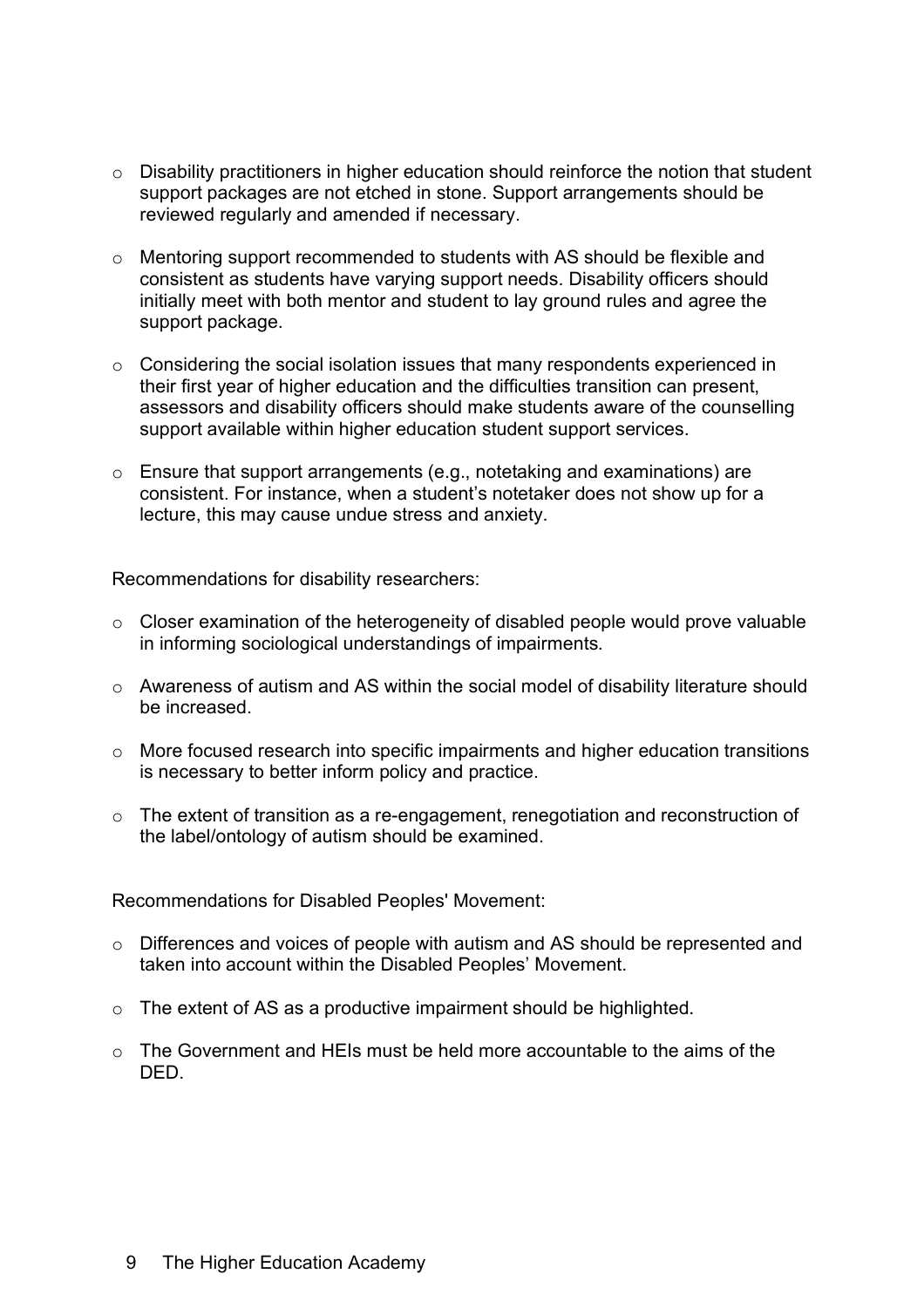# **1. Background**

Disabled students are under-represented in higher education (National Disability Team and Skill, 2004). According to the National Audit Office (2002), an 18-year-old with an impairment is 40% less likely to enter higher education than a non-disabled 18-year-old (National Audit Office, 2002 as cited in Adams and Brown, 2006, p. 10). Riddell *et al.* (2004, p. 5) also indicated that disabled students continue to be underrepresented in further education colleges and higher education, 'making up about 5% of home students, well below the proportion of disabled people in the population' (about 16%).

With this background, there have been many who have discussed and explored ways to ease disabled students' transitions into higher education (HE) (Hurst, 1996; Holloway, 2001; National Disability Team and Skill, 2004; Fuller *et al.*, 2004a, 2004b; Riddell *et al.*, 2005). Stemming from recent changes in disability discrimination legislation, the need to examine disabled students' transitions into HE has become significant. Particularly, with the introduction of the Disability Discrimination Act (DDA) amendment, the Disability Equality Duty (DED) (2006), there has been increased attention paid as to how higher education institutions (HEIs) are making 'positive' steps to ensure equal opportunity for disabled students.

However, most studies that have examined support for disabled students in HE have too wide a focus (Borland and James, 1999; Holloway, 2001; National Disability Team and Skill, 2004; Fuller *et al.*, 2005; Riddell *et al.*, 2005; Goode, 2007; Jacklin *et al.*, 2007). They discount the variety of *differences* that exist underneath the umbrella of disability (Barnes, 2003). To counter this, studies are now emerging about students with specific impairments (e.g. dyslexia and Asperger Syndrome) and their experiences in HE (Blamires and Gee, 2002; Martin, 2005; Taylor, 2005; Madriaga, 2007). This 'new' emphasis is in response to recent changes in disability legislation. As recognised by Fuller *et al.* (2004a, p. 467); 'There is now a need to move beyond single institution studies and a focus on specific impairment towards a more extensive and integrated approach.' Although this call for a specific impairment focus may appear to reaffirm divisions within the Disabled Peoples' Movement (Humphrey, 1999), it does bring attention to the particularities of impairments, such as Asperger Syndrome, which have often been ignored in the social model of disability literature.

In responding to the call made by Fuller *et al.* (2004a), this report details a year-long, longitudinal study (2006-07) examining the HE experiences of first-year students with Asperger Syndrome. The study entailed following the lives of eight students from six different universities across the country. This report will consist of the following sections: aims; methods; results; conclusions; and recommendations.

# **2. Aims**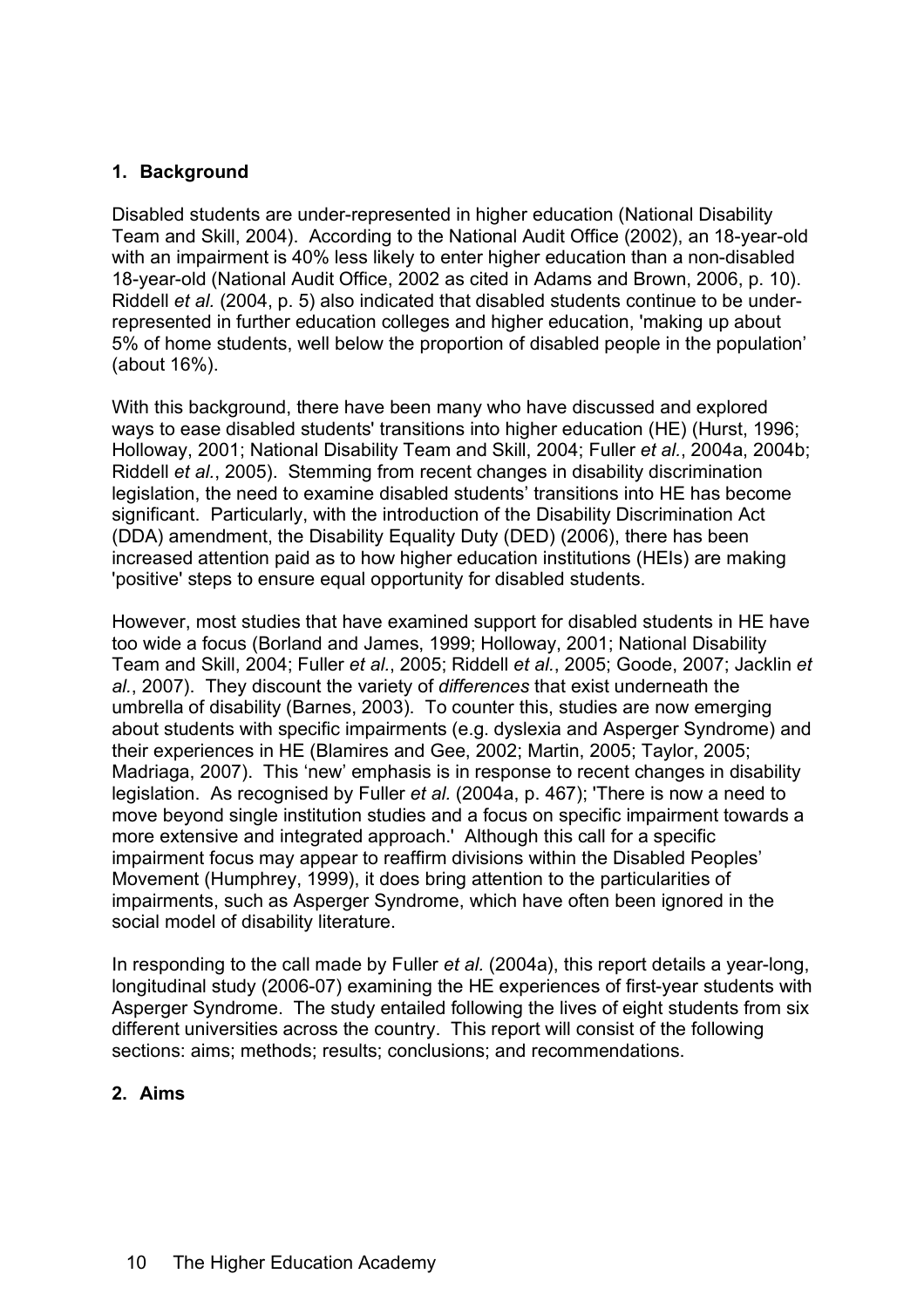The purpose of this report is to highlight the diversity of students with Asperger Syndrome (AS) so that the university experience, from their perspective, can be identified and understood. This report will identify strategies that students themselves identify as being enabling. It will also highlight attitudes and practices experienced by students as disabling. From responses below, students are aware of how AS may impact their studies; however, there is a sense of resilience (Goodley, 2000) among them that is often left unheard. An aim of this report is to raise their voice, not focusing on the 'pathological' nature of AS of previous studies (e.g. Taylor, 2005). This is not to dismantle the notion that students with AS have difficulties living in a disabling society: they do. Experiences and meanings attached to the social category of AS should not go unrecognised. At the same time, it should be noted how respondents' lives have been impacted positively in making the transition into university.

Thus, the aims of the study were to:

- enhance the widening participation agenda by seeking to enable a group, currently with restricted access to HE, to claim their entitlement to study in HE
- raise profile of students with AS in HE<br>• acquire a better understanding of soci-
- acquire a better understanding of societal barriers disabled students encounter during their transitions from schools and further education colleges into HEIs and
- help promote issues of disability equality awareness among HE staff.

# **2.1 What is Asperger Syndrome?**

Asperger Syndrome (AS), together with autism, forms one out of the many UCAS disability categories that students may tick when applying for a university place. According to Blamires and Gee (2002), the incidence of students with these impairments appears to be on the increase. This is evident in recent UCAS data that show that in 2005 there were 356 applicants who disclosed they had AS, as opposed to 165 in 2003 (source: UCAS website, accessed on 2 July 2007).

There are two competing views of AS, firstly, an 'official' view of the condition based on a medical model of disability; and secondly, an alternative, 'vernacular' view of the condition based on the social model of disability. The distinction between the two models of disability is a matter of ontology, epistemology and politics. The medical model view of AS considers the condition within the autistic spectrum. It is believed to be a 'devastating developmental disorder' (Williams, 2004, p. 704), or a 'neurological abnormality' (Frith, 2003, p. 1), 'due to a physical dysfunction of the brain' (National Autistic Society, 1998, p. 26). This 'dysfunction' results in a triad of qualitative impairments in social interaction, social communication and imaginative thought (Wing, 1991). The main clinical features, as noted by Wing (Burgoine and Wing, 1983) include: lack of empathy, one-sided interaction, little or no ability to form friendships, pedantic speech, poor non-verbal communication, intense absorption in certain subjects and odd postures. This perspective is considered an 'official' view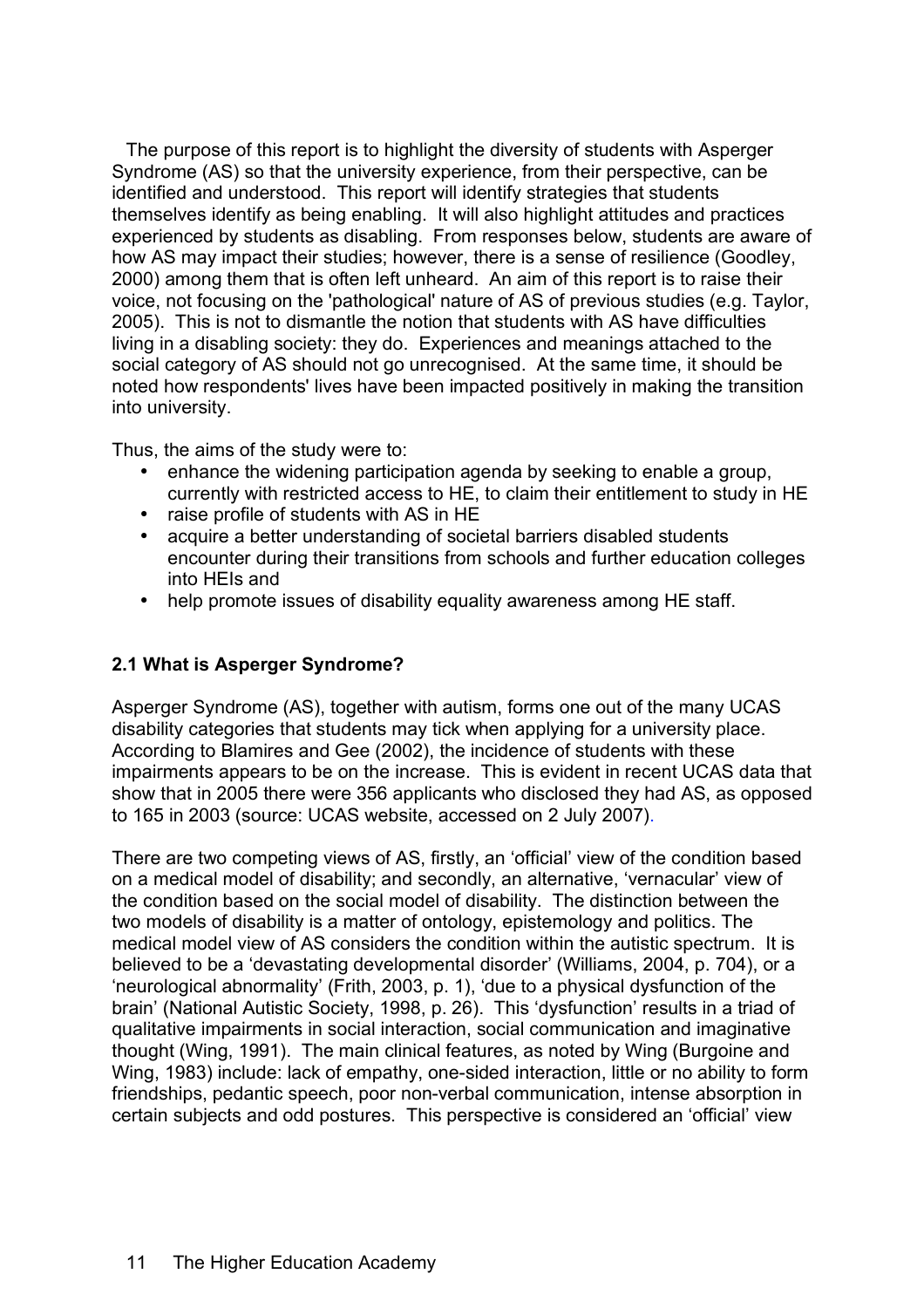because individuals with AS will not be able to access specialist funding without an 'official' medical diagnosis.

Recognising and rejecting 'official' notions of power assumed by medical professionals in categorising disabled people with 'disorders' and 'dysfunctions', disabled people have reacted collectively and politically by offering an alternative view of disability (Oliver, 1990). Instead of viewing disability as an indicator of individual failing and stigmatisation, the social model of disability comprehends disability as purely social phenomena. This means that disabled people are not disabled due to their impairments. They are disabled due to dominant societal attitudes that are perpetuated by taken-for-granted notions of non-disabled people as 'normal'. Molloy and Vasil (2002) have expanded on the social model of disability in relation to AS. They believe the way AS is classified, treated and interpreted is socially constructed. Thus, they have argued, 'that AS is never simply located within the individual: no gene or discovery of different neurological "wiring" arrangements will wholly explain AS' (2002, p. 662). For them, it is not a disorder: it is a social *difference*.

Adopting Goodley's (2000) theoretical framework on the social construction of impairment, Molloy and Vasil (2002) contend that AS has been readily adopted as a category because of its value in the area of special education. The category functions 'as a convenient common category' because practitioners are able 'to communicate with one another about the peculiarities of [a] child's personality, behaviour, learning achievements and needs' (2002, p. 666). They believe the category, although convenient, is problematic within a medical paradigm. They recognise a variance in interpretations of diagnostic criteria of AS among practitioners. Citing Singer's work (1998), they recognised there is little consensus in clinical practice on 'patterns of symptoms being referred to as AS, High-Functioning Autism and Autism Spectrum [condition], to name a few' (2002, p. 661). The harm in this lack of consensus is that children are receiving this 'label' more frequently (Blamires and Gee, 2002). In some respects, this may be viewed as positive as it enables a child to obtain specialist funding. However, it also sets a child 'on the road to specialist – and mostly segregated – provision and ultimately moving towards an excluded future' (Hodge, 2005, p. 348).

This report reflects the 'vernacular' – the resistance to the medical model of disability and the oppression of disabled people (Gabel and Peters, 2004) - like other recent writings that have explored issues in supporting students with AS in HE (Blamires and Gee, 2002; Howley, 2004; Martin, 2005; Taylor, 2005; Birnie, 2006). However, in reading these works, two contentious issues have become apparent: firstly, there is a tendency to pathologise the differences of AS and secondly, a practitioner, rather than a student focus is often adopted. The first issue stems mostly from a disabling canon (e.g. Harpur *et al.*, 2003, Taylor, 2005), where a student's behaviour, or how one should behave, is emphasised. This emphasis on behaviour resembles a cautious attitude among HE staff in preparing for a worst-case scenario. Because of this tendency to pathologise AS, there have been a few studies within UK HEIs that have painted a more positive portrayal of students with AS (e.g. Blamires and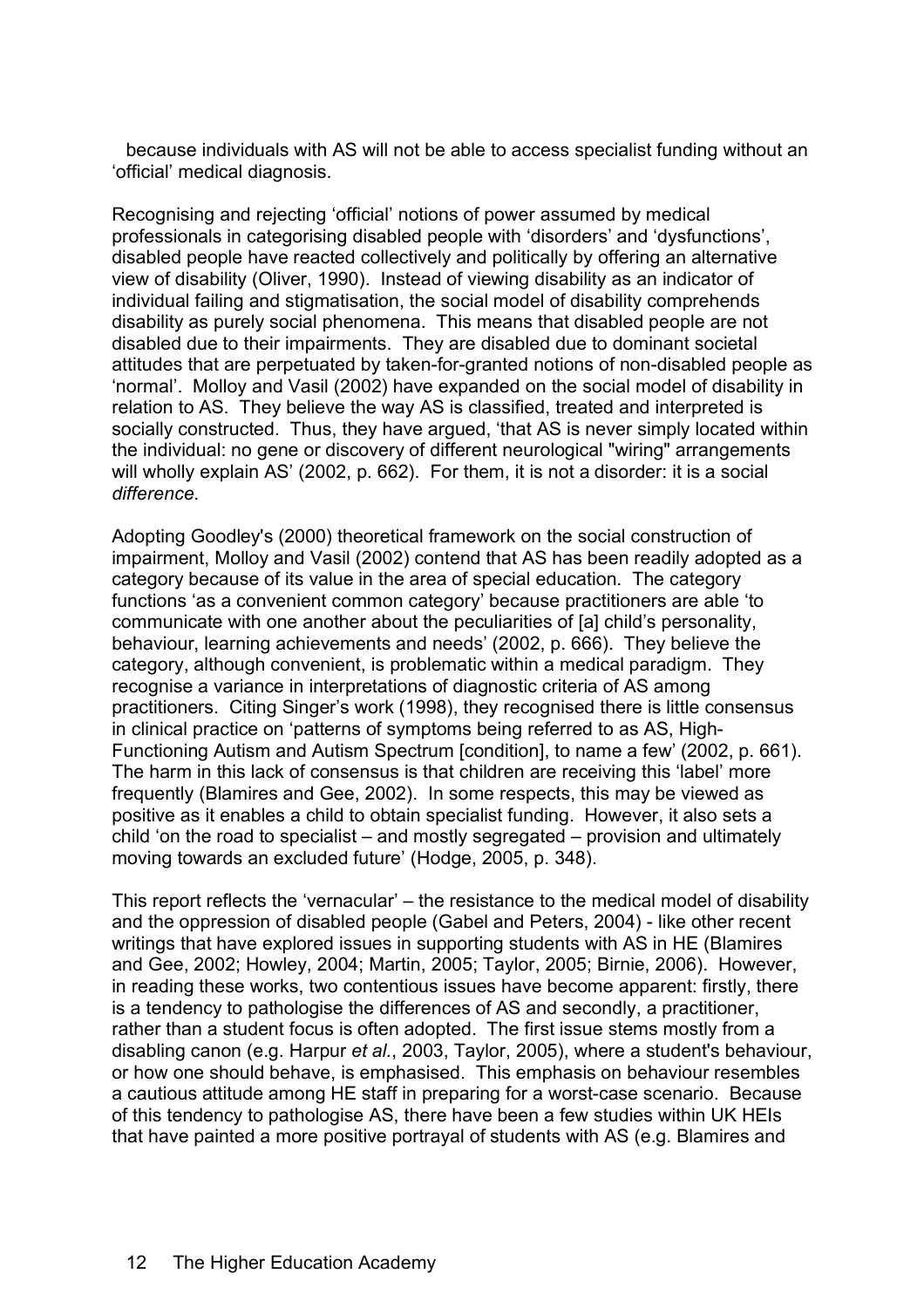Gee, 2002; Howley, 2004; Martin, 2005). For instance, in Blamires and Gee's work (2002, p. 9), they stated:

The academic ability of this identified group spans the full range and certainly includes people of outstanding ability. Those who achieve their potential have overcome many difficulties. Such students have a tendency to over-formalise speech and monologue with limited turn-taking in conversation. In some academic settings this may be seen as an ability rather than a disability.

Although making an excellent point, they presented this positive portrayal as *practitioners* in order to inform good practice to other practitioners. They did not place voices of students with AS in the foreground. Adams and Holland (2006, p. 21) have encouraged HE providers 'to undertake research to provide a sound evidence base to inform future interventions. This should focus on the impact of existing activities but also include greater opportunities for the student voice to be heard.' This thinking reflects the legislative demands of the DED, where disabled people are to be consulted in formulating disability equality policies within public organisations. Traditional research has pathologised the individual by focusing on the problematic nature of AS. This study seeks to address this imbalance by placing the student with AS at the centre of the process. It is they who can best identify enabling and disabling attitudes and practices found within their university. They are experts in recognising barriers within universities that a non-disabled, neuro-typical world 'unwittingly' take for granted (Deal, 2006; Madriaga, 2007). Being experts, we felt students with AS would be best suited in helping to address the following questions:

- What do you have to say about your experiences in HE?
- What have you found helpful in achieving and succeeding in HE?
- What barriers do you identify and mark out in your transitions into HE?
- How have you negotiated barriers throughout the duration of your first year?

It is important to note that research into lived experience needs to be driven by issues raised by students with AS. As will be discussed below, the aim of this study was to identify issues the respondents raised concerning their experiences.

#### **3. Methods**

To address the research aims, a longitudinal study was planned, which entailed following the lives of five to ten students with AS throughout their first academic year within a HE setting. Having a small sample size was considered ideal in providing a snapshot into the everyday lives of university students with AS. Moreover, the planned sample size was based upon the small sample sizes of existing qualitative work on disabled student experiences in HE (Parker, 1999; Holloway, 2001; Taylor, 2005). Recruiting respondents to the study from across the country was eased by Sheffield Hallam University's Disabled Student Support Team links with The Autism Centre and the National Association of Disability Officers (NADO). Sending out an email via the NADO email list of practitioners proved to be the most successful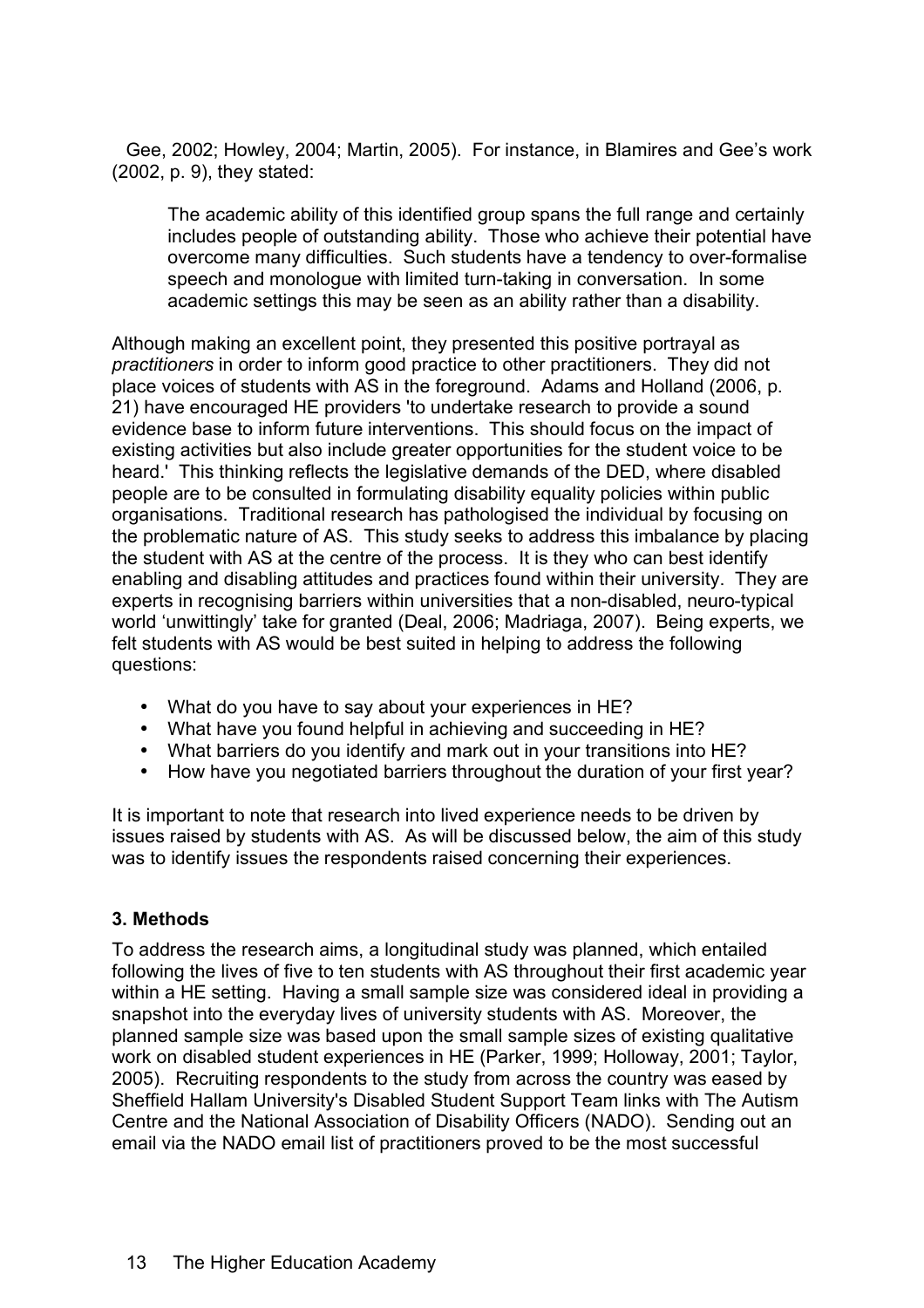means of recruiting respondents. Practitioners were asked in an email to forward a letter (see Appendix A) to first-year students with AS within their institutions. Within this letter, it stated that those who participated in the study would receive a £60 voucher for a national bookstore chain.

Eight students were recruited from various areas of the country. This meant a researcher travelling throughout country to meet students. Through good fortune, one of the eight students who agreed to take part happened to be a first-year MA student. Although his status as a postgraduate student was not part of the original remit of the study, his story added to the diversity of experiences that all respondents confronted in new environments. All eight respondents were interviewed three times throughout the academic year of 2006-07: the beginning of Autumn semester; during Christmas break; and the end of Spring semester. These junctures were significant because they showed the extent of university support offered to students at the beginning of the year and how universities administered alternative assessments and exam arrangements after the first and second semesters. It was envisioned at the beginning of project that data extracted at these particular junctures would offer valuable insight to universities and disabled student support teams in their service provision. While this longitudinal study required much travel, it offered exceptional opportunities for respondents to become more acquainted with the researcher. This was positive as respondents appeared more open, wanting to divulge more about themselves and their experiences in later interviews; a sense of trust was nurtured over time. Another positive aspect of this research approach was the opportunities for respondents to reflect on questions and statements made in prior interviews. In addition, it allowed the researcher to re-ask certain questions to respondents in later interviews. Interviews were not structured. Research was driven by the issues raised by the participants. Although having this aim, the research team employed some prompts to understand their lives before university and examine how they engaged with classroom activities, assessment and support arrangements. These prompts were conjured and informed by previous work on disabled learner transitions into HE (Goode, 2007; Madriaga, 2007).

Several parents, more specifically four mothers, and two 'mentors' (support workers) of student respondents were also interviewed. Unlike student respondents, they were only interviewed once during the project. Perspectives were acquired from these respondents to gain a better understanding of the barriers student respondents face in their everyday lives from the perspectives of those close to them. Their views were only sought to accompany narratives of student respondents. This has been done in previous studies (Riddell *et al.*, 2004; Fife and Tayside Wider Access Forum, 2005; Madriaga, 2007) that focused on disabled learner transitions into HE. Moreover, in a literature review of student first-year transitions conducted by Harvey et al. (2006), it was suggested that family members can impact significantly on adjustment in a student's first year of HE. Being members of a disabled family, the role of parents cannot be discounted. They will have experienced disabling attitudes as well (Hodge, 2008). Many parents have had a history of advocacy on behalf of their sons/daughters with AS, particularly in dealings with educational authorities (Gray, 2002). However, university practice, particularly in regards to the Data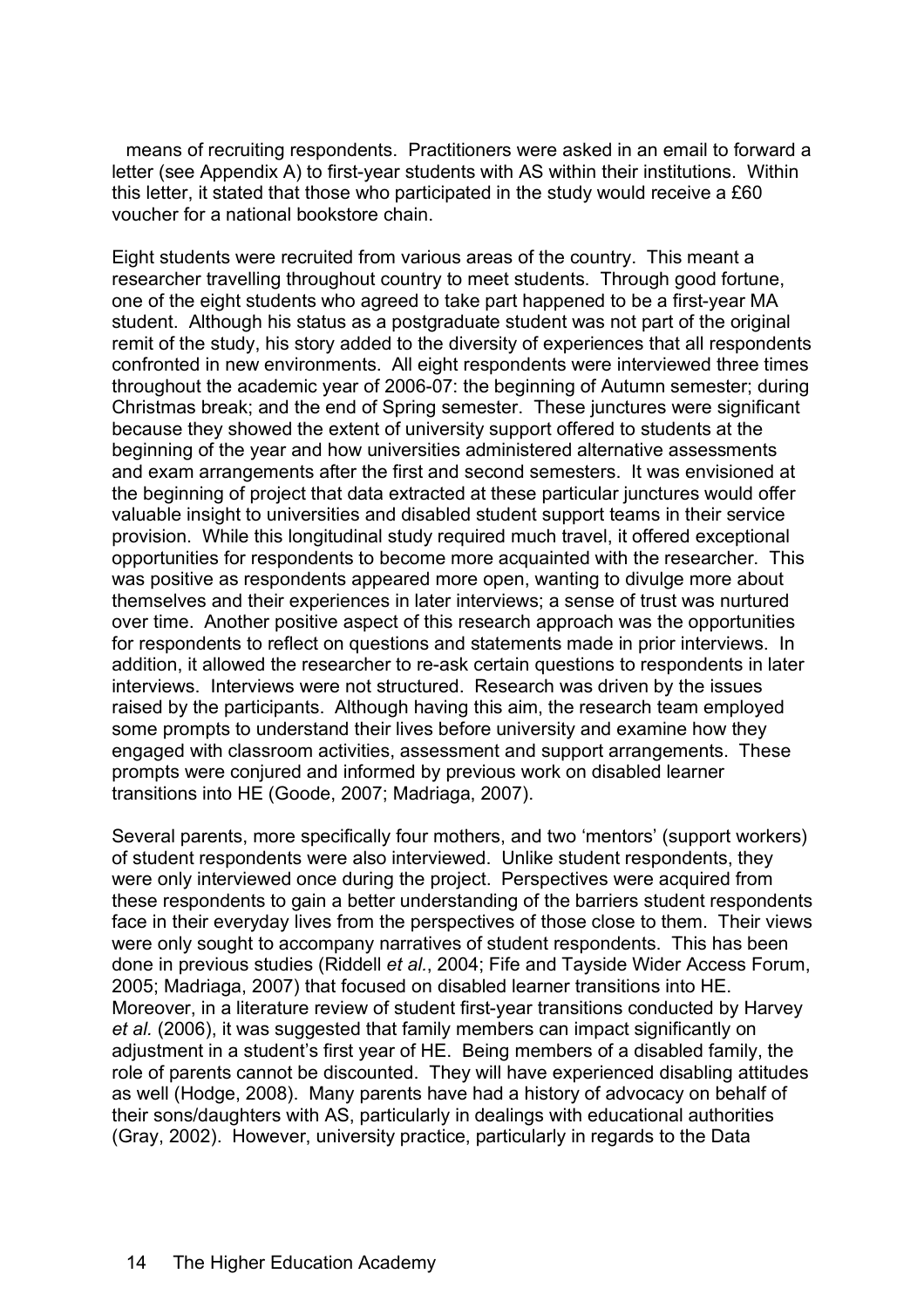Protection Act, prevents a parent's advocate role being carried out. For instance, with students most likely having adult status, parents have restricted access to any information or correspondence between university and their child. Thus it was necessary to gather information from carers and how they understood these practices to be impacting on their son or daughter. They were all pleased to share their experiences.

Much was done to make sure the project was ethically sound and addressed, as far as possible within the resources of the project, emancipatory principles for those who participated in the project (Mercer, 2002; Barnes, 2003). Transcripts of interviews were always sent back to respondents for their review. This provided them with opportunities to make amendments and clarify what was said.

In working with all respondents, informed consent (see Appendix B and Appendix C), ensuring confidentiality and transparency were always pursued. Hence, throughout this report, the names of respondent and even their universities appear as pseudonyms. Moreover, the titles of their courses have been altered. This was done for confidentiality reasons and to ensure respondents of their anonymity. Although respondents understood they would be anonymous, some of them expressed a willingness to help out with dissemination of report findings, in the form of presenting their stories of HE at conferences or writing up their experiences in professional publications. In fact, one of the respondents has already shared his story at a conference this year. Another respondent agreed to co-write a paper to inform disability practitioners how to support students with AS in HE.

Although ensuring confidentiality was a formal process of the research, the form and style of the interviews were informal. The researcher let his subjectivities come across to the interviewees as he reflected upon his own beliefs. In giving information about himself, the researcher made the interviews more personable and supportive. This informality led to opportunities for celebrating interviewees' achievements.

# **3.1 About the respondents**

Although respondents share in the experience of being diagnosed with AS, they are all very different. They originate from different parts of the country, study a diverse range of courses, attend different types of universities and receive an assortment of academic support from their respective disabled student support teams.

| <b>Respondent</b> | Age | <b>Course</b>           | <b>University</b> |          | Type of support they | Age of    |
|-------------------|-----|-------------------------|-------------------|----------|----------------------|-----------|
|                   |     |                         | type              |          | receive              | diagnosis |
| Alan              | 30  | <b>BA</b> in Social     | Pre-1992          | $\Omega$ | notetaker            | 29        |
|                   |     | <b>Sciences</b>         |                   | Ω        | exam arrangements    |           |
| Cathy             | 18  | <b>BA</b> in Humanities | Post-1992         | ∩        | notetaker            | 4         |
|                   |     |                         |                   | $\circ$  | mentor               |           |
|                   |     |                         |                   | $\circ$  | exam (e.g. extra     |           |
|                   |     |                         |                   |          | time)/coursework     |           |
|                   |     |                         |                   |          | arrangements         |           |
| Karen             | 18  | <b>BSc in Social</b>    | Pre-1992          |          | mentor               | 15        |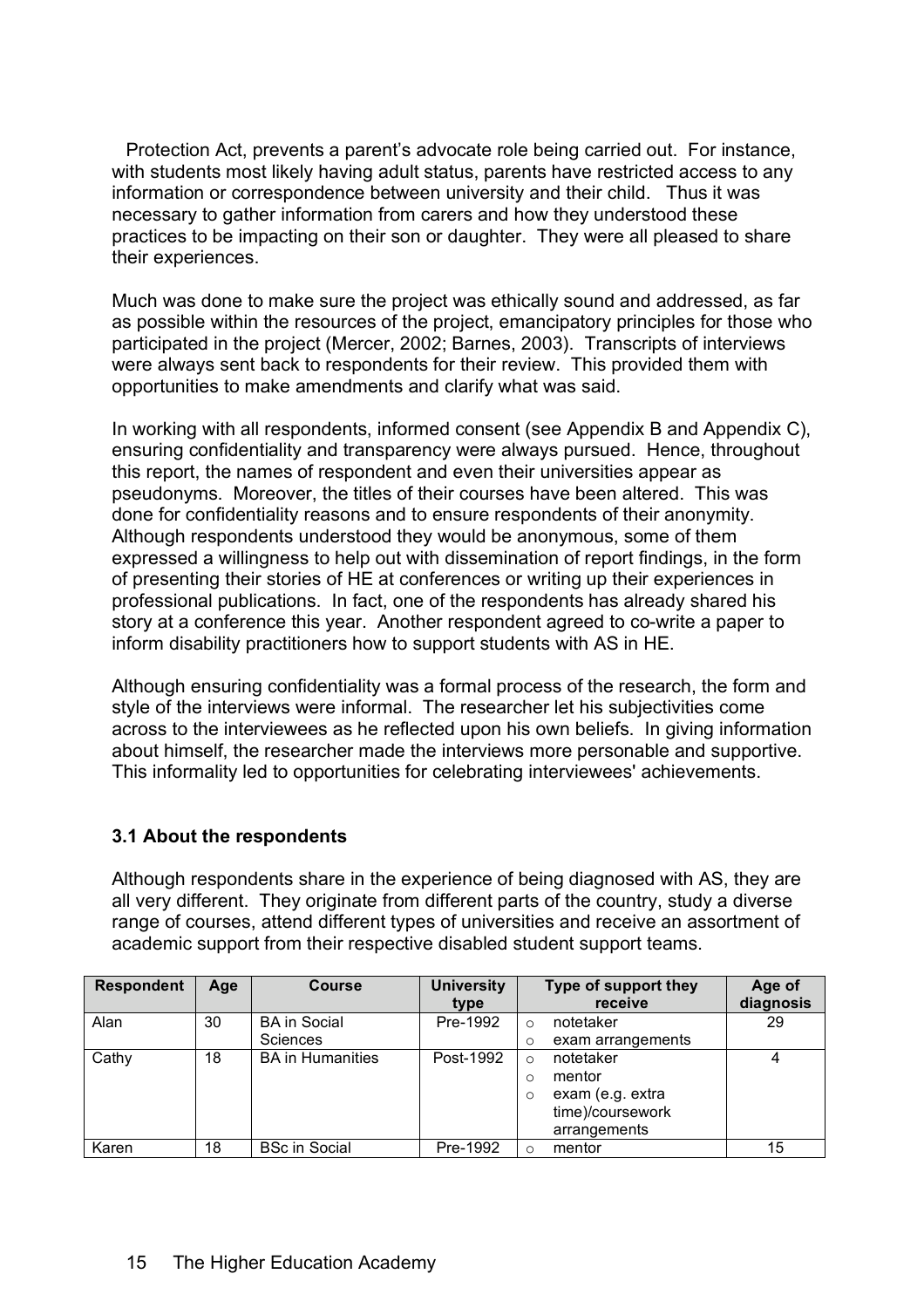|       |    | Sciences                               |           | $\circ$<br>$\circ$            | exam (e.g. extra<br>time)/coursework<br>arrangements<br>tutorial support                                                 |    |
|-------|----|----------------------------------------|-----------|-------------------------------|--------------------------------------------------------------------------------------------------------------------------|----|
| Len   | 18 | <b>BSc Biology</b>                     | Pre-1992  | $\circ$<br>$\circ$            | mentor<br>exam (e.g. extra<br>time)/coursework<br>arrangements                                                           | 9  |
| Lisa  | 18 | <b>BA</b> in Social<br><b>Sciences</b> | Pre-1992  | $\circ$<br>$\circ$            | mentor<br>exam (e.g. extra<br>time)/coursework<br>arrangements                                                           | 18 |
| Louis | 22 | <b>BA</b> in Arts                      | Post-1992 | $\circ$                       | mentor                                                                                                                   | 13 |
| Mark  | 23 | <b>MA in Social</b><br>Sciences        | Pre-1992  | $\circ$                       | mentor                                                                                                                   | 12 |
| Ray   | 22 | <b>BSc in Computer</b><br>Science      | Pre-1992  | $\circ$<br>$\circ$<br>$\circ$ | tutorial support<br>exam (e.g. extra<br>time)/coursework<br>arrangements<br>taxi costs to and from<br>home to university | 15 |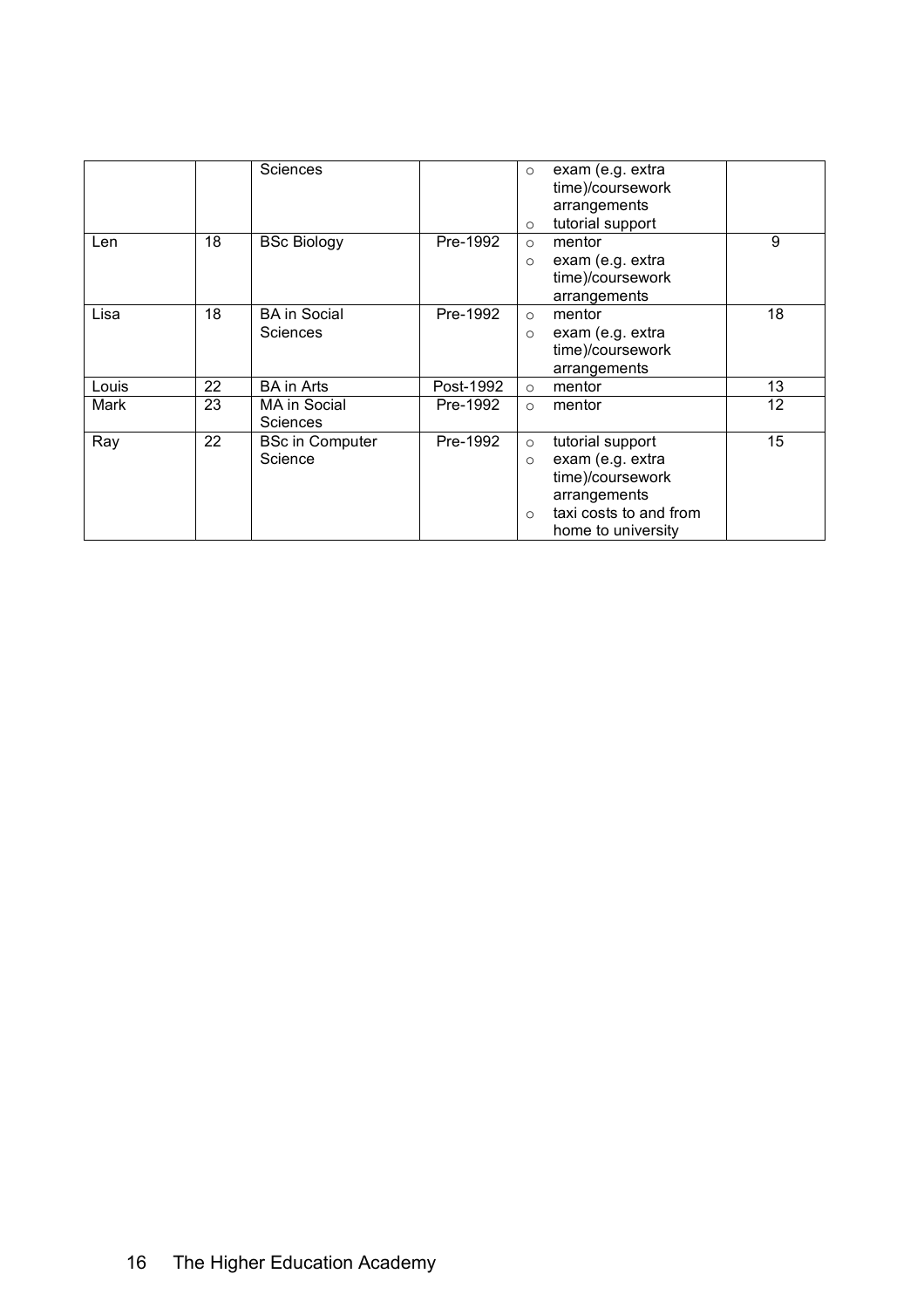### **4. Results**

The way AS impacts upon their lives varies as well. Some respondents feel the condition governs their lives. For instance, Mark credits being depressed to having AS: 'The depression is a response to how I deal with external factors, and how I deal with external factors will be governed by how I react to them as a person with Asperger's Syndrome.' In contrast, for other respondents, AS is just one of many things they have to contend with on a daily basis. Lisa ranks the seriousness of her food allergies ahead of having AS, depression and dyslexia because an allergic reaction, in her words, will 'kill me'. Of course, their views have a bearing on how they understand their diagnosis (Brady, 2007). Alan felt his late diagnosis of AS at the age of 29 had given him clarity in reflecting back on his own life. As he stated: 'I was almost in complete tears to be honest. It was like everything [the doctor] said was like "Oh my god! There it is! That's the reason why!"' In contrast, Louis had a less-than-positive view about his diagnosis:

Back in 1998 I believe, when I was about 13 or 14. I had to go to this psychiatrist. It was a hospital… I had to go to this lady. She was more or less a therapist. For about a couple of hours, she did some tests with me, which I must admit was incredibly humiliating. I was nearly 14 and I felt like I was being treated like a seven-year-old. I did not like that.

Not only did respondents have varying views on their diagnosis, they had contrasting views on the effects of having an impairment. For example, Karen and Alan both saw it as a matter of having social communication difficulties and not being able to read social cues, Mark has credited his social isolation to it and Len has indicated that it has not hindered him in anyway (except when it comes to having to take in information from 'badly written' books).

The variability of AS does not go unnoticed. Bogdashina (2006) captured 'internal' views of those who can attach themselves to the autistic/AS category (e.g. Williams, 1996; Grandin, 2000). She argued: 'As autistic individuals differ from each other as much as their non-autistic peers, there are as many "autistic" definitions as there are autistic individuals' (Bogdashina, 2006, p. 81). The respondent Mark understands the diversity existing underneath the category of AS and parallels the condition to chicken tikka masala:

I guess the important thing to remember is that [definitions of AS] are very much generalisations. There is nothing more annoying than reading a book by someone who says AS is this, this and this and they got AS and present it as the definitive article, or present themselves as the definitive article. As with everyone, everyone is an individual, and AS adds and subtracts from certain aspects of that… it is a bit like chicken tikka masala really. There are really all sorts of tasty things underneath the label of chicken tikka masala, but it is exactly how you mix up the ingredients that determine the exact taste. But, it is still all chicken tikka masala though.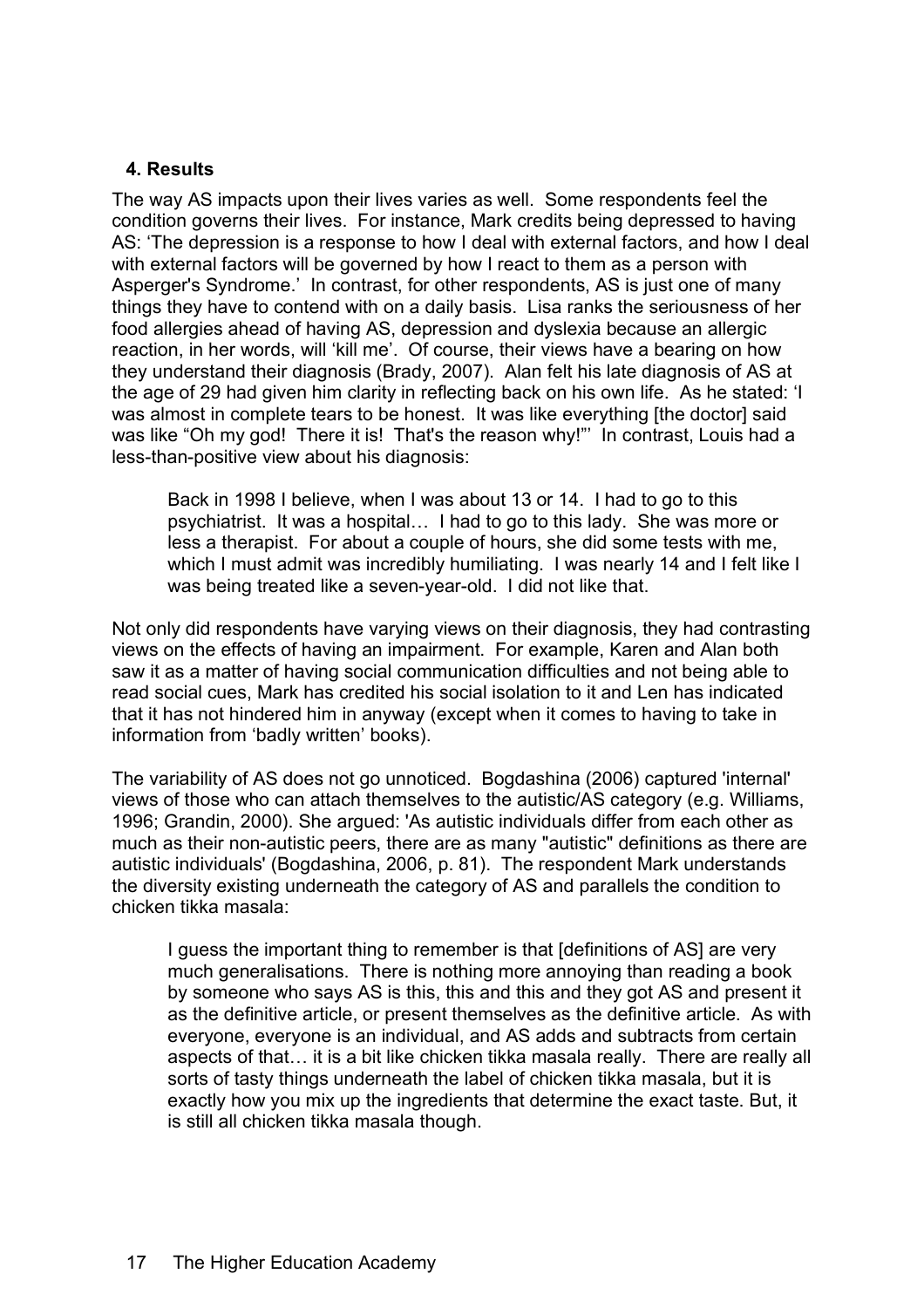This is only a snapshot of the diversity of respondents and the contrasting meanings they attach to the category of AS in their lives. Understanding the variability of AS is essential, especially in teaching and tailoring support for individual students through HE. As Howlin (2004, p. 4) has recognised, 'some of these students will need minimal, if any, additional support, while others may need a comprehensive support service both for academic and social needs'.

This part of the report attempts to break down findings from what respondents stated about their transitions into HE. The analytical approach taken was informed by grounded theory. The hallmark of grounded theory, according to Charmaz (1995, p. 32), consists of the researcher deriving his or her analytic categories directly from the culture under investigation, not from preconceived concepts or hypotheses. Each member of the research team analysed transcripts of all interviews. When meeting as a group, the research team discussed and highlighted common themes that emerged from the narratives of student respondents. Nvivo software was invaluable during this process in organising the discussed themes. Twenty categories were initially identified and were subsequently collapsed into four: 'intro' weeks; academic studies; accommodation; and the role of the disabled student support teams. These themes form the following sections of this report. The analysis begins with a section (4.1) where respondents retell their experiences of their first weeks of university life. This provides some insight into how they perceive their transition. Then a section (4.2) follows on how respondents coped with the rigours of academic study, such as working with tutors and other students within the classroom. Since university life is much more than what happens within the classroom, the next section (4.3) will draw attention to their social lives, with specific attention to their home lives (or student accommodation). Lastly, a section (4.4) focuses on student perspectives of the role of the disabled student support team within their respective institutions.

#### **4.1 'Intro' weeks**

Five out of the eight respondents expressed euphoria upon entering their respective HE institutions. This euphoria has never been touched upon before, since previous literature (e.g. Taylor, 2005) focused on the pathological nature of AS. With the prospect of meeting new people through their courses, accommodation and student societies, respondents embraced the opportunity for reinvention. This was echoed in Karen's reflections:

In the same way, I have come here and normally I am not a very chatty person. At home, I am a very quiet and I just sort of sit there. I come here. I introduce myself to people. I have been talking. And, I am like where does that come from? This is isn't me. Or maybe this is me? It is just a *me* that could not exist where I was before. Coming here without anybody's preconceptions and there is nobody going 'you got Asperger's so therefore you are going to be freaking out at every opportunity'. I have been a different person.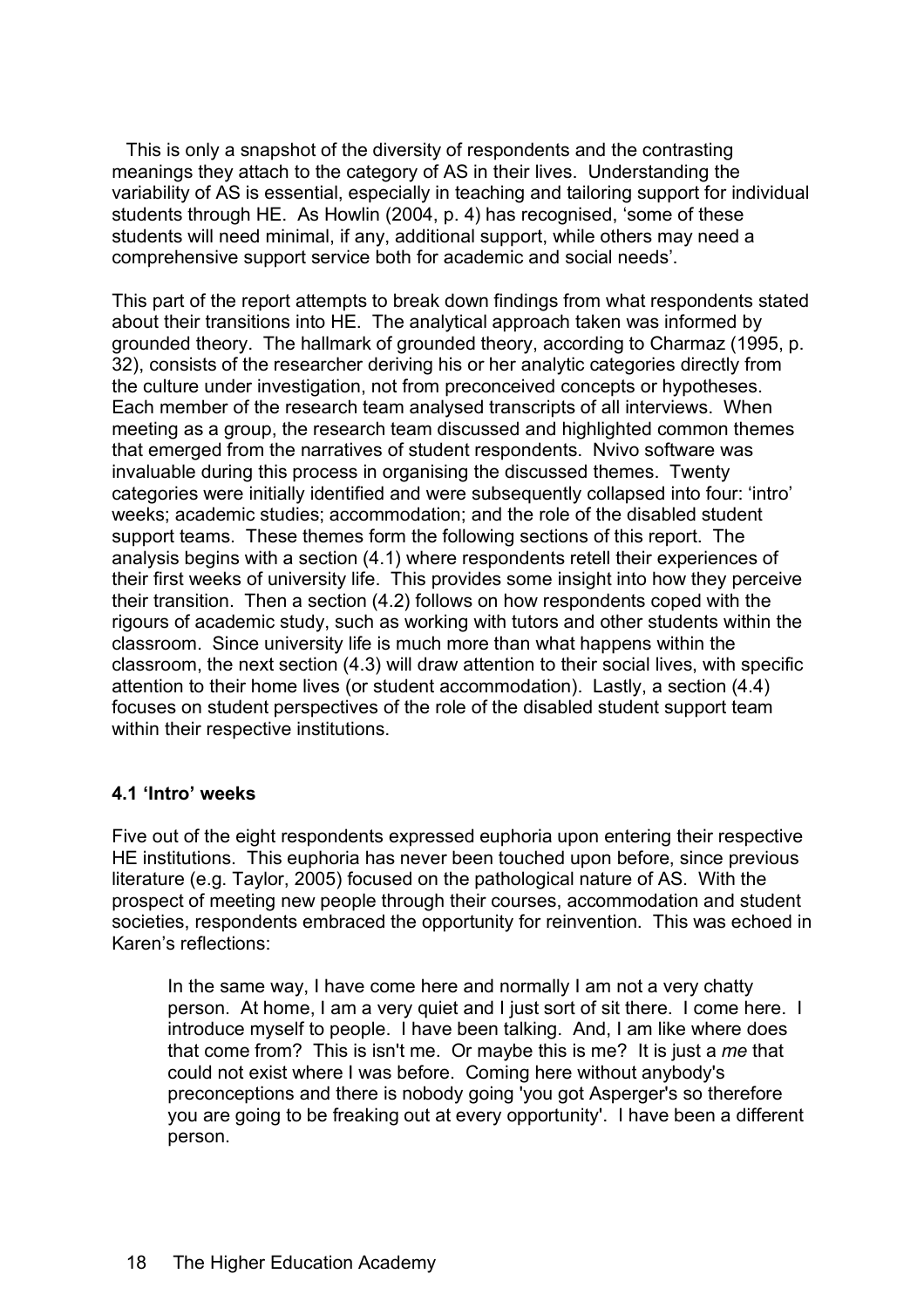Like other respondents, Karen readily embraced this 'different person' in university because of the adversity she confronted when in school:

My skills with friendship have come and gone over the years. My friendship group for a few years was great. It was absolutely great and I loved it and I thought I was getting the hang of it now. I can make friends and have fun. Then, suddenly, in year 13, the moment I hit serious problems I found a lot of them were not there for me… They are not friends. Coming here and making new friends was good.

Alan, in a similar way, talked about university being a more inviting environment when compared to the difficulties he experienced back in school:

When I look back, the fights that I used to get into and the scrapes that I used to get into, it was all because I said the wrong thing or having the wrong behaviour. Kids pick up on it. I got bullied like hell when I was at school.

Now, in university, he feels more confident to the point of even disclosing that he has AS to his peers:

…whether you want to disclose your disability or actually tell somebody. I find with most university students, they are a bit more intelligent and most willing to understand. Like I told some of the lads in my halls, they were quite interested actually. It was not an issue.

This same respondent held this positive attitude towards disclosing his AS throughout the study, to the extent of stating: 'My best advice is not to hide it.'

#### **4.1.1 Fresher's week**

Engaging socially with others has been noted to be problematic for individuals with AS due to impairments in communication and interaction (Wing, 1991; Happe, 1994; Attwood, 1998, 2006; Howlin, 1998; Gillberg, 2002; Frith, 2003; Harpur *et al.*, 2003). Five out of the eight respondents have explicitly recognised how these impairments impact on their lives. For example, Karen explained her difficulties of reading social cues, especially when it comes to interacting with the opposite sex:

I actually thought he did not like me, because obviously I am terrible at body language. I got no idea unless somebody is being really overt with me… And then someone said 'do you realise that you two are just flirting?' And, I am like 'we are flirting?' (laughing) If somebody did not point that out to me, I would not have realised. That was obviously a very Asperger thing.

In addition to admitting he has difficulty reading social cues, Alan recognised he sometimes says the most inappropriate things when in conversation with others: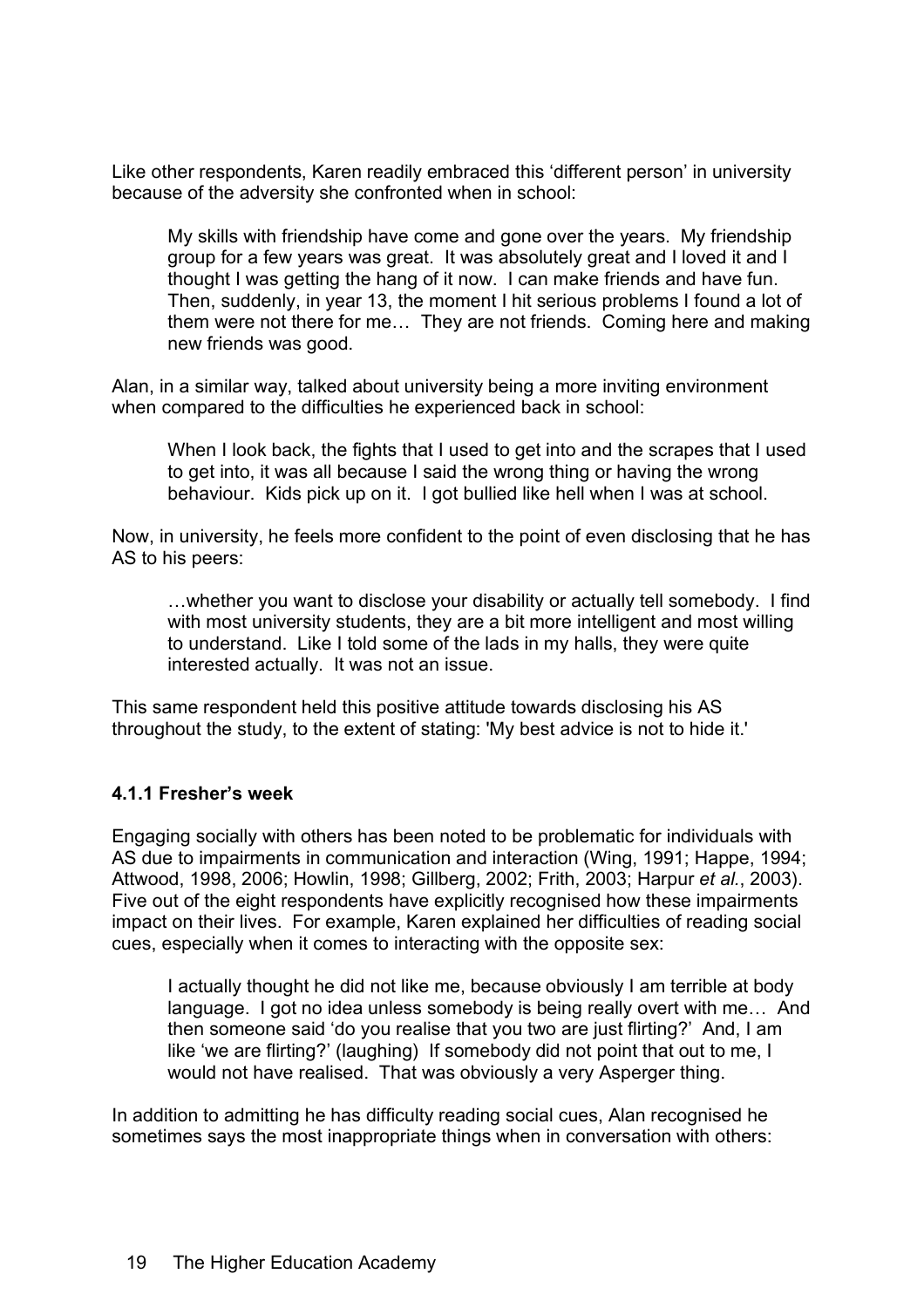Society expects you to act in a certain way... I think a lot of AS children have difficulty learning it. It is a learning disability itself because it takes you longer to learn skills. Some people never learn them. People like me do a pretty good job, but there are just tiny, little things that I still get wrong. I will give you a typical example. A few weeks ago I was sitting in the pub, there's a bloke there. He is a nice guy and he was about 33-years-old, I think he was. He looked really old. He got grey hair. He was on ship. He was in the Navy. It just happens that he was on a ship which I went to visit while I was in school. He would have been 18 and I was about 15. We went to this ship and he was obviously on this ship, which was a total coincidence. I asked, 'How old are you?' He says he was 33. I said, 'What? Are you 33? You look really old for 33!' I said, 'fuck, I don't believe I just said that', the look on his face. Oh! It was time for a sharp exit. He was cool about it. I just thought, 'you twat, why did you say that for? [sic]'

The inability to read social cues and the paranoia of saying something 'wrong' to others has a negative impact for respondents' confidence to socially engage with others. It is due to being aware of their impairments that some of them just avoid people altogether, to the extent of isolating themselves. Mark, for instance, was very open about his bouts with isolation in his first interview:

My whole life has been spent worrying about isolation and essays, both together... It is an absolutely foul thing for someone with AS to have to do in [sic] any kind of further education. I suppose I am just a glutton for punishment (laughing). 'I say is that a nearly insurmountable challenge? Right-o, I am on it!' (laughing)

He recognised that he is 'not particularly confident' in keeping a conversation going on with others. One of the ways he has been able to cope with his social isolation was having passion for British television dramas. As he stated: 'All I ever do is go back to my room. My specialty in film was British television drama. I just sit there watching DVD after DVD. I lead a very, very dull life you know.'

The loneliness an individual with AS experiences has been widely recognised (Gillberg, 2002; Frith, 2003; Harpur *et al*., 2003; Attwood, 2006). Thus, it has been no surprise that half of respondents in this study had been in one time or another diagnosed with depression (Gillberg, 2002). To remedy this isolation, Blamires and Gee (2002) and Martin (2005, 2006) have drawn attention to the idea that the social demands of student life should be recognised by HEIs. While not specifically focusing on students with AS, the Higher Education Academy-funded study by Jacklin *et al.* (2007) has also highlighted the social experiences of disabled students as a matter of concern. The authors advised that HEIs must give equal weight to social spaces as they do learning spaces (Jacklin *et al.*, 2007, p. 50).

Leaving their experiences of school behind them, respondents were challenged within their first weeks of university life by the fresher's fair. Six out of eight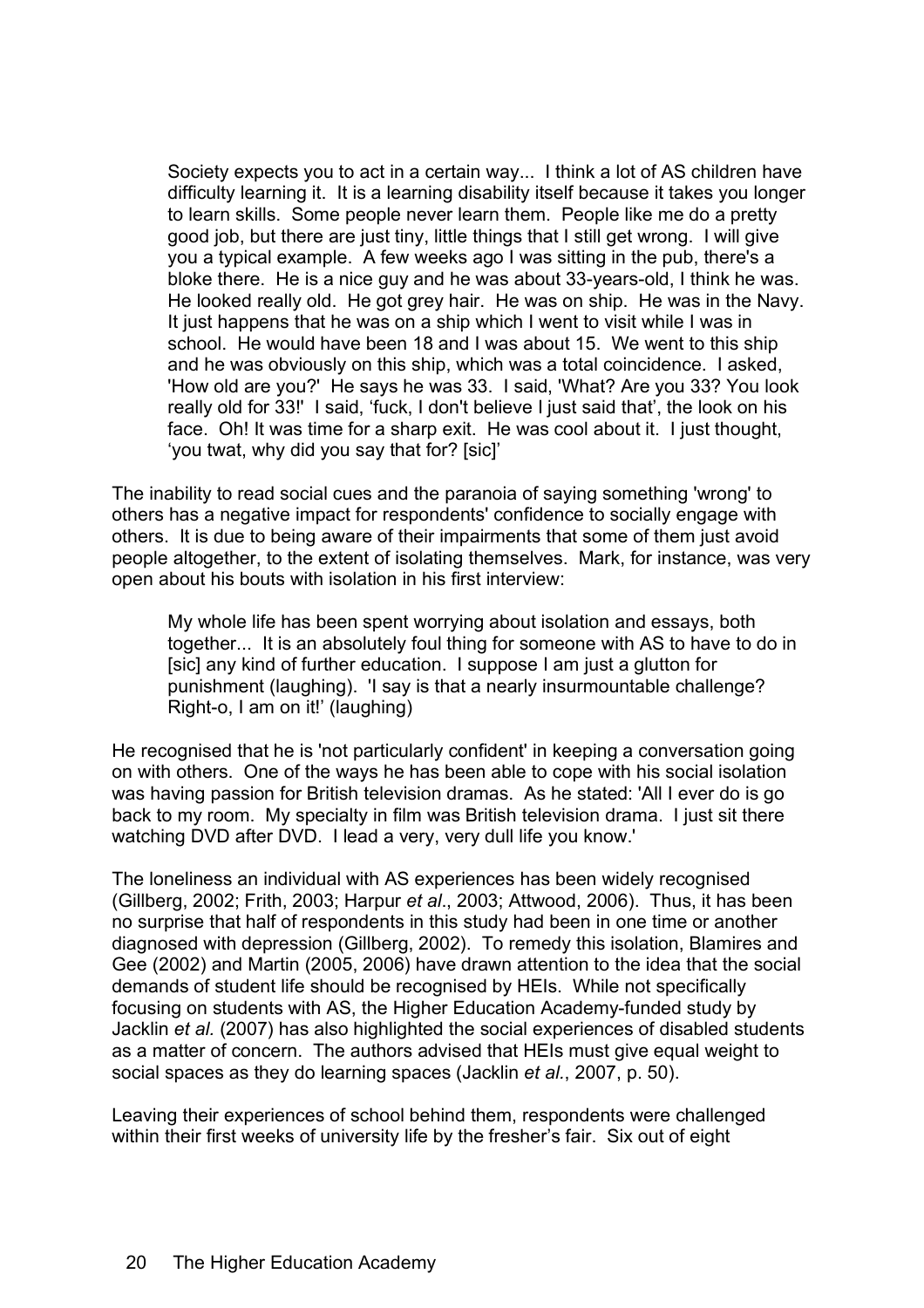respondents indicated they attended this event within their respective institutions. This event provided them with the opportunity to enlist themselves into various student societies and develop a social timetable (Martin, 2006). Out of all respondents, Cathy took full advantage of what was on offer during her fresher's week. Accompanied by a disabled student support mentor, she joined five student societies: the drama society; Christian union; tennis; netball and the video gaming society. Fresher's week also helped facilitate Len joining the reptile society and Ray enlisting into a martial arts society. In contrast to the experiences of Cathy, Len and Ray, both Mark and Alan found fresher's week was not to their liking. The latter attributed their distaste for fresher's week to the sensory and hypersensitivity aspects of their condition. As Mark explained: '[Fresher week events] are completely and utterly, unsuitable for someone who does not like noise and crowds. I avoid them like the plague.' Alan described what he saw after walking into his university's fresher's fair, and then immediately walking out:

I walk into the society fair and they crammed all these societies in a little room… I walked in. Oh fucking hell, I got to get out of here! There was [sic] all these mad people in there. It was like students bouncing off the walls. I felt like I could hit somebody in a minute. I cannot be dealing with this! I don't like big crowds of people… I think it is part of the condition. I have always been the same. I never liked loud noises. I don't like arguments. What is that called when you need plenty of space around you? Claustrophobia! You get all these people there. I get quite stressed out when there is a lot of people around me.

Unlike Cathy, Len and Ray, Mark was able to enlist himself into social activities without having to partake in fresher's fair. He joined the university's wind orchestra and clarinet choir just by getting in touch with the music department. As he stated: 'Well, nearly every university has that, a wind orchestra. So, I got in touch with the wind orchestra here and I went for an audition and they put me in first clarinet!' For him, being a part of these activities has been 'a godsend' in coping with isolation issues:

It is going to be even more useful this [Spring] term because every lecture I have with the department is condensed into an extraordinarily busy Monday and a rather busy Tuesday. The rest of the week is essentially doing coursework. So, that was going to present some isolation issues. So, having the clarinet choir and the wind instrument orchestra on two separate days is going to be an absolute godsend.

Being a part of student societies was also positive for Cathy and Len. Both of these respondents were able to gain friendships through their societies. For instance, Len was able to befriend coursemates, as well as find drinking partners, through the reptile society:

*Have you guys organised any events since you joined?*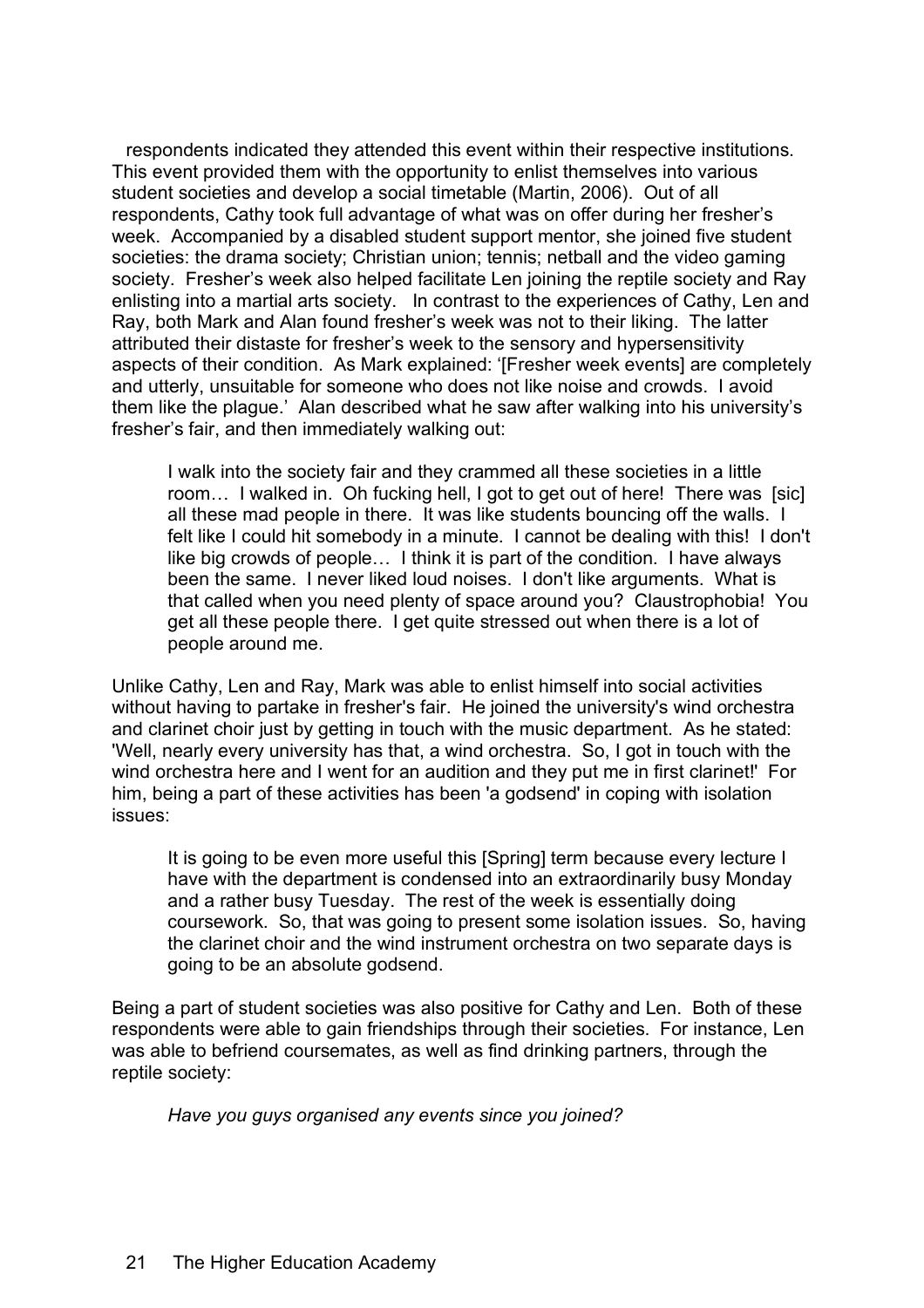We got a lecture theatre booked out soon for people who worked at reptile parks and things like that to do lectures. We did have one social, which was just getting drunk.

#### *What did that social entail?*

We had an inflatable crocodile and a few beers. Generally, most people cannot remember what happened.

In his third interview, Len stated that he had been appointed secretary for the reptile society. He already envisioned what will be needed to recruit more students into his society at next year's fresher's fair: 'So we've got to get more snakes in, stick them on a table and attract everyone to us.'

Although active in different social activities around their universities, both Mark and Ray still experienced difficulties engaging with other students. For instance, Mark has not been able to socialise with other members of the wind orchestra as they go to the pub immediately after rehearsals. He does not like pubs due to 'the crowd and the noise'. Ray, on the other hand, has not been able to befriend anyone in his martial arts society for reasons unknown to him. He was asked in his second interview if he was still partaking in the society:

Sometimes but...

*Are you busy?*

Well it is just... I don't think people get on with me for some reason.

*Why's that?*

I don't know. Some people are okay with me, but some don't like me for some reason. Well that's how I feel.

#### .*..Is it just personality and stuff?*

Probably. 'Cos like after each martial arts [class] that I'd be doing then we'd swap with another person. I'd be trying to look to see who'd want to go with me and they're all looking away.

In some respects, participating in student activities was positive and aided the transition into HEIs for a few respondents. For Cathy and Len, their participation in student societies helped facilitate friendships with their coursemates. However, this was not the case for others, providing evidence that partaking in student societies can never guarantee full immersion into university life or gaining friendships. The reason for highlighting fresher's week experiences and student society participation is to present, not only the diversity of AS, but also the barriers some students face in participating and engaging socially in university life. Dismantling some of these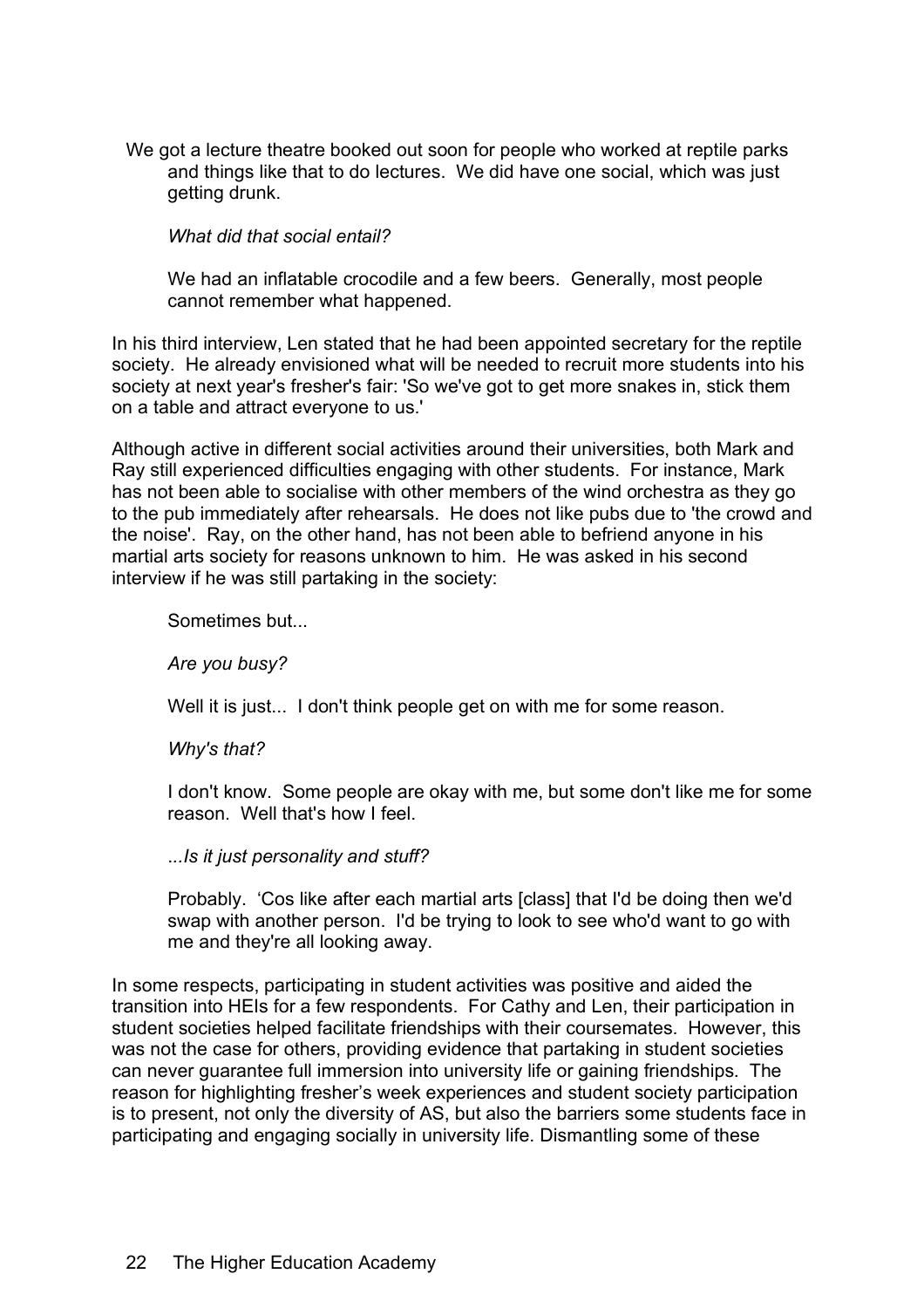barriers may mean universities, particularly student unions, can create spaces for students with AS where their differences are accepted and recognised (Ryan, 2005).

# **4.2 Engaging academically**

This section of the report will be subdivided into themes revolving around notions of pedagogy, curriculum, assessment, teaching and learning.

### **4.2.1 Lectures**

Half the respondents (four out of eight) had expressed some dismay with some of the teaching methods being employed by their lecturers. A point of commonality among them was their desire to actually comprehend the information conveyed from their 'teachers'. Perhaps having handouts of lecture notes prior to lectures will make information presented more accessible for students (Healey *et al.*, 2006). However, some respondents have indicated they have not been informed of lecture notes being made available before or after their lectures. One respondent even commented that her university has a policy that lecture notes and handouts should not be available beforehand as they think it 'induces laziness in students in that they don't take their own notes and interpret in their own words'. This kind of policy presents difficulties for some respondents who have indicated that they have issues retaining information:

Sometimes, I can only understand things when it makes sense. Sometimes, they say something, and everything goes around in my head and I am thinking does it mean that? Does it mean that? I only get it when they explain it properly in the way I need to go in my head. (Ray)

I would probably have managed on my own with a few teachers who are actually helpful. If I had problems with coursework with that teacher, I would go to them and they would explain it to me again in a slightly different way that I would understand… My dad used to try and help me with coursework, but he is not great at explaining things himself. He was like: 'How come you don't understand this? It is simple.' I am like: 'I don't understand it.' He can't put it in any other way. At some things, he could explain. But other things, he should never become a teacher. (Len)

Alan, who is perhaps the most critical of all respondents on this issue, credits poor teaching practice to explain why some students have not been retaining information in their lectures. He gave an example:

I mean [the lecturer] just stands at the front of class and he'd be talking down a microphone and he couldn't seem to get the distance right – so it was going ooh-aah-ooh-aah, and people were sitting there just basically falling asleep...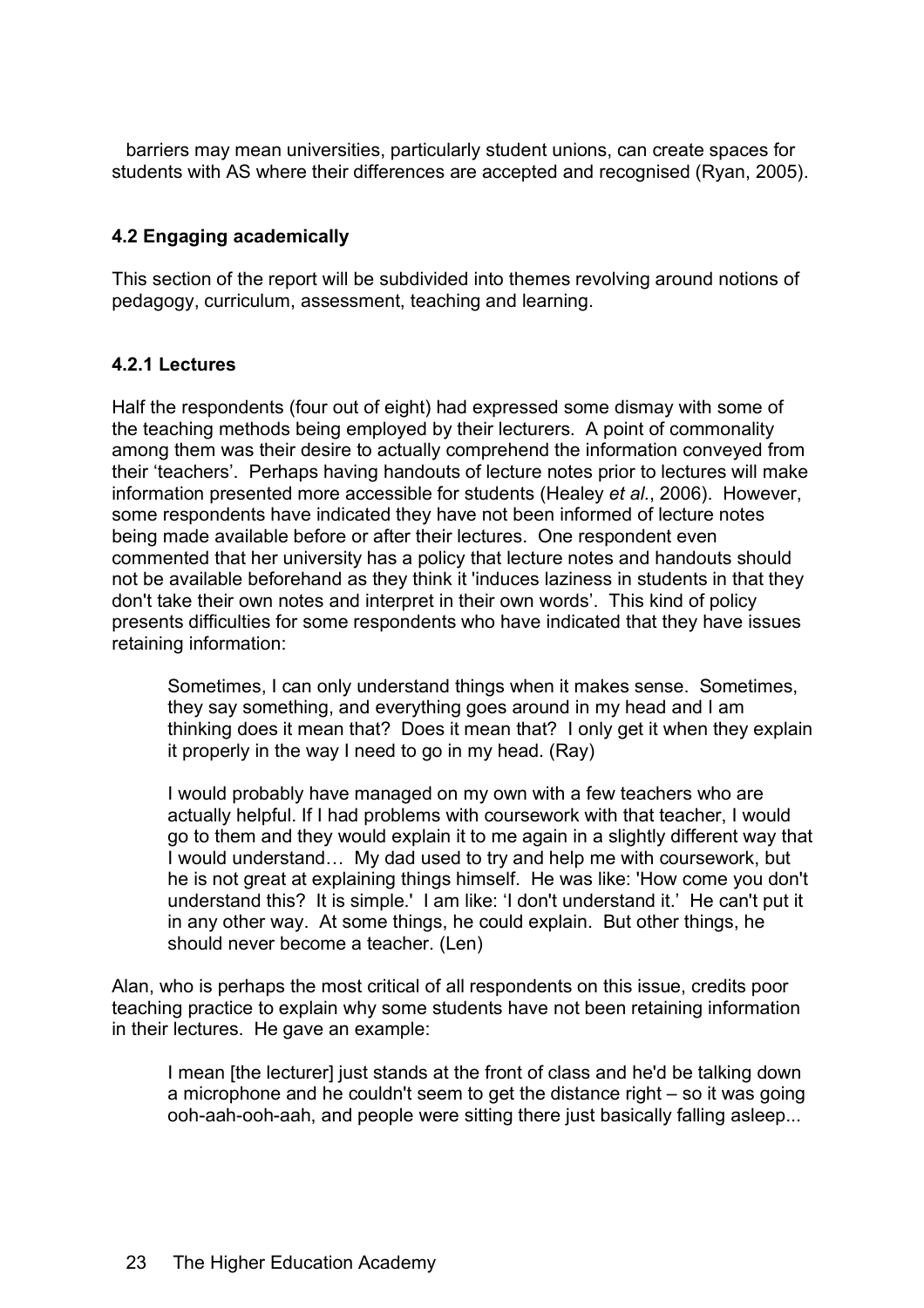I mean he obviously knows his stuff, don't get me wrong, and he's a bloody nice gentleman but he's just not a natural communicator.

It may not even be a matter of talking through the microphone correctly. It can also just be a lack of consideration of students placed within the teaching room, as Karen explained:

Our table was in the wrong side of the room and all the other tables in the other side of the room. So, whenever the lecturer is pointing at stuff, we couldn't see where he was pointing. He kept forgetting on coming to our side of the room and pointing on the screen on our side of the room. So, we did not know what we were doing.

Alan believed this poor practice is attributed to the 'snobbery' of lecturers who have the attitude of 'I don't really want to be here [lecturing]'. He described his solution:

Seriously, what you have to do is have a big room, two hundred students, you got a lecture. Get rid of the lecturer. Find somebody who can actually teach. What does the lecturer do? He just stands in the front and goes blah, blah, blah and that's it. A lot of them just stand in the front and have this spiel for an hour. 'There you are. I shared my knowledge. Go away. Read the books. Then, come back to me with an assignment or whatever.' If a lecturer can't lecture, get somebody who can actually teach, just a qualified teacher, not an academic, a teacher. All you have to do is supply that teacher with the relevant information – 'Right then Mrs. so-and-so. I am the lecturer and I want you to cover this, this and this.' Get somebody with a bit of talent to get it across. They don't have to know the subject inside and out. All they got to do is get the information across.

#### *So, you don't need someone who has a PhD?*

Well, a bit of background. There was this one lad, who was a PhD student, and he is doing something with world politics. He got a bit of flair. He could actually teach, and he was able to engage the class. You get a lot more out of the class if you can engage and actually have the crack, and a bit of laugh and a joke.

His suggestion for a change can be paralleled with the call for a change in pedagogy, particularly in relation to marginal groups (Giroux, 2003; Nind, 2005; Goodley, 2007). The current pedagogy perpetuates disabling barriers as 'educational environments, curricula content, teacher identities are all normatively associated with environments, standards and achievements that are at odds with the quirkiness of disabled learners' (Goodley, 2007, p. 319). This call for a pedagogical change can be supported with comments made by other respondents, such as Karen, on the topic of favourite lecturers: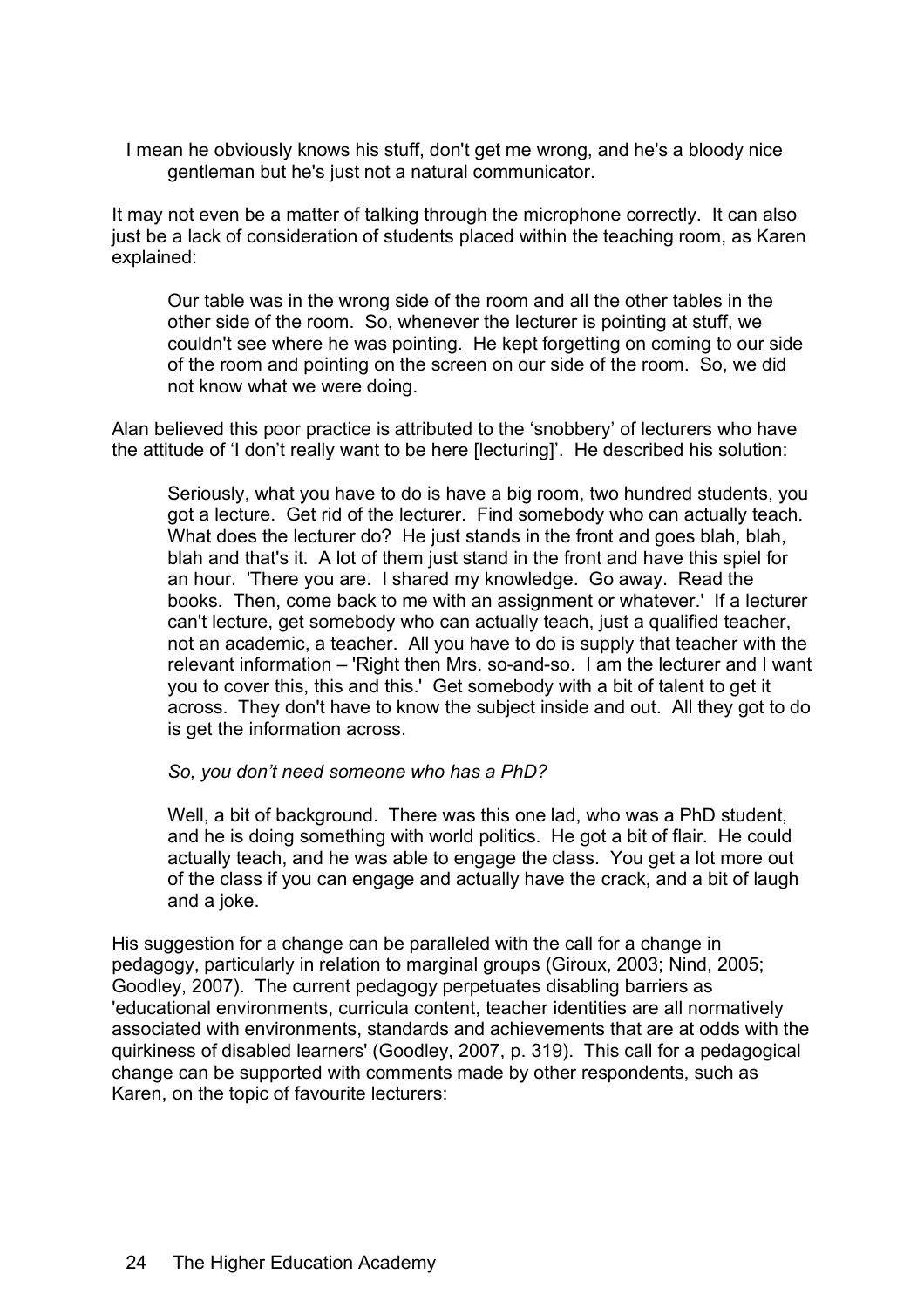They are the ones who make people laugh and are entertaining. We just finished with one of them now. He has been teaching us since the semester began on brain and behaviour. I think it was the first time since we had our introduction talk that we actually gave our lecturer a round of applause. He actually got one at the end. He said that this was our last lecture. We have a seminar tomorrow, so this is basically the last lecture. He got a big applause from everybody. I think he is very well-loved.

By enjoying humour from a lecturer, the previous respondent challenges current thinking about people with AS. According to Gillberg (2002, p. 101), some people with AS 'appear to be devoid of humour, always serious and may be thought of as "deep", "moody", "dysphoric", or constantly "brooding"'. This certainly was not the case for the previous respondent, or Len when describing the colourfulness of one of his lecturer's teaching style. Not only was humour exhibited in the following passage, but also empathy (understanding thoughts and feelings of others or seeing the world from someone else's perspective), which people with AS supposedly lack (Baron-Cohen, 1995; Attwood, 1998, 2006; Gillberg, 2002):

We were laughing, wondering what we were actually gonna do on the course after the first lecture cause it seemed just a bit random, like about trees and stuff, and then we had a break to drink fair trade coffee with him, and we were like laughing, saying that he was gonna teach us to dig tunnels under motorways and stuff to make them collapse, cause he protects the forest basically. We were laughing about all the things he was going to do.

#### *Did he know you guys were joking?*

He probably did. He probably wouldn't care. At one point he had about 15 jumpers on and stood on the thing at the front that he's supposed to lecture on, and he stood on it and was showing all the different colours on his jumper to trees at different stages in the year. He's taking off jumpers and throwing them about.

#### *Hey it's the best way to learn. It's visual isn't it?*

He was also playing the keyboard at one point as well

#### *So he brought a keyboard?*

He brought a little electric keyboard in and started playing a song he wrote.

For the likes of Alan, Len's description of his lecturer taking off jumpers and playing a keyboard in front of class would be a good example of good practice:

Going back to disability, whether you have a disability or not, most people learn from a combination at looking things, listening to things, touching things,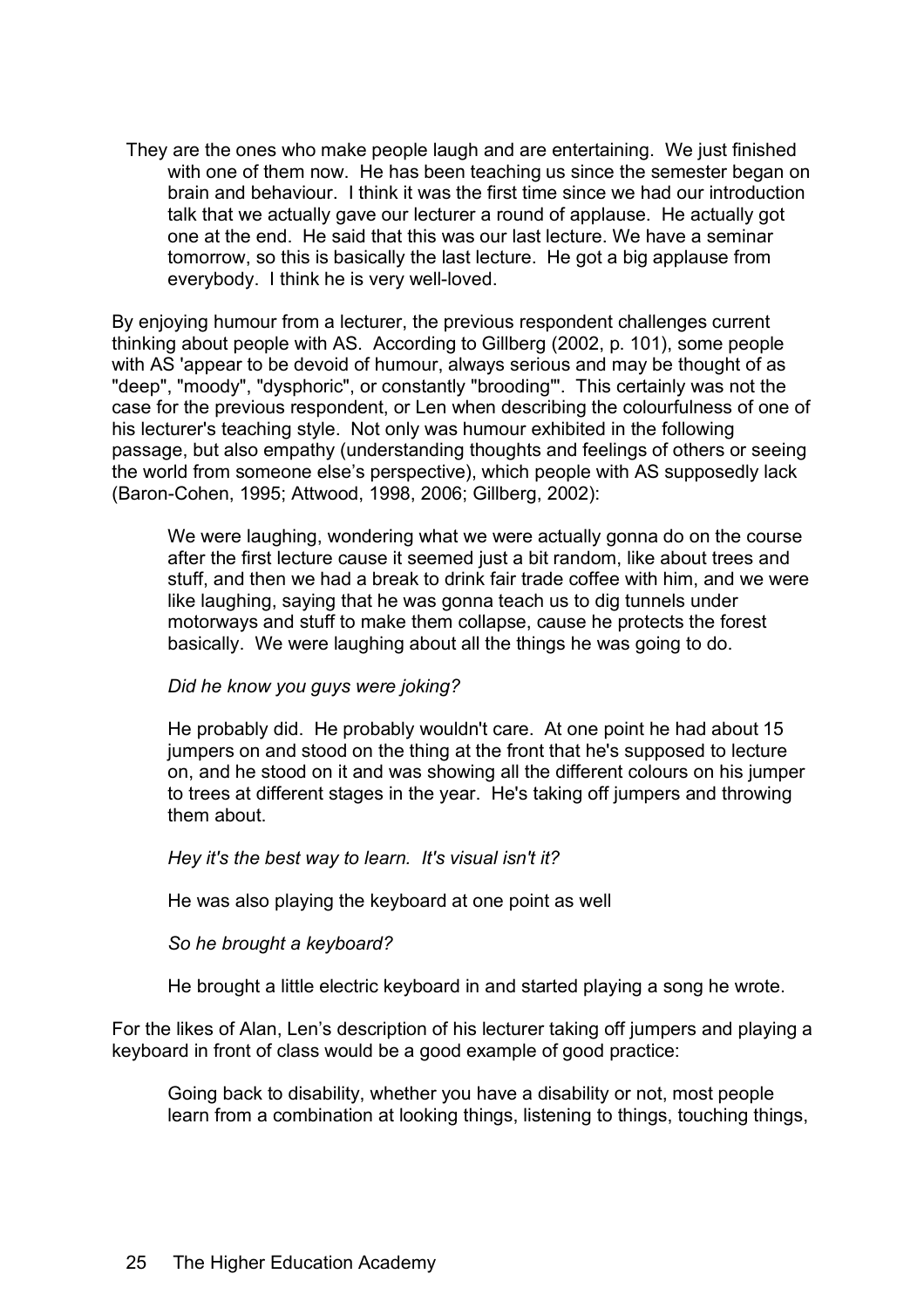etc, etc. We got all this wonderful equipment – overhead projectors, overhead screens.

These technologies are placed in university lecture halls to aid a lecturer in engaging students, so Alan begs the question: 'How come lecturers do not use them more often?' His attitude is that lecturers 'are not interested'. Their lack of interest is a barrier for him to achieve a sense of inclusion.

The responses above show that students desire their lecturers to enjoy being with them and to be *interested* in them. Lecturers were able to engage the respondents with humour, props and technology in their teaching. They made an effort in breaking down the barriers of communication and the students recognised it. Alan is expecting more lecturers to modify their teaching methods with inclusion in mind. This expectation comes from his awareness of widening participation issues and recent increases in tuition fees:

My biggest problem is boredom. It has always been my problem. If I get bored, forget it. You can make any subject interesting if you put your mind to it. I don't care what anybody says… The problem is the elitism coming through – 'We have always done it this way. This is the way we will always going to do it.' Well, times are changing mate! Times are changing! … Let's face it. If you got a son or daughter, you are paying to send them to university and you are earning a fair few quid so you have to pay top wack. I think you will be suddenly asking, 'What am I getting for my money?'

#### **4.2.2 Group work/seminars**

Having to work with another student or in groups with other students placed many respondents (six out of eight) in anxiety-ridden scenarios. Martin (2006) credits the anxiety of students with AS to communication *differences* and limited social interaction prior to university life. Respondents were cognisant of these difficulties in their own lives:

…trying to survive in social situations with people with AS is a bit like trying to get someone with a broken leg to walk upstairs – they can just about crawl themselves up it if they're lucky. (Mark)

Well essentially, Asperger's Syndrome means that a person has low communication and social skills, meaning that they don't talk to people much or they're shy, like myself… They often prefer to work independently rather than in groups. They're not really outgoing people, like myself, because… well, we don't know what to say really. (Cathy)

These worries about what to say may stem from social isolation that some students with AS may have experienced while in school (Harpur *et al*., 2003). This preference for being alone (Attwood, 2006), or being social phobic (Gillberg, 2002), will limit a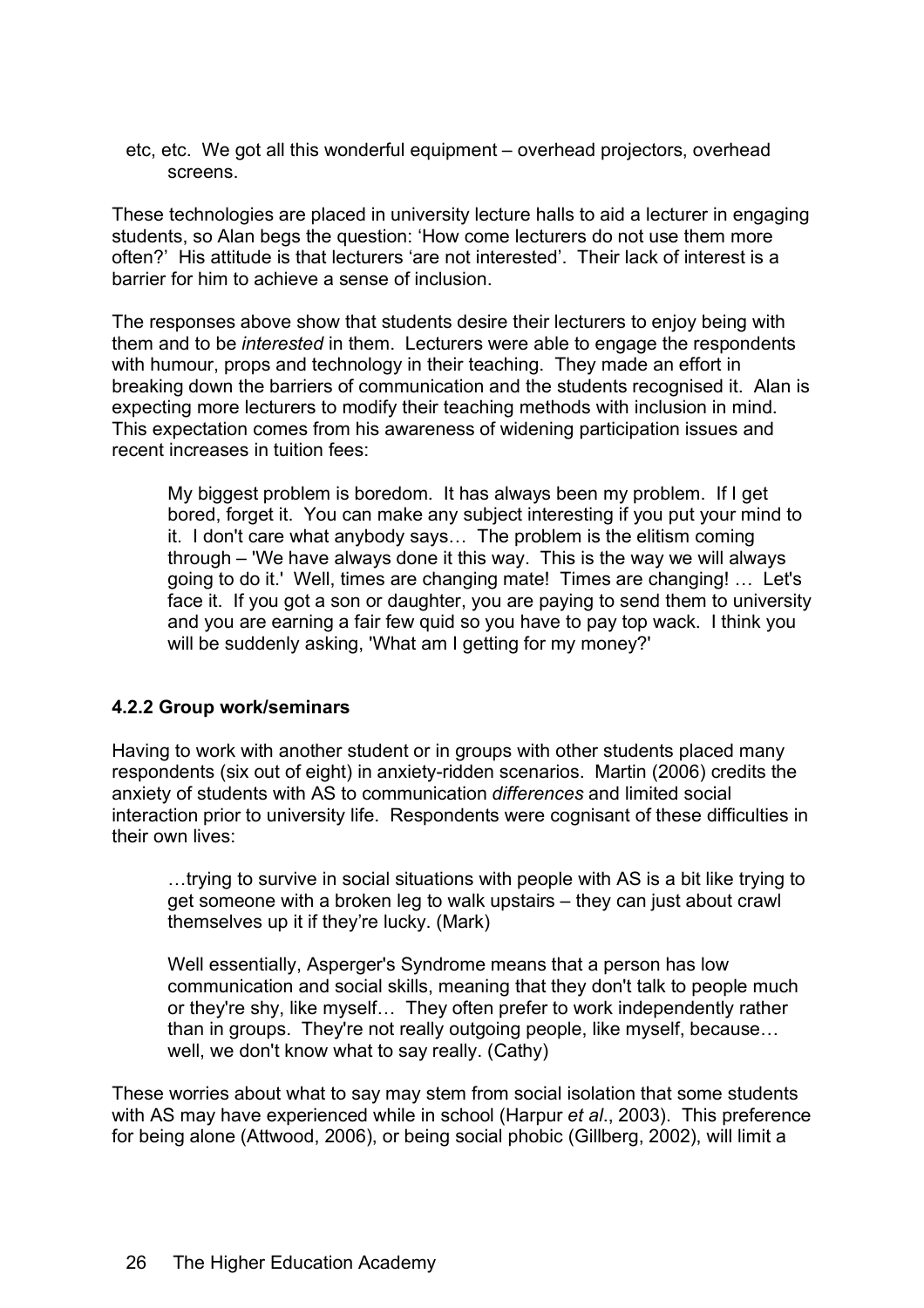student's experience to socially engage with others, restricting the development of knowing the social rules when interacting with others. This may help to explain why some students found their initial meetings with their respective working groups difficult:

I don't get on with people in my tutor group. They are not very 'me'. One of them has their dad's Land Rover, that they borrowed, and they pay the congestion charge everyday. Or, 'oh no, I broke a nail!' Or, 'the hair straighteners have not gone right today!' It is like my god, there are more important things. (Lisa)

I don't like my group (chuckle)… I think I just took an instant dislike to one of the other girls… There was just something about her. When I am around someone whom I feel uncomfortable with, then I just go quiet. I will just sit there and look at the ceiling. (Karen)

In his initial weeks on his arts course, Louis was paired off with another student to work on a project. Although not placed in a tutorial group like Lisa and Karen, Louis' story of working with a 'stranger' provided him with a sense of unease:

When I was first paired off with a total stranger, I was not very content of working [sic]. I would have preferred working with a girl actually, because I know they are a bit more enthusiastic. Unfortunately, it took quite a lot of time for me to be able to work with this boy on my own accord [sic]. So, therefore, I had to make the effort with this boy even if I knew nothing about him. Therefore, I had to get to know this boy and prove to myself that he is not such a bad person, which he isn't. He is all right now, so that's good. For me, it takes quite a bit of effort to get to know the person in a way.

None of the respondents above attributed their anxieties towards working with other students to having AS. However, a few of them did link their anxieties to being shy. For instance, Ray explained during his first interview that he was very shy and did not know any of his coursemates. He stated: 'If it is one-to-one, I am okay. But, if there are a lot of people around, I just get too shy.' This is not too different from Louis' explanation of his anxiety in getting to know others on his course:

They talk about social life which I suppose is not too bad. For me though, I like to talk about my subject of art all the same. I don't mind talking about that, but to actually start a conversation is one of my greatest difficulties because I am rather a shy person.

Cathy also described a similar experience on the initial days on her course:

Well, I am rather a shy person when it comes to seminars. Most people speak before me… I do like working in groups. Although, most of the time, I try to get to know a person a bit and the people in my group. Well, I try to focus on the task. I try to put in ideas as much as I can.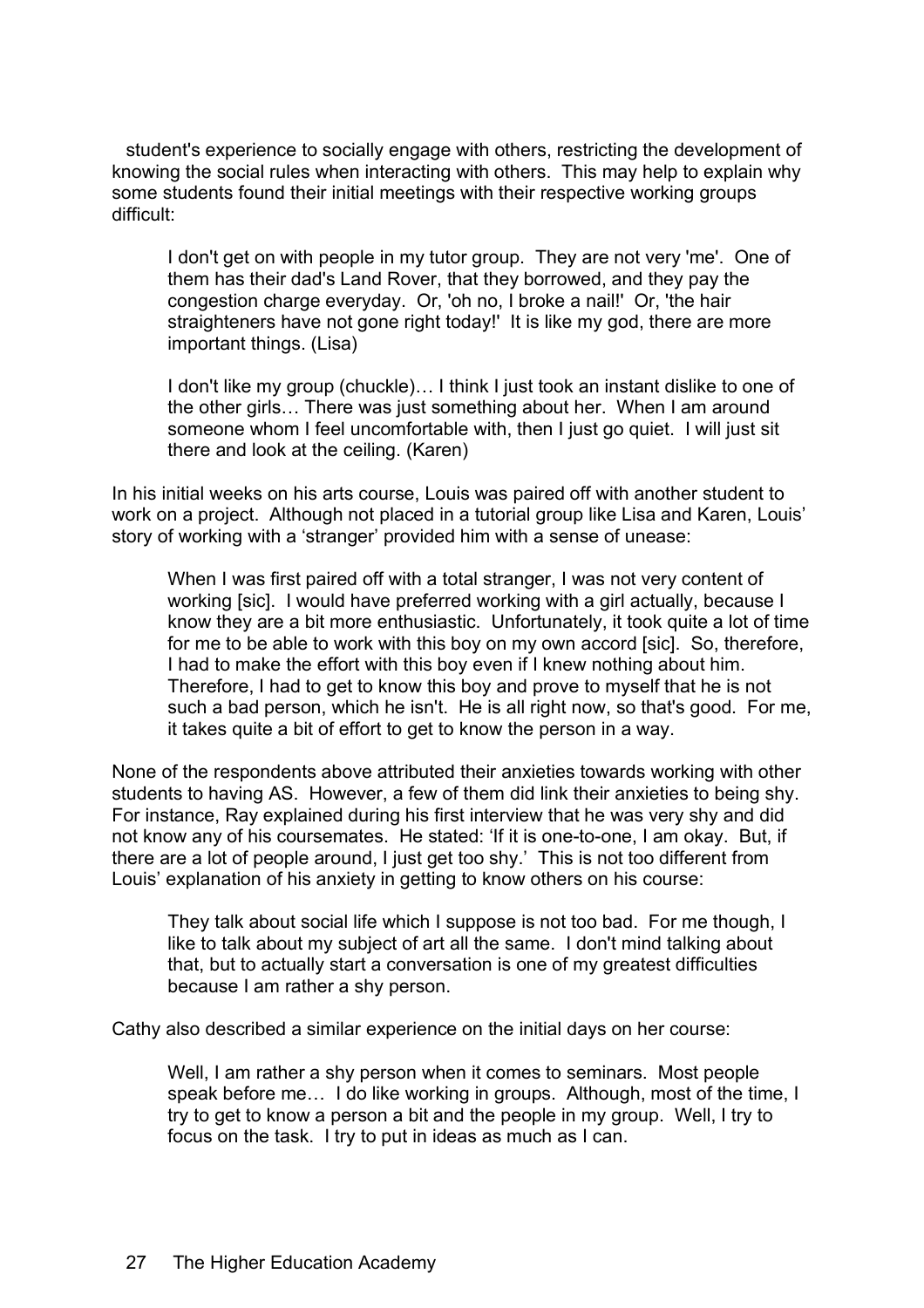The commonality running in the narratives of Ray, Louis and Cathy is not only an awareness of their shyness, but their desire to get to know a person on a one-to-one basis. This is best stated in Louis' assessment of being paired up with a stranger: 'It takes quite a bit of effort to get to know [a] person in a way.' This finding is consistent with Attwood's (2006, p. 56) observations when he recognised that the 'phrase "two's company, three's a crowd" is very appropriate for someone with AS'. Thus, in some respects, working in groups may be a barrier to their learning and compounds difficulties in engaging socially with peers. Also, there seems to be a real focus on trust among respondents. They want to know who is 'good' or who is 'bad'.

As Lisa, Karen, Ray, Louis and Cathy expressed their anxieties working with other students, Len and Alan had contrary experiences. Asked about any issues in working with others in a group during the initial weeks of the course, Len expressed not having difficulties:

We do our own group work, but then we write it up on our own or we supposedly write it up on our own. Basically, if one of us comes across a problem, it is probably going to be all of us, we got the same data and see if there are any errors. As soon as someone comes across an error, the person will ring up everybody else and say 'we took this measurement wrong' or something like that. So, we pretty much have to figure it out altogether. We just write it up in our own words.

Alan expressed an ease with working with groups as well. However, he realised there was a problem when other students in his politics seminar were not as keen as him in partaking in group discussions:

It is just seems to be me and the lecturer talking, that's it. Everyone sits there and bloody listens. So, there is no debate!

*Are you the only one who raises a hand?*

There is me; the one who can't do social things.

The experiences of Len and Alan are highlighted because they show the diversity of AS. While confirmation was given to the notion that students with AS may experience some difficulty working with other students (Attwood, 1998, 2006; Gillberg, 2002; Harpur *et al.*, 2003), there was also contrary evidence to suggest that some experience this with ease.

#### **4.2.3 Disclosing AS to other students and lecturers**

The diversity of the respondents was also reflected in their decisions to disclose to others. While a couple of respondents felt free to disclose they had AS, the majority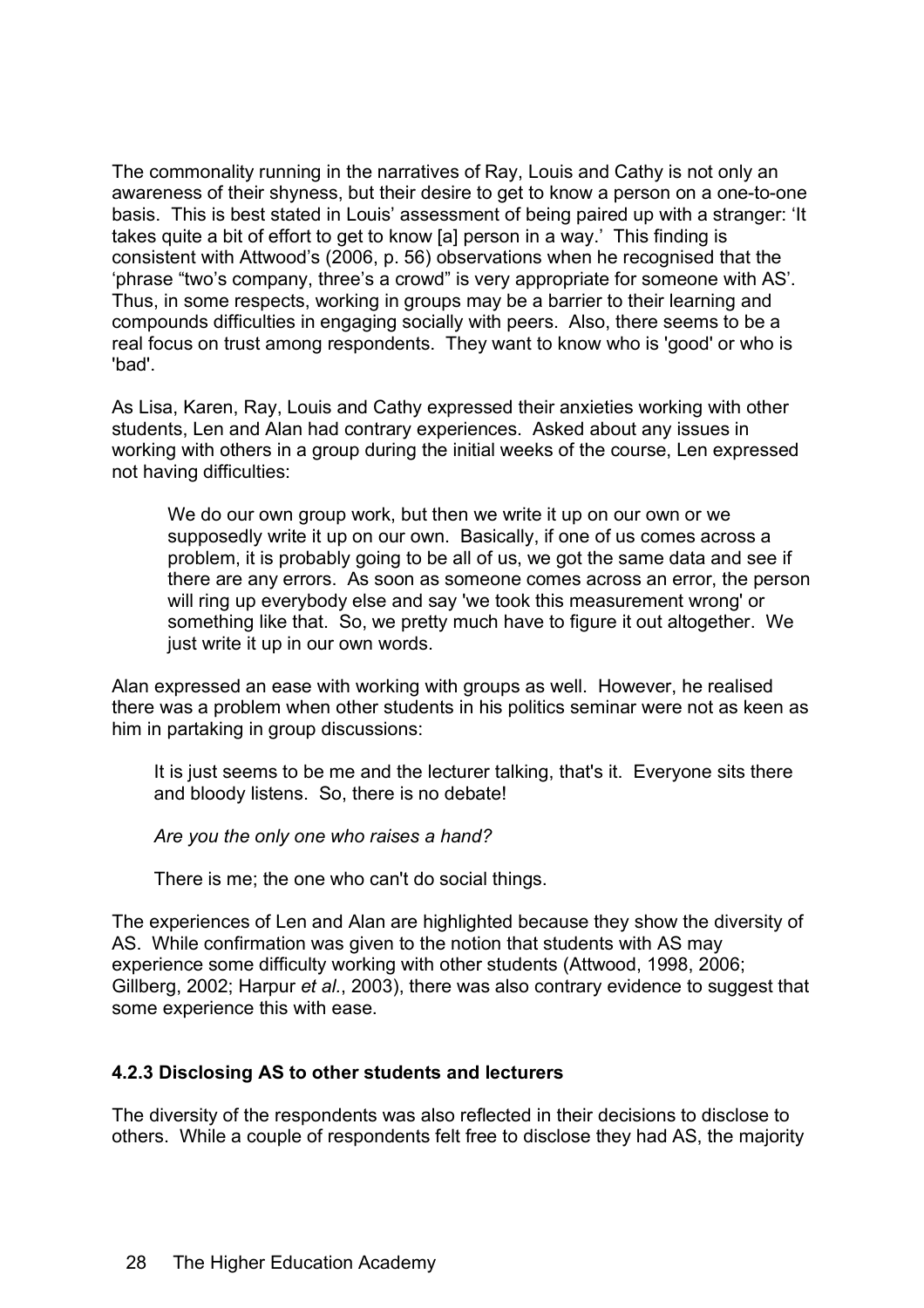of them (five out of eight) were not keen. A commonality shared between respondents who did not disclose was that they saw AS more or less in a negative light. They perhaps did not want to be perceived as being unusual (Gillberg, 2002). This is not the fault of respondents. It is a reflection of how embedded negative stereotypes of disabled people are in wider society (Madriaga, 2007). This was certainly echoed in Ray's first interview when he stated that: '[My former school] sent me to a school (in another area) which had to do with AS. People there were a bit funny, because of the way they act innit?'

It is perhaps for this reason that respondents, like Karen, did not feel confident in disclosing her AS. She refused her impairment to the extent of not disclosing on a job application. She stated: '[The employer] asked, "Do you consider yourself to have a disability that could affect your work?" No!' Leaving an exam room reserved for students with special arrangements, she bumped into other students on her course. She approached their queries in an indirect fashion:

I just told them that I am special. And they are like okay, but I think they assume that I am dyslexic. I remember speaking to some people before the mid-term exams and the couple of people who came out the exam early, like I did, and we were talking about it. They just assumed that I was dyslexic. So, I just go with that. It is far easier than explaining anything else.

*That's cool. So, then, you are known as the student with dyslexia on your course?*

Yeah. I think my friend on the course is getting a bit worried that I seem to disappear every time there is an exam. It is like *no* I am just in a different room.

Karen's response provides some credence to Deal's (2006) notion of a hierarchy of impairments, where some impairments appear more socially acceptable than others. For instance, there may be fewer stigmas associated with dyslexia than AS. Her response was also indicative of the burdensome nature of disclosing. With dyslexia being more widely known, it may not require as lengthy an explanation as would AS. There remains a lack of awareness of AS. As Cathy had found when disclosing to her friends at university: 'I have told my friends, but I'm not sure if they understand it.'

Mark, like Karen, also experienced some anxieties over the issue of disclosure. However, at the beginning of his postgraduate degree, he approached the issue differently from previous personal experiences. Instead of refuting his impairment like Karen, he used it to inform those he lived with to explain his 'quiet' behaviour:

This year is quite a landmark. My last university I never really let on to anyone about my condition. In many ways, I still don't. It is a privacy that I guard really highly. My mother after many years of persuasion finally persuaded me to write an introductory letter to other members of the flat, stating who I am and this condition, whilst I may seem quiet and non-talkative and aloof, please don't take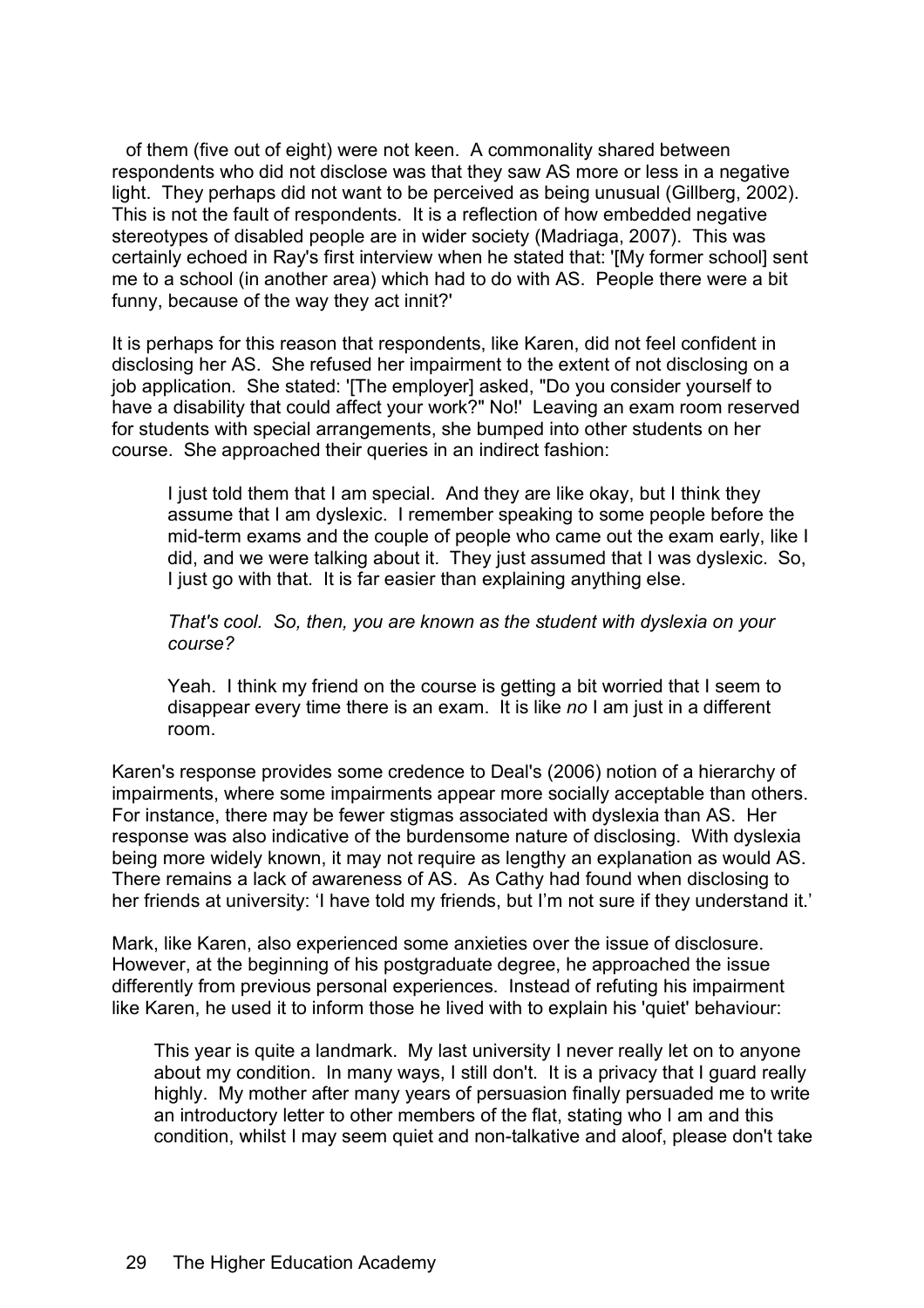it as being rude or anything. That was a very big breakthrough for me. It has had mixed success. For a start, there are two or three people in the flat of six who are less communicative than I am. Other ones are international students, so half of them did not understand the letter to begin with. The success has been that there is one person who understands the gist of the letter. We talk occasionally. But, he is Chinese with a strong accent. It is actually quite difficult to keep a conversation going there. But, it is more than it would have been otherwise.

What stands out from his narrative was that he was in control. He did not have to disclose, but he did willingly. Although this method of disclosure was somewhat successful for him, it may not prove successful for others.

In contrast to Karen and Mark, Alan did not see disclosing as an issue. However, like Mark, Alan shared his impairment, disclosing to students living in his accommodation: 'Like I told some of the lads in my halls, they were quite interested actually. It was not an issue.' He also felt comfortable disclosing his condition to one of his lecturers, although he indicated it may have been a bit pointless:

Yes, I did tell him about it... I mean my (disability co-ordinator) has sent him a email just to say, 'this chap in your tutor group has a learning disability, in inverted commas, and he says, 'oh I do remember seeing something about that' and I thought 'well did you ever look into it?' 'Well, no.' Well, surely the idea is, if you've got... I don't know... 15 students in your care that you should at least read up on it.

Having to disclose to others was a scenario that the majority of respondents aimed to avoid. However, for a couple of respondents disclosure was deemed necessary. Mark, although hesitant, disclosed to his flatmates so they would not perceive him to be rude. Alan disclosed to make sure that his lecturer knew of his 'learning disability'. These two respondents wanted their AS *difference* to be recognised by others, so they can socially engage with other students and staff. Disclosing, not refusing impairment, worked extremely well for Alan and had mixed success for Mark.

# **4.2.4 Students with AS disclosing other impairments (and illnesses)**

Mark is one of three respondents in this study who indicated that they have mental health difficulties, more specifically depression. While Mark indicated that depression is attributed to the social isolation brought forth from communication and sensory difficulties of AS, Karen believed her depression is mutually exclusive of her AS. She associated her depression with failed friendships back 'home'. Although Mark and Karen have contrasting views of the link between depression and AS, they both comprehend AS to be a very significant part of their lives. This differs from Lisa and Ray who both rank AS as a low priority in relation to their other impairments.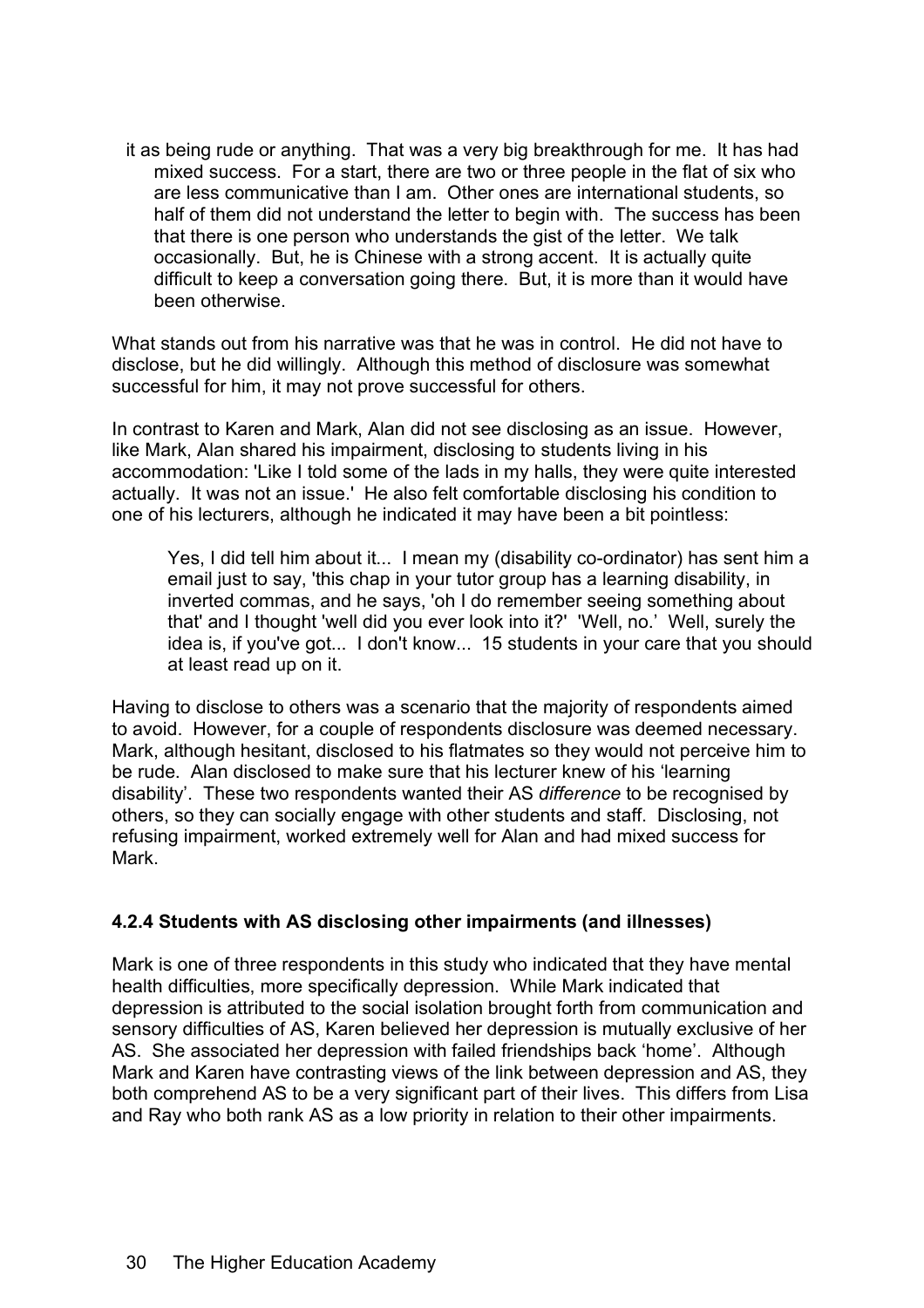Lisa is the third respondent who disclosed in her interviews that she has depression. Not only this, she also has a diagnosis of dyslexia and severe food allergies. It is the food allergies that she has determined to be the most important out of all her impairments because, as she stated: 'The others won't kill me.' She established a hierarchy of impairments in her own mind according to the severity of consequences. For instance, she can see herself dying from her food allergies, not from having dyslexia. It is for this reason that she felt compelled to disclose her food allergies to lecturers and other students on her course, especially when they had to go on field trips. It is on field trips where environments were new and provoked fear:

I mean that was a major worry that I discussed for many weeks with my mentor before going on the field trip was the fact that I told these people that I can't eat food and I'd got so many questions like what's the room layout cause I like to know where my room is in association to the level I'm working at. So I can just map everything in my head and like, what's the actual timetable. What are we doing in that week, just so I can prepare for it, so it wouldn't become such a big change to my timetable. I just felt really bad that I was asking all these questions that I was getting in their way, annoying them, stopping them from doing their work.

Though worried about what others might think of her upon disclosing, she had a very supportive lecturer who helped make a field trip inclusive for her:

Yeah, he was understanding and like he sent me a map of the room lay out. He did what he could. He's never heard of what I had, he was like, aren't you just allergic to nuts? What is this ulcer thing? But I find that quite a few people just don't even know what it is. So he was like, give us a list of what you feel needs to be put into place and we'll put it in place. So I had freewill to go, 'okay I want this, this, this and this'.

Ray ranks having epilepsy ahead of having AS. The severity of his epilepsy is to the extent that he needs a taxi to and from university because, as he stated: 'I just suffer from a fit and walk into the road and get run over.' With regard to disclosing, he understood his disability co-ordinator had made his lecturers aware of his epilepsy. However, it became clear that his lecturers and other students may not be aware of his condition. This leaves him feeling embarrassed whenever he has a fit in a lecture:

'Cos in one (lecture), we have like, tests on Friday and I had a fit then and I was sitting at one of the long desks and like I'm off moving to the other side (laughs). I didn't know what to do. When I came out of it and I was on the other side I was like, 'what the hell am I doing?' And after I've had a fit, my mind is dead for an hour.

*Right, of course, because you'd need loads of time to recover. Did the students around there, or the lecturers know what to do?*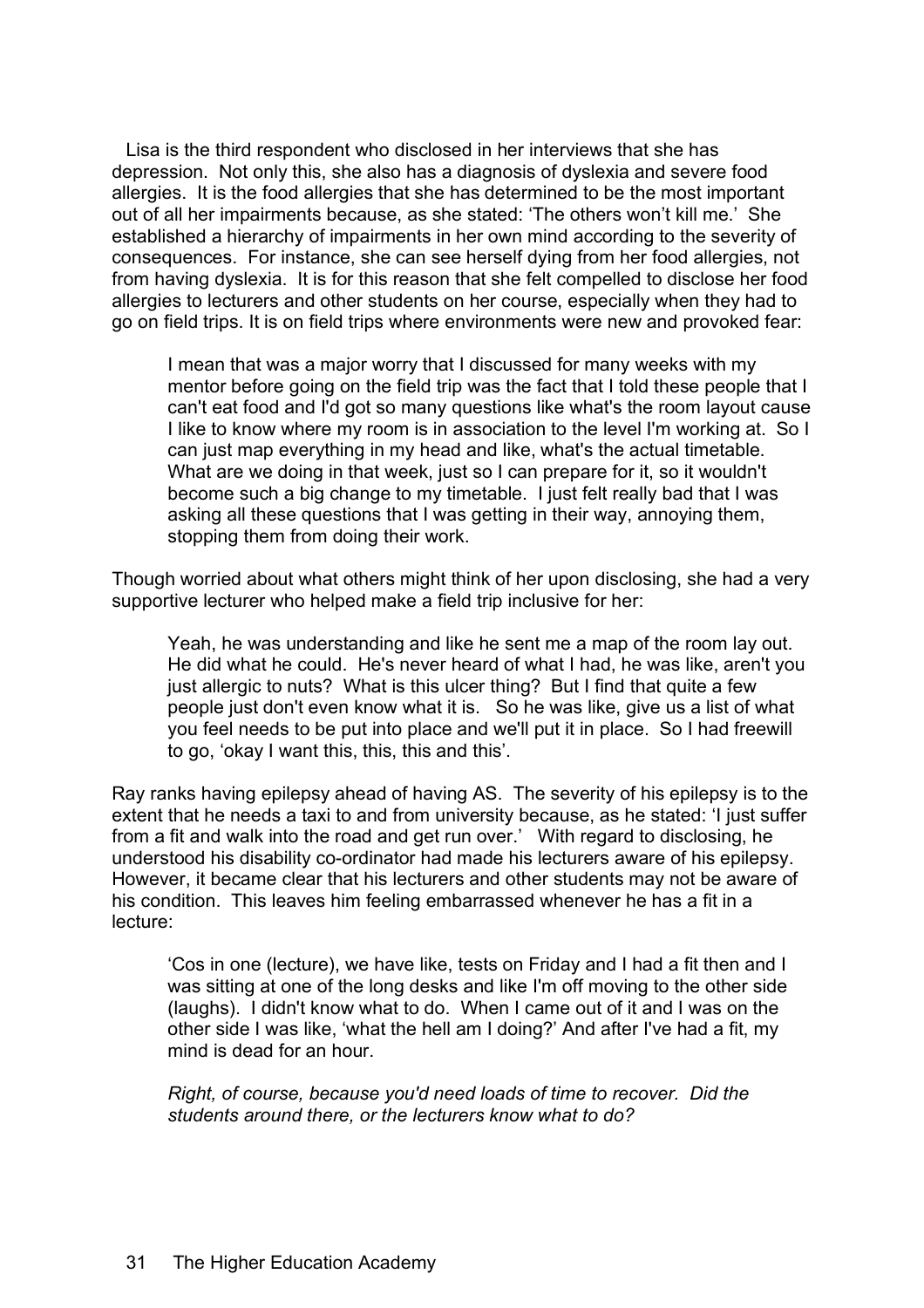Not too sure, I don't know what I was doing.

The reason for highlighting respondents' 'other' impairments is to emphasise once again the diversity of these respondents and how they see AS in their lives. As Lisa and Ray have shown in their narratives, they do not regard AS highly in relation to their other impairments. Moreover, by highlighting their other impairments, this report helps present the additional barriers they face on a daily basis.

# **4.3 Accommodation**

Given the social aspects of university life, this section draws attention to the living arrangements of respondents. Four out of the eight respondents resided in university-owned, shared student accommodation. The other half of respondents lived with their parents, commuting to university. Their experiences will be detailed below.

# **4.3.1 Living at home with parents**

The close proximity of university to parental home and the issue of finances were two reasons behind half the respondents choosing to remain living at home. While explanations of finance have confirmed existing existence evidence of why students, in general, choose to live at home (Patiniotis and Holdsworth, 2005), there is very little attention paid to the disabled student experience. Grewal *et al.* (2004, p. 55) have suggested that disabled people tend to go to their local HEI or college rather than move away from home because they believe they will be losing an existing or required service. Help with coursework from parents is an example of this 'existing' service. However, this suggestion does not reflect the data presented here. For instance, Louis factored in the proximity of a railway station in deciding where he would pursue HE studies. He lived 26 miles away from his institution. He did not mind his daily commute and said his parents were 'happy about it'. He also envisioned he would be doing it for the next three years. Cathy was another respondent who chose to pursue HE study near her parental home. She indicated that the 'accessibility' of the university from her village was a big factor in her decision. Asked what she meant by 'accessibility', her response was:

Well, essentially, to get to [university city] from [village], I could either go by car or by train or by bus. Now, by car, it takes about a half-hour to get here. By train, it takes a half-hour as well. By bus, it takes an hour. But, the bus is cheaper than the train really.

When questioned about how she found the commute, she stated: 'Well, going on the bus or train, is quite relaxing to me really. Although at times, the train can get crowded. Yes, especially in the morning before nine.' Her one-hour commute from her parental home to university was not an obstacle in participating in five different student societies. So, although living at 'home', she was making an effort in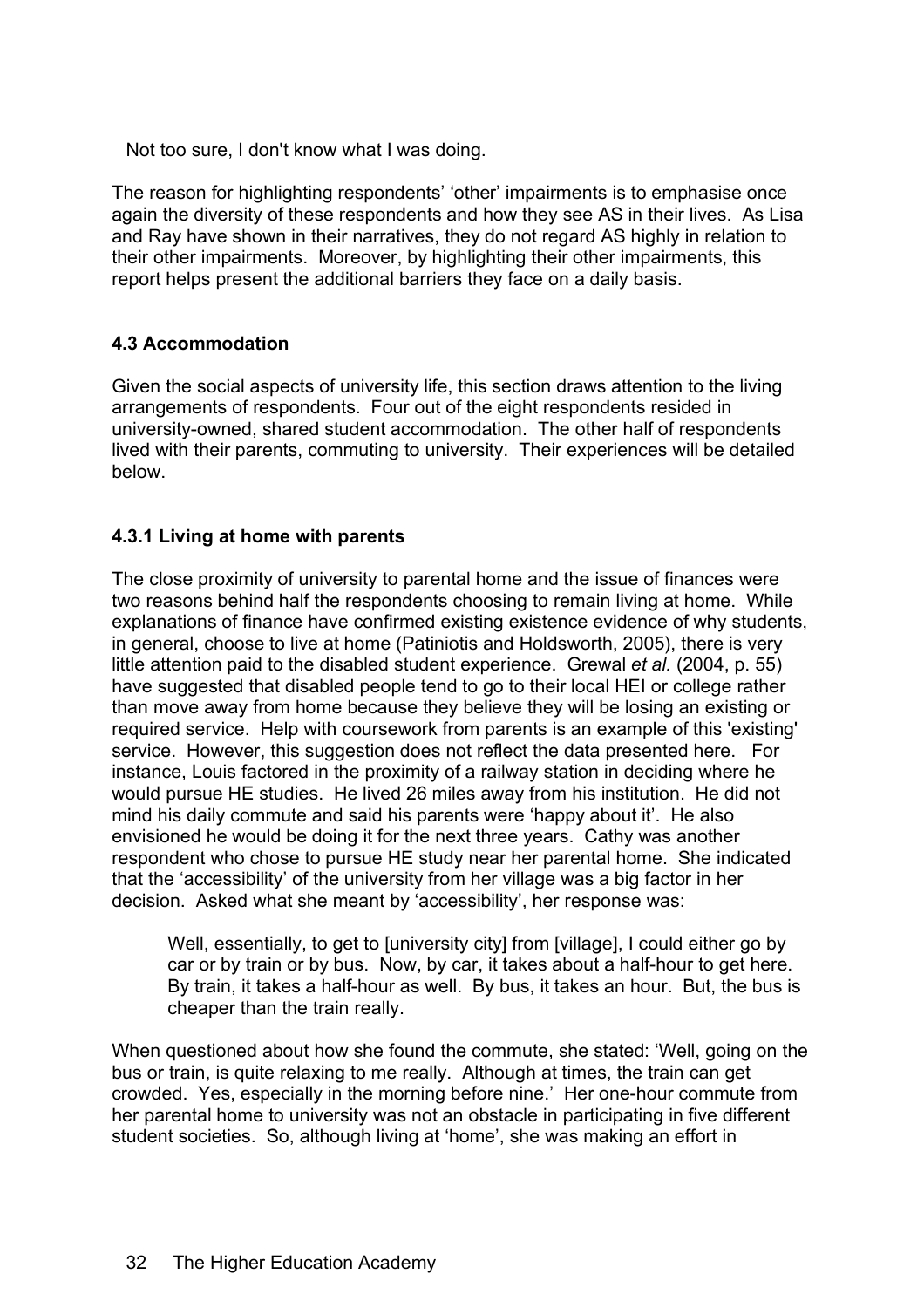immersing herself into university social life (Holdsworth, 2006). Cathy is one of the increasing numbers of students being recruited from 'non-traditional' backgrounds into HE who are staying at home for their duration of their studies (Patinoitis and Holdsworth, 2005).

In addition to proximity of family home to university, two other respondents also discussed the financial benefits of living at home. For Ray, finances were a big issue. He expressed frustration that tuition costs were £3,000 a year after being told by the university that if he 'done well' in college he could be awarded with £800. He stated that he 'got all distinctions' in college and was upset to find out that he could not get the £800 award due to his parents' income:

I came here and they said that my parents have to be earning less than £33,000, people who you are living with. They don't even give me anything. So, it doesn't matter really if your parents are only earning so much.

He decided to live at home after learning it would cost him £5,500 a year if he were to live in student accommodation. As he stated: 'I did not think I was going to stay here [university]. £5,500 is a lot!' He said in a later interview that 'If you live near university you can save a lot.' His decision to remain at home was to the dismay of his parents. He explained: 'I think they are getting a bit annoyed at the moment... They wanted me to stay at the university. They need a break.'

Like Ray, Lisa also cited finances in her reasons for remaining at home and commuting to university. However, she was preoccupied about her initial decision throughout the year, eventually expressing interest in moving into student accommodation the following academic year. In her first interview, she said: 'I am used to [commuting]. It does not bother me at all. I prefer to commute than have to live up here.' Her two-hour commute to university entailed 'a bus, two trains, the [tram] and short walks'. She said the travel was 'fun' and described: 'On the way in, I just kind of sit there with my diary, thinking what do I have to hand in today? What's in tomorrow? What do I need to read? So, I use the time to organise and plan.' Her views of commuting from the first interview contrasted with what she said later in a second interview. She said of commuting: 'After doing it for some time and having to sit through delays, then you realise. I think during the first few weeks, you are like "Wow, I am commuting." Afterwards, like six months, this is not interesting at all!' Working with the disability student centre, she was able to get a place in student accommodation for the following year. She expressed her rationale for this move:

I feel like I am a step behind everyone else. I feel like a little baby who still lives at home. I would like to have some sort of independence. I mean I don't really do much socially anyway. But, I would feel at least that I have had the chance to.

Seeking independence and engaging socially with other students fuelled her desire to move into student accommodation. This, she said, would be a 'positive move' as her social life has gone downhill: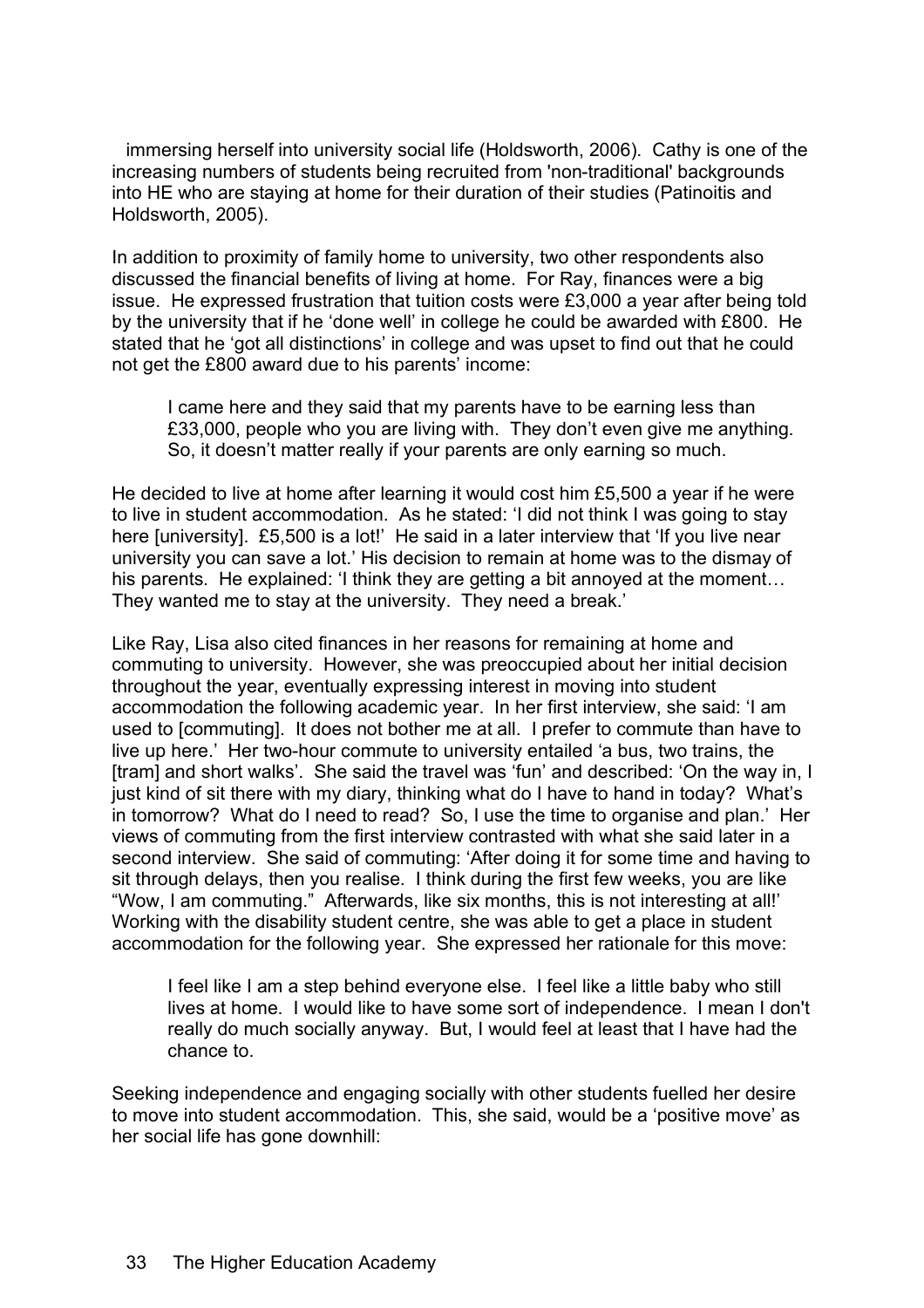I think it has gone downhill because I used to be members of stage crews and first aid courses. But, of course, I have to go home and have my dinner then I commute back up to join the clubs. So, that made it into a six-hour commute every day.

In the third interview, she gave up on the idea of moving into student accommodation. She said her decision to remain at home was influenced by her parents' negative reaction of the idea, as she explained:

Well actually it wasn't really me who changed my mind. It was my parents. I'd discussed it with my parents and they were really negative, and I feel like as soon as you've lost the support it puts such an onus, I don't feel confident anymore. And even though I know that they will support me, I know that their hearts are not truly in it. So it's put a lot of worry in me and I've backed out of it and I'm staying at home.

Although she was frustrated with her parents' decision, she was able to have a positive attitude as she has recognised that she will not feel like the only one living at home next year:

I can see the logic behind staying at home but I do feel disappointed that no one has supported me and the fact that I'm not up here [living nearer to university]. I'm still gonna be stuck in the same situation. Although it's slightly better cause everyone that's been living in halls this year are moving back to their houses next year because they can't afford to live in [the city]. So instead of being the only one at home I'm now gonna be just one of the many.

#### **4.3.1.1 Parental role**

Lisa's story shows the influence parents have on many of the respondents. Although Lisa expressed disappointment at her parents' negative reaction to her desire to move from home, she does recognise the support and concern her parents have for her. Confirming Gray's (2002) findings, many of the respondents in this study found their parents, most specifically their mothers, to be the most supportive people in their lives. For instance, Lisa has found bringing her mum to doctor's appointments very helpful. Asked about this, she responded:

Because I had to talk to a new person that I didn't know and it would be scary, and [they would] ask me complicated questions I didn't know the answer to. Then I'm like, do you understand, and apparently I just sit there and stare blankly at people and then they looked at my mother and she says, 'don't worry, she understands, she normally stares like that'.

*Have you always brought your mum, when you get to these different scenarios, like the assessment of need?*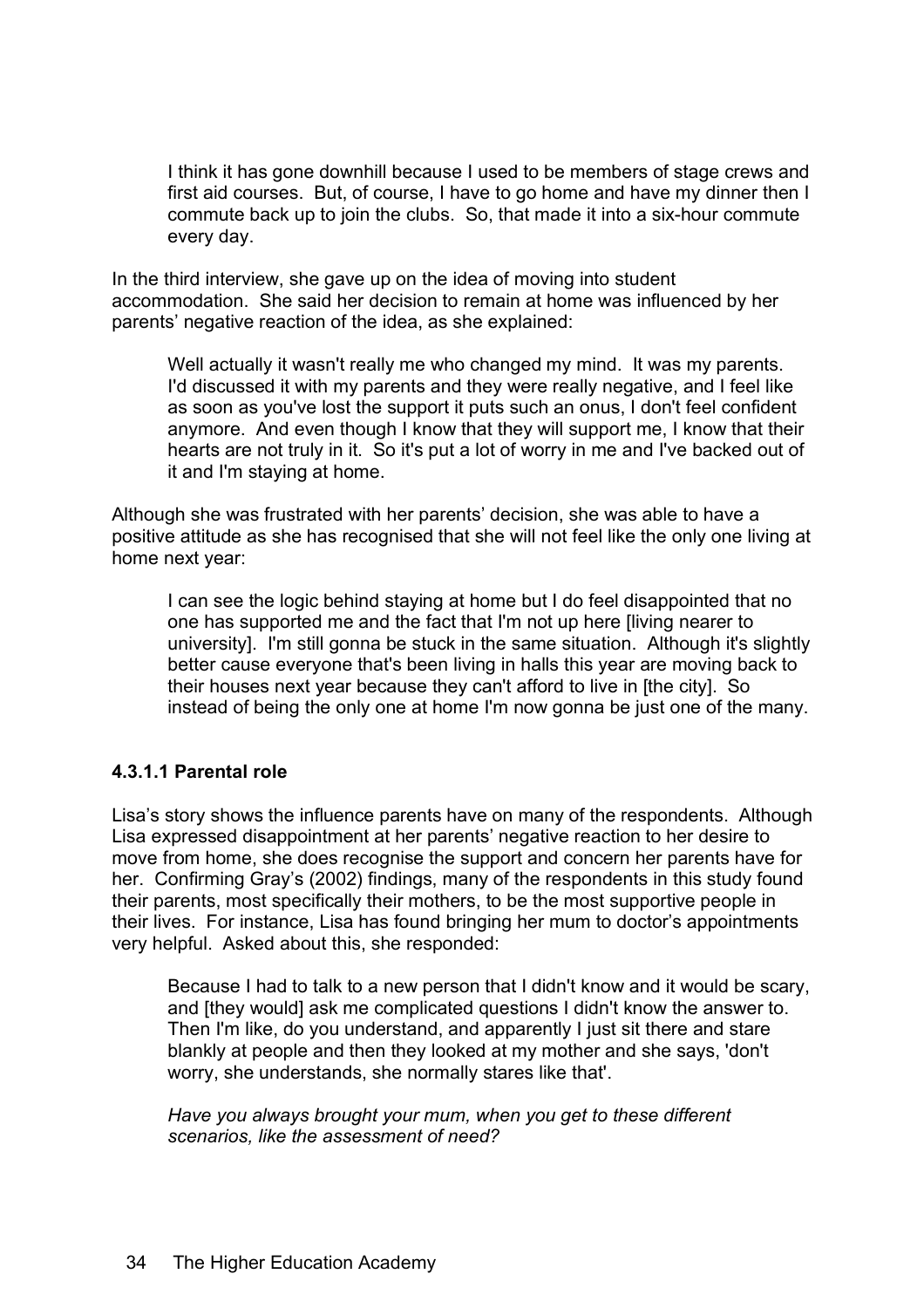I take my mum even if I'm going to a doctor's appointment, 'cos the doctor's like 'do you understand when you have to take your medication?' to my mum 'does she actually know?' 'Yes, she does.' 'Cos like people can't interpret what I mean or say so my mum's like an interpreter.

Other respondents expressed similar sentiments about the practical, as well as emotional support, they get from their parents:

My mother is an absolute rock. I would have not got anywhere without her. I just wouldn't be able to do it. I wouldn't have been able to get my first degree. I have an absolute mad passionate hate for forms. So, every time I get a form, I just throw it to her direction and say: 'Here you are, there is another one.' And, she fills them in. Without her, I just couldn't do it. I never get passed filling in the forms, never mind doing the courses. (Mark)

I talked to my parents about the many problems that I had. It is my mother, mostly, who tries to tell me about what I should do in a situation where I am shy. She tells me sort of the things I should be looking out for and how to communicate with people properly. I often dislike listening to all of this. But, it is normally after she has finished talking I consider what she said. Her voice is going through my mind about the sort of things she tells me about. If I don't talk to people enough or don't talk at all, they will not know what sort of person I am. (Louis)

Parents also recognised their role in their son or daughter's lives. As the mother of one of the respondents stated: 'I don't think [parents] should let their youngsters go it alone as 18- or 19-year-olds are expected to do. They definitely need the support… [My son] has taking a lot longer to mature and a lot longer to grow up.'

While several respondents expressed encouragement from support they received from their parents, there were a couple of respondents who desired some independence from them. This is consistent with findings from other studies (e.g. Parker, 1999). Karen was one of the respondents who desired independence:

I always wanted more independence. My mum is a bit clingy. I think that it has made me more determined to be independent than everything else. She perceives me as not being able to cope, whereas I can. I generally don't cope when she is being clingy.

It is this desire of independence that resonated in Len's advice to parents of students with AS: 'You don't have to do too much worrying or helping, because the person at university has to find out what to do themselves, but always be ready to help if you need to be.'

#### **4.3.2 Living in student accommodation**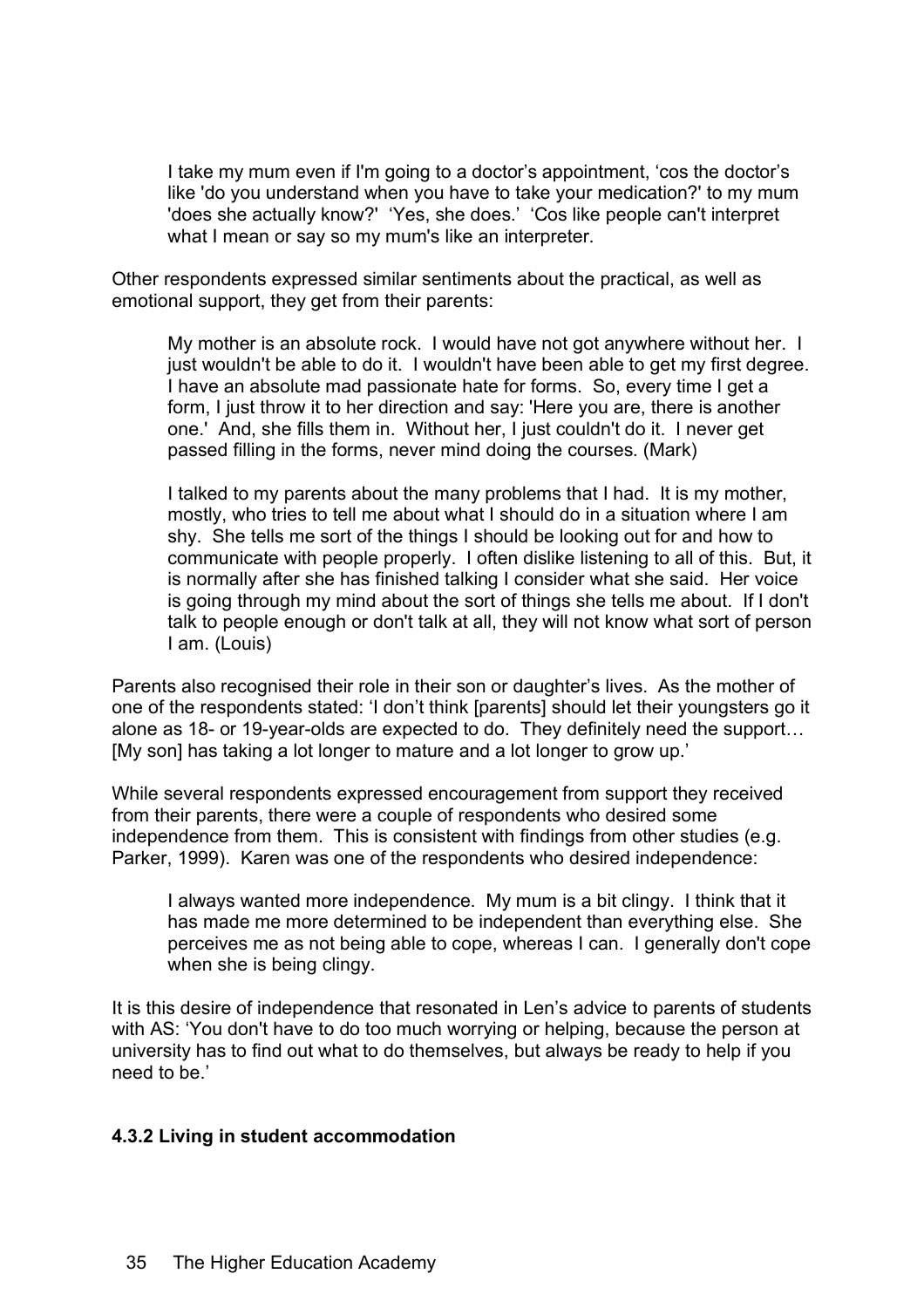The other half of the respondents were able to gain a sense of independence via living in student accommodation. While Mark and Alan had previous experience of living away from their respective parental homes, Len and Karen did not. They not only had to contend with absorbing the rigours of HE study, but also had to learn to live independently in shared accommodation. Both Len and Karen generally spoke of positive experiences of living away from home. However, when asked about living on his own during the initial interview, Len responded:

It was extremely boring and depressing at first, because the room was just brick and painted white. It was like living in a white box. In the end, I was able to get some posters and books from home and stick them around the room. So, now it does not actually look so boring and depressing everywhere. Now, when I look at places, I have got something to look at instead of the white wall. It makes it a lot better.

Despite the drawback of moving into a 'boring and depressing' room, Len indicated that he got on well with his housemates. The kitchen was the meeting place, where they would sit around and talk. Sometimes, he and his housemates would collaborate on meals together, as he described: 'Normally it works out that only one of us has chicken, one of us has sauce, and one of us has rice so we just cook a big curry.' This finding reflects previous literature suggesting that living in student residence enhances a sense of social integration (Harvey *et al.*, 2006) Although the respondent described a harmonious living arrangement in first interview, he stated in second interview that he will be not be living with any of his first-year flatmates next year:

#### *How's living with your housemates?*

I don't see any of them much, because they seem to sleep all day and be out all night. There's one I've only seen three times since Christmas, and all three times he was on his way out to get drunk. I don't know how he's been going in his exams. He seems just to be drunk every single night...

#### *Will [next year's accommodation] mostly be comprised of your coursemates then?*

Yeah I think there's three or four of my coursemates, three or four other people from the flats of my friends who I'd go over to see and I'd see their flatmates more than I'd see mine, 'cos they don't seem to be asleep all day and out all night. So I talk to them much more.

Like Len, Karen readily embraced university life. She recognised that moving into student accommodation was not as big a transition for her as it would be for other students with AS: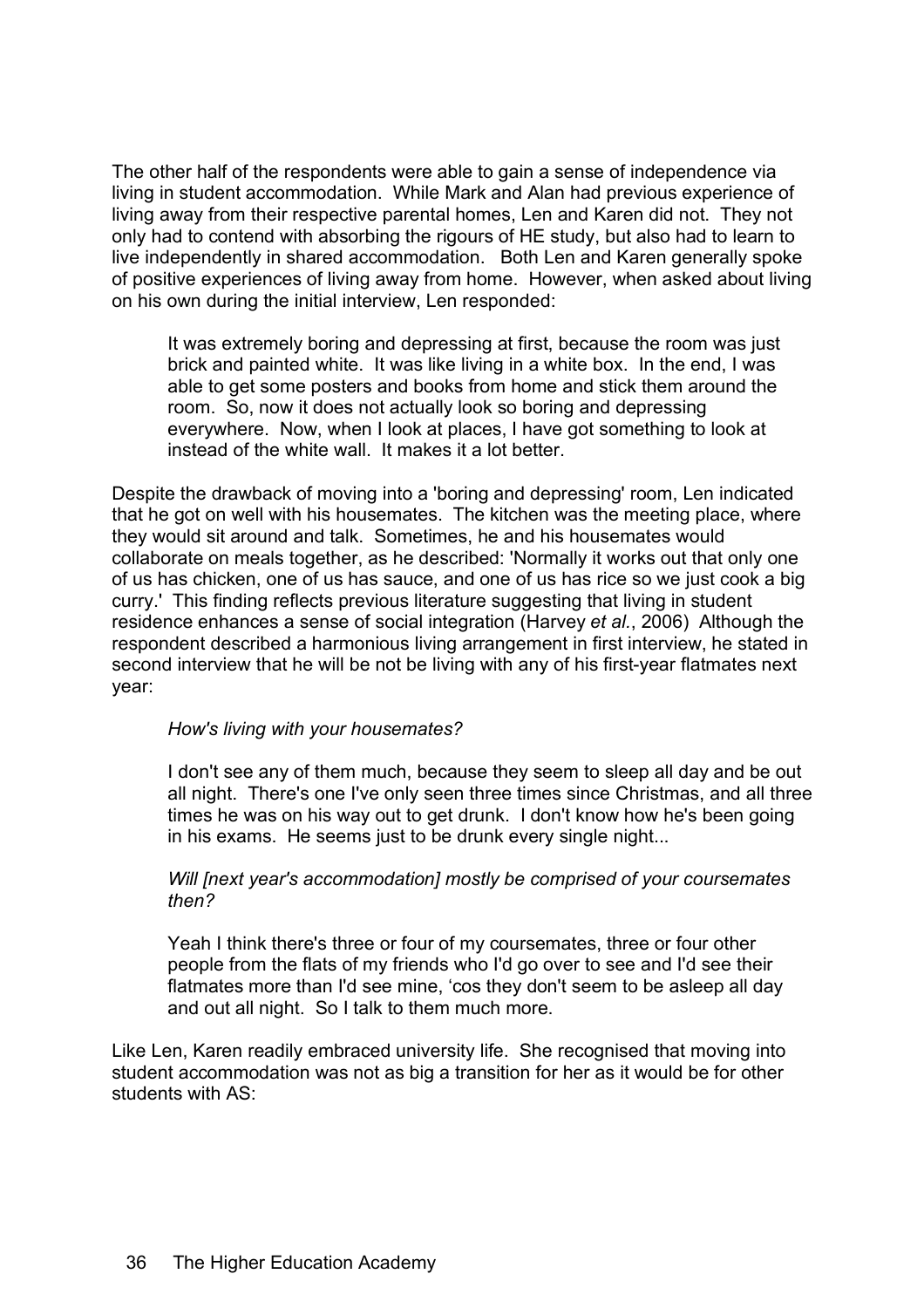Because Dad is away a lot and he has been away a lot for most of my life. I am used to not seeing him for long stretches of time. So, I am more used to it than anybody else. I think a lot of people with Asperger's who I have spoke with in uni, their main problem is that their family has always been there for their entire lives and a lot of them have been overly-supported and they have gone to uni and like aaaaarrrgh (frightened) – 'I need to try to do things for myself!' And, I am just like yeah, I can do this (laughing). I'm fine.

Since moving to university, she has also acknowledged she never once felt homesick. This may be attributed to associating university life with a renewed sense of self, while her ties to friendships back 'home' equated to stress and anxiety. Her new friendships at university revolved around relationships with her first-year flatmates. A sense of trust was able to grow between her and several of her flatmates, which resulted in them deciding to move into a shared house together for the following year.

As stated earlier, Alan and Mark have both lived independently prior to moving into student accommodation. As a mature student, Alan chose student living arrangements. Asked why, his response was:

I couldn't do it when I was 18, when I should have done it, because I did not have the skills to do it. I thought I want to say that I spent a year in halls, having a crack and getting pissed. That's why I did it! This is my 18 now! I am 30, yes. I get called the old man or the old bastard at the end. They are quite awful to me sometimes at the halls, but it is all in jest.

While Alan enjoyed the 'crack' of living in student accommodation, Mark spoke of having a difficult time. Social isolation gets the best of him, as he explained: 'Well, I could always wish for more. But, you know there are no answers. Believe me, I have looked (chuckle). The only thing that I found I can do is just grit my teeth and get on with it.' It is this isolation that Harpur *et al*. (2003) finds problematic for students with AS living in shared accommodation. This isolation can lead feelings of exclusion as well as depression. However, Attwood (2006) argued that being alone can be considered a comfort for some individuals with AS. Reflecting upon responses given for not attending fresher's week, Attwood's argument is very pertinent.

Karen was the only one out of the four respondents living in student accommodation who actually established close friendships with her flatmates. Thus, from the evidence presented here, living in student accommodation may increase opportunities for students with AS to interact socially with other students. However, it may not aid one to develop a social timetable, which was desired by many of the respondents.

#### **4.4 The role of disabled student support teams in HE**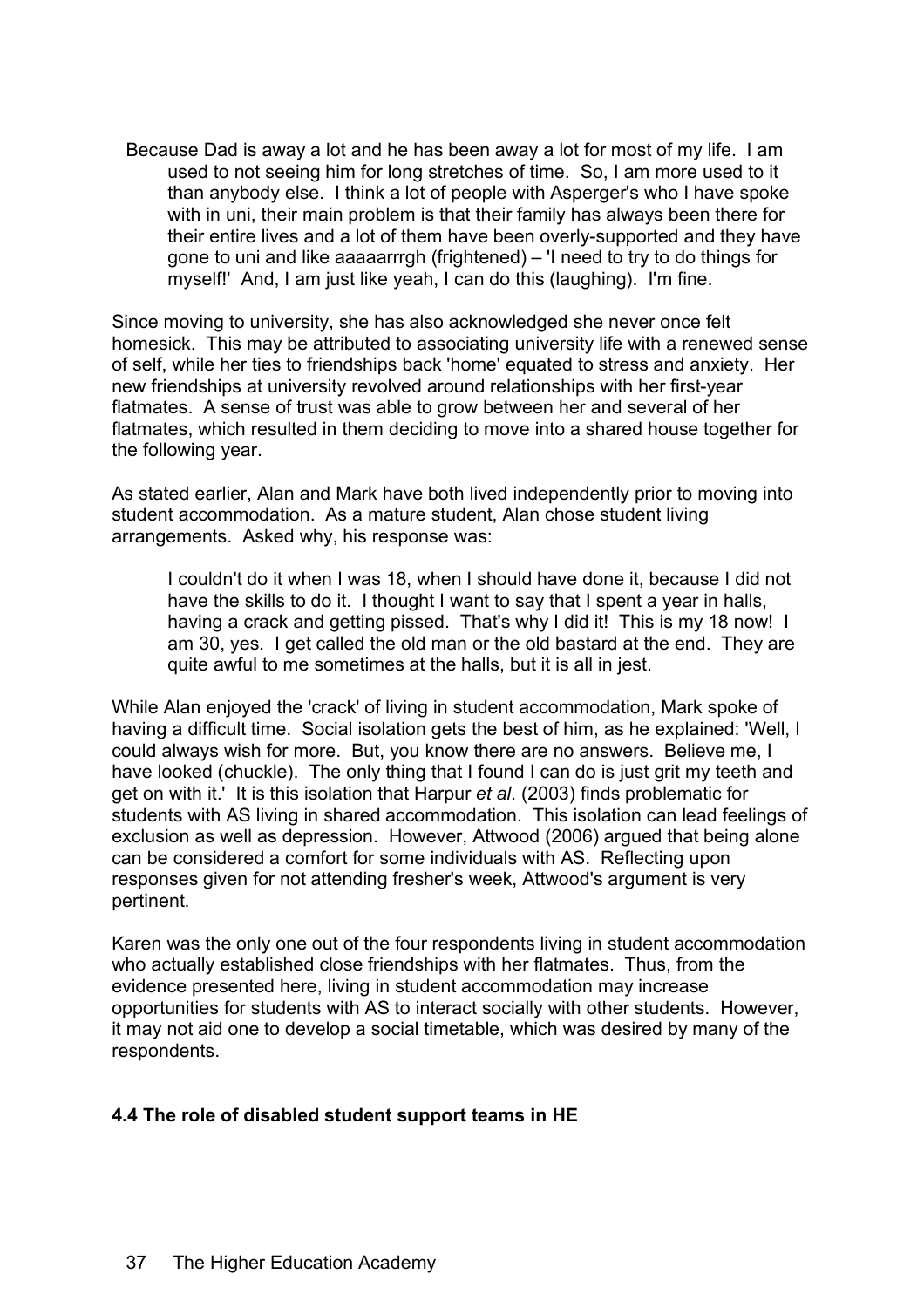In concluding their report, Blamires and Gee (2002, p. 22) indicated that there were three areas to focus on in raising aspirations of students with autistic spectrum 'disorders' in HE:

- academic
- social
- notetakers/enablers.

The *academic* suggestions included raising AS awareness among teaching staff and providing lecturers with resources to teach students with 'social and communication needs' (ibid). The *social* suggestions included the provision of buddy/mentor systems for students with AS. The *notetaker/enabler* suggestion dealt with everyday practical support of notetakers/enablers for the benefit of students with AS. All three areas listed by Blamires and Gee (2002) lay in the remit of many disabled student support teams in UK HE. This should come as no surprise, as disability issues have been usually confined within the student services arena rather than academic departments (Adams and Brown, 2000; Fuller *et al*., 2004). Thus, disabled student support teams have a pivotal role in ensuring that students with AS do not encounter barriers, both in and outside the classroom, within their institutions.

It must be reiterated that there is a wide range of *differences* underneath the 'label' of AS (Bogdashina, 2006; Howley, 2004). As a result, disabled student support teams have to be flexible and offer a variety of support. Only with permission from the student may helpful advice come from a parent (Martin, 2006). As one parent commented: 'I always meet with the "head honcho" on the disabled student support team.' Much of the support a disabled student support team can offer is dependent on resources, with a huge proportion of funding deriving from Disabled Students' Allowances (DSA). DSAs are awarded by local education authorities (LEAs) to students who can provide medical evidence that they have a disability, a medical condition or a specific learning difficulty that affects their ability to study. This allowance is not means tested, and it pays for any extra costs that a student may incur as a direct result of being disabled while attending an HE course.

All respondents in the study received DSAs. These allowances helped resource specific support many of them received such as a mentor/buddy, a notetaker/enabler or tutorial support.

#### **4.4.1 Mentor/buddy support**

Appointing a mentor, or 'buddy', to a student with AS in HE is perceived as a way forward in breaking down social barriers with peers (Blamires and Gee, 2002; Martin, 2005) and academic staff (Howley, 2004). In contrast to Blamires and Gee (2002), Howley (2004, p. 10) makes a distinction between mentor support and peer support through buddy schemes. The former is usually composed of non-students who work on an hourly rate, while the latter support is driven by student participation: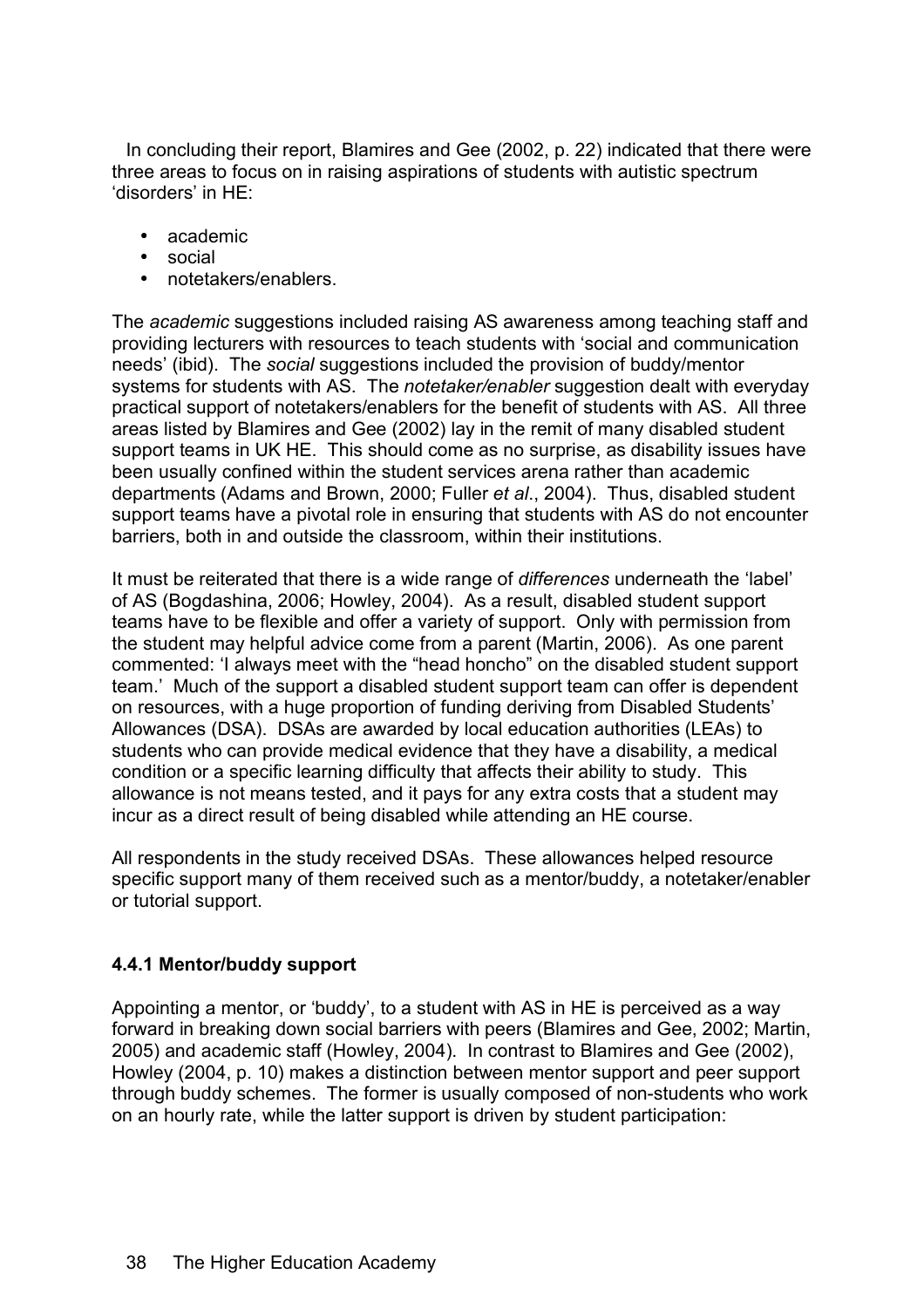Peer support may promote collaborative interaction, co-operation and negotiation. Peer support through 'buddy' schemes can be provided by understanding, supportive peers and can be particularly successful in helping the Aspie student to participate; for example a buddy may be helpful in providing orientation around a campus, aid use of library facilities or provide support during a field trip… The use of academic and peer mentors for Aspies may be helpful in two key ways: firstly an academic mentor can mediate between a student and tutors, particularly when misunderstandings arise; secondly, a mentor can provide information for the student to explain social/academic etiquette.

Six out of eight respondents stated they had mentors at one point or another during the study. Their mentors were not 'buddies' in the Howley (2004) sense, however they did do 'buddy'-type tasks, such as providing orientation around campus. For instance, both Cathy and Karen were accompanied by their mentors during their respective fresher's fairs. Cathy's mentor stated that she was more intimidated about the event than her mentee:

It was incredibly noisy and incredibly busy. There were bodies everywhere and I found it quite intimidating, but she was really confident. We went, talked to people. I sometimes initiated conversations but then she would continue. So I think really she just needed someone to be there to part the people and just be there.

Half of the respondents saw their mentors as mediators, counsellors or people who are just there to help. Len explained how he worked with his mentor:

*Before you said you were seeing a mentor from the Disabled Student Support Team. How was that?*

That was okay. I just went and spoke every week to make sure I was getting on okay really.

*And what sort of things did you discuss?*

Pretty much anything general really, whether I was having any trouble in lectures or anything like that…

*I think that's quite cool, and you say you get on with her?*

Yes. So I think just knowing there's a mentor there and knowing I can use her if I need to get my work sorted and stuff like that…

*Out of curiosity, what other things does she do to help you out?*

Mostly just talks to me, asks how things are, if I need any help, but it's been a fairly easy year this year…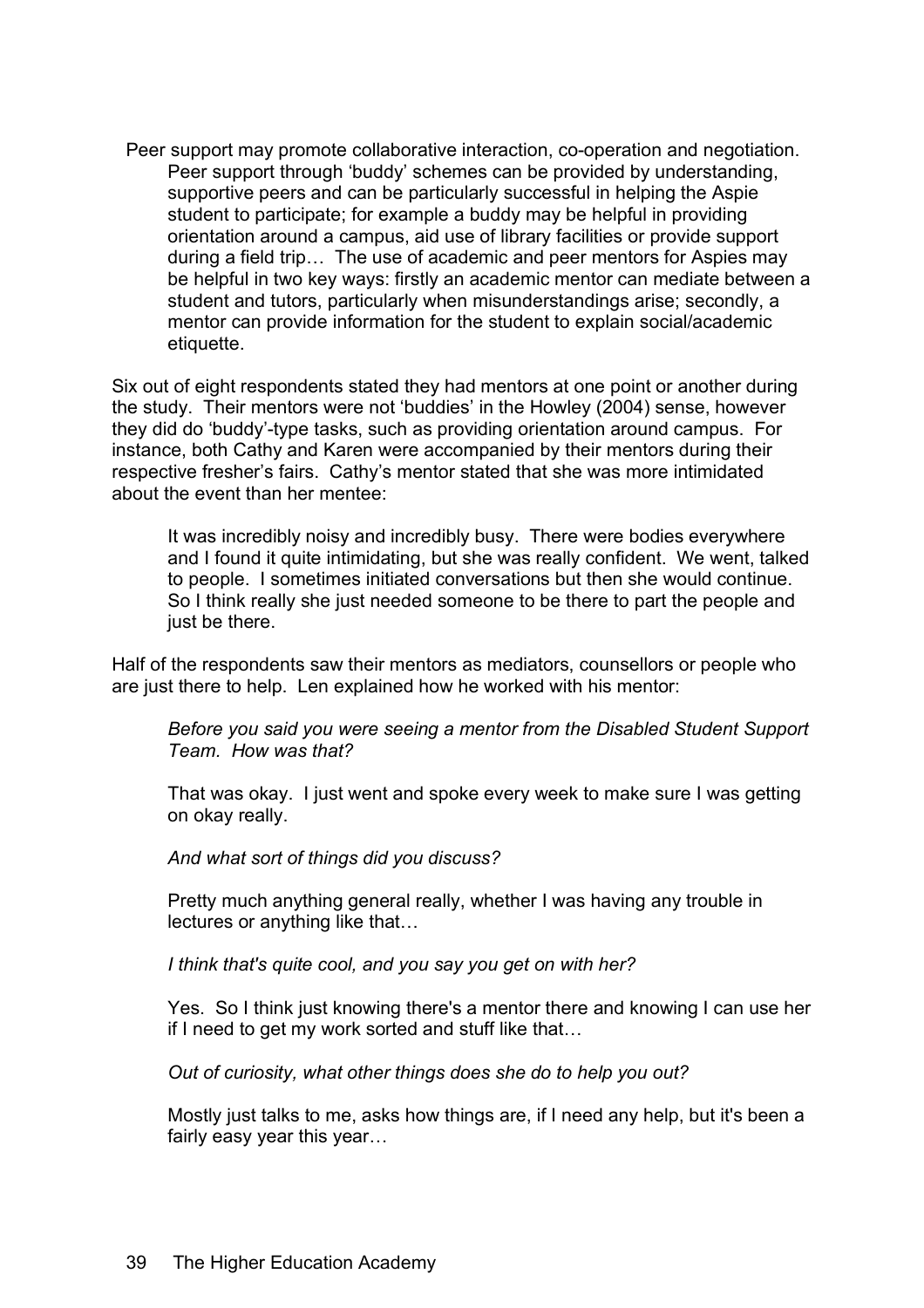*Do you recommend other students with Asperger's having a mentor?*

Yes I think so. Like, it probably doesn't have to be every week. You could talk to them every fortnight and look through your notes. Spend an hour or so just to make sure everything's going okay.

*Does your mentor liaise with any of your lecturers?*

I think she can do if she needed to, if I was having trouble accessing lecturers' notes she could go to the lecturer and get the notes on my behalf, but I never had to use that 'cos I managed to get all the notes fine.

Karen talked about her mentor in a similar same way:

I meet her once a week and we talk for about an hour. She will sort out anything that I have major problems with. I don't like calling people, particularly anything that has to do with my personal tutors. I don't like calling them. So, she will do that for me. She will make sure that I am getting on okay. She will write a list of things for me to do, like by next week, so that she keeps tabs on me. I need someone to remind me that I do need to do these things.

As respondents remarked of the benefits of working with a mentor, a couple of them wanted to become less dependent upon them (Parker, 1999). Cathy and Louis were two respondents who found their mentors quite helpful towards the beginning of the year; however, they eventually sought independence from them as they became more settled. Cathy explained why she did not require mentoring support:

Yes, I guess it's down to confidence.

*So, is that something that can be counted as gaining success – being independent?*

Not always. Working independently is an important skill, yes, but asking for help about things that you don't understand, a text or work, can help.

*Would you agree that you have become more independent this year?*

A bit more, yes.

*Is that something you're trying to aim for?*

Well, essentially I do want to work hard on my own.

Establishing a sense of interdependence was also important for Louis. His mentor, or 'student support worker', observed this as well. She has found that Louis has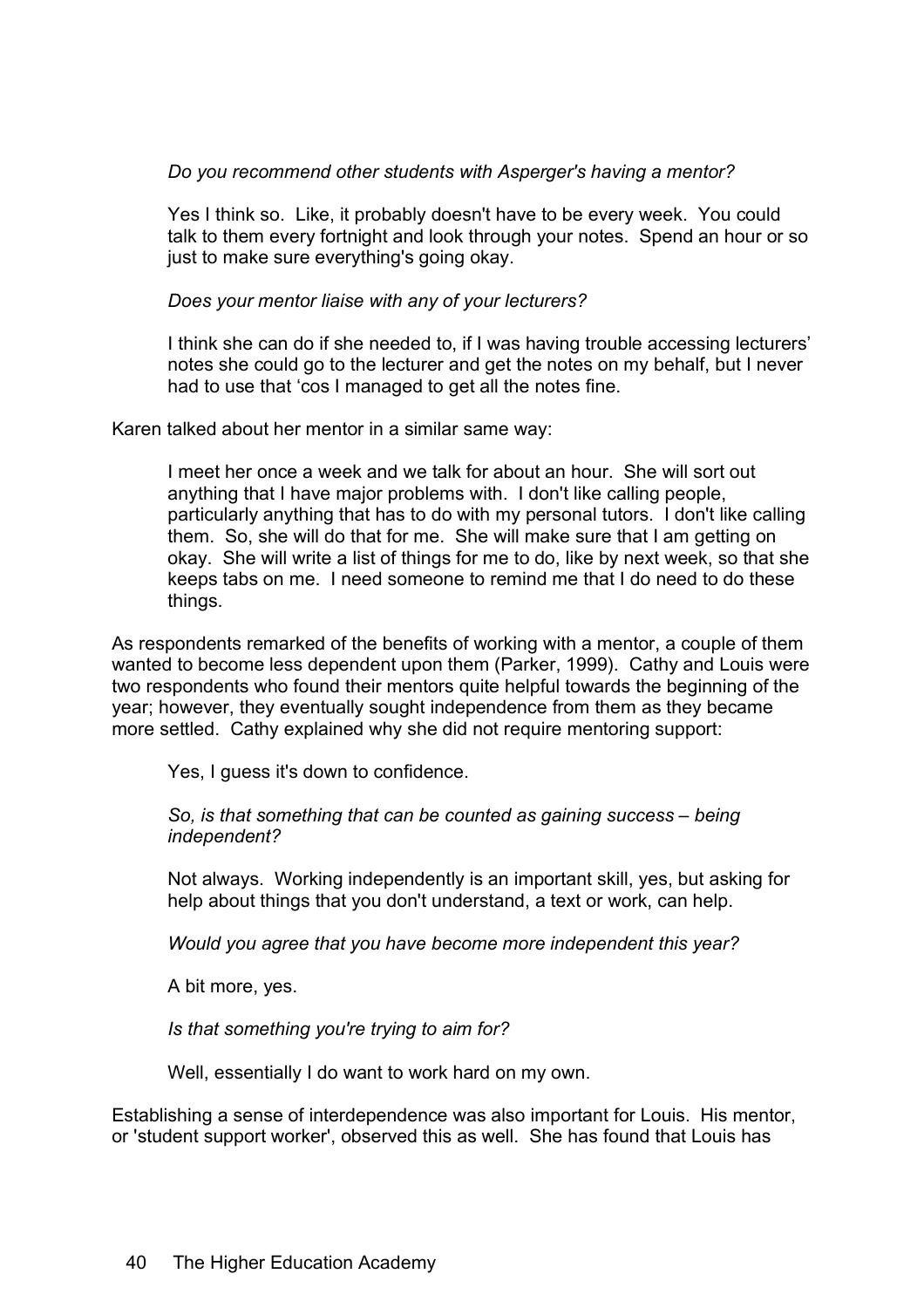become more confident since his first days at the institution. In addition, she has said that he likes to do things alone, which requires less time from her. Instead of working with his mentor on an essay, Louis wanted to try it on his own as he explained:

I didn't get any help because I didn't want any help. I wanted to do the project by myself and I did a very good job actually. It was the very first time and I was very proud of it. I felt while I was doing the project, I didn't want to go and ask for any help because I wanted to show people that I can do something by myself. I wanted to show people that I have got the ability. I just need the chance to prove myself.

While the likes of Karen, Len, Mark, Cathy and Louis found their mentors very supportive and encouraging, Lisa and Alan saw mentors as not being qualified to meet their needs. Lisa indicated that she saw her mentor for practical help, but not for emotional help: 'my mentor is not a trained counsellor, so, she can't.' Having a mentor who can help with depression, like a counsellor, was the kind of support she had sought throughout the year. Unfortunately, she was not able to access a counsellor during her first year. Alan made a similar comment about mentors not being qualified:

They have this mentor scheme which is, who's my mentor? [Names person] She's just like a... a Masters student. So she's already done her degree and she's doing a further year for her Masters, and she was doing the mentor scheme, but to be honest with you, they're not really, they're not qualified or anything. They... ah... it's just a cheap method to be honest. That's the impression I got.

Although respondents' attitude towards mentoring support may appear mixed, half of the respondents found their mentors to be helpful and supportive. This positive feedback may stem from the variety of support respondents expect from their mentors such as: accompanying them to the fresher's fair; helping them with the organisation of their lecture notes; and liaising with tutors on their behalf. One mentor commented on the support she has been expected to offer as 'making it up as you go along' depending on what the student requires. Thus, mentoring support has to reflect the diversity of students with AS.

#### **4.4.2 Notetaker support**

Only two respondents, Cathy and Alan, have indicated that they have notetaking support. Having this support has been beneficial for them, as Cathy explained:

... it makes things a whole lot easier for me, because I can get things, like more information and details about the history, that background behind set texts for the module. Well, sometimes, the speed of the speakers in the lectures is a bit overwhelming to me.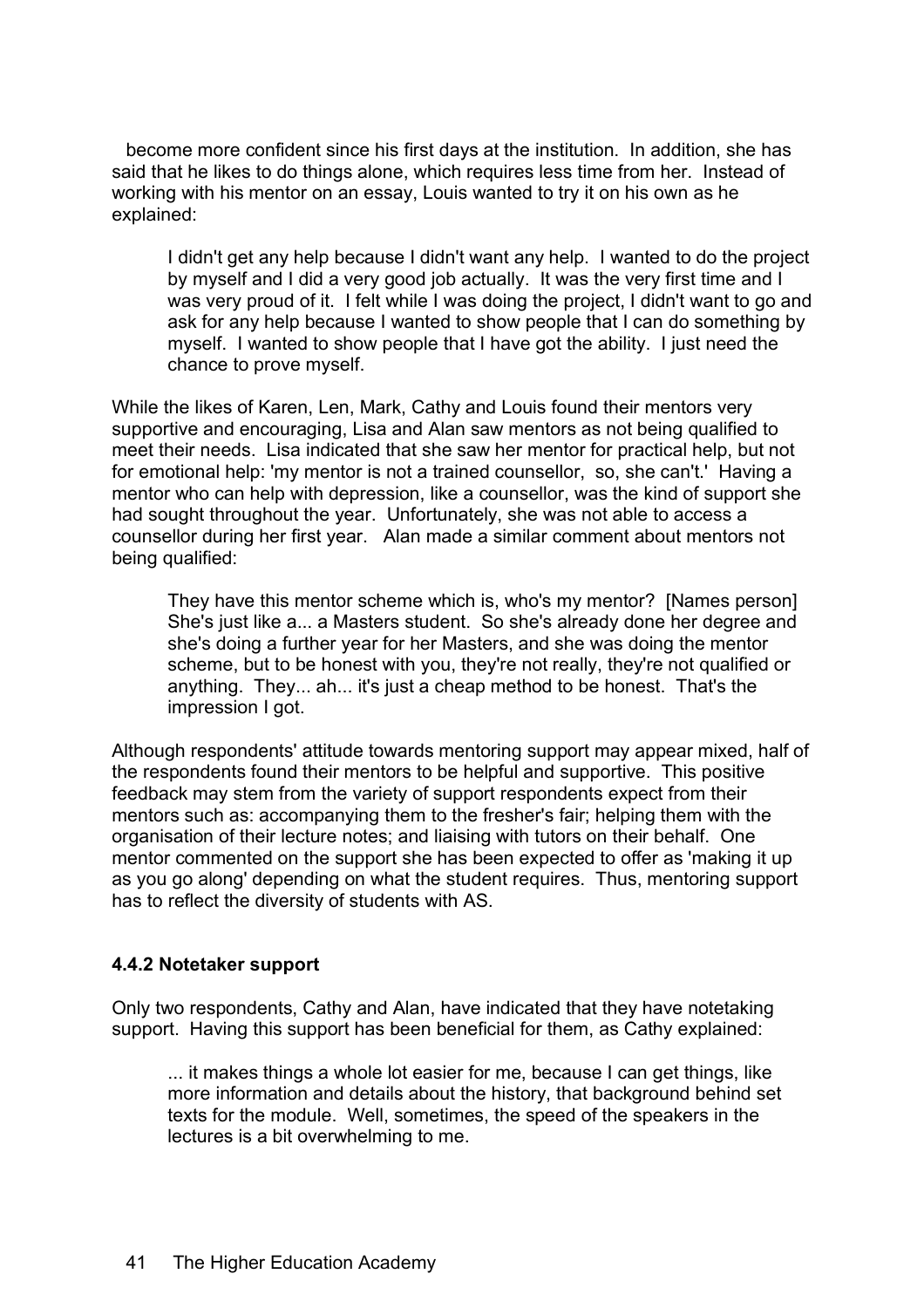While Cathy and Alan herald their notetaking support, the majority of respondents indicated that they do not feel it is necessary for them. This, of course, reflects the diversity of the respondents. Perhaps, a reason for the low take-up rate may be the result of the stigma attached to having this support. Ray explained this stigma: 'At college, I found it a bit embarrassing. There would be a 40-year-old lady with me, taking notes. My mates would be having a laugh there sometimes. She is like being my mother (chuckle).' In contrast to Ray, Alan did not seem too concerned about how he may be perceived in having this notetaking support:

(My disability advisor) asked me if I wanted [staff and other student] to know. I said do you want them to sit by me? Of course, really! If I was to turn up to the lecture hall and they were there before me, just tell them to sit down and just write it. It doesn't bother me. I will take my own notes as well for what they are worth. In the classes, I will let the teacher know.

Despite explaining the positives of having this support, respondents did expose the negative aspects. Alan did not like the delay in getting his support at the beginning of the year: 'I only just had notetakers three or four weeks into the course, that all should have been sorted before.' Cathy mentioned that there have been times when she did not have notetaking support consistently. She explained: 'There have been some problems with organising notetakers. She missed out on at least two of my seminars on Tuesday mornings. The first time was because she went to the wrong room.'

# **4.4.3 Tutorial support**

Two respondents, Karen and Ray, have claimed they receive tutorial support funded through DSA. However, getting this support has not been easy for them. They had to take the initiative and lobby their respective disabled student support to get specific tutorial support. For instance, Karen had asked for tutoring support in statistics for her psychology course throughout her first semester. She had to work with her disabled student support team to negotiate with her LEA in getting this specific support:

I was supposed to originally have notetaking and essay writing skills classes. But, we exchanged that for some statistics time instead. They had to apply for more because I needed more statistics help. It all went chaotic last term, because they couldn't work out what I needed. They were trying to give me things that I did not need.

It was not until her second semester that she was able to get the statistics support she desperately wanted. Of course, the support offered to Karen initially was contrary to what she needed, thus producing a negative scenario. The issue was rectified because she was able to negotiate her needs with the disabled student support team. This negotiation took time and produced anxious moments for Karen.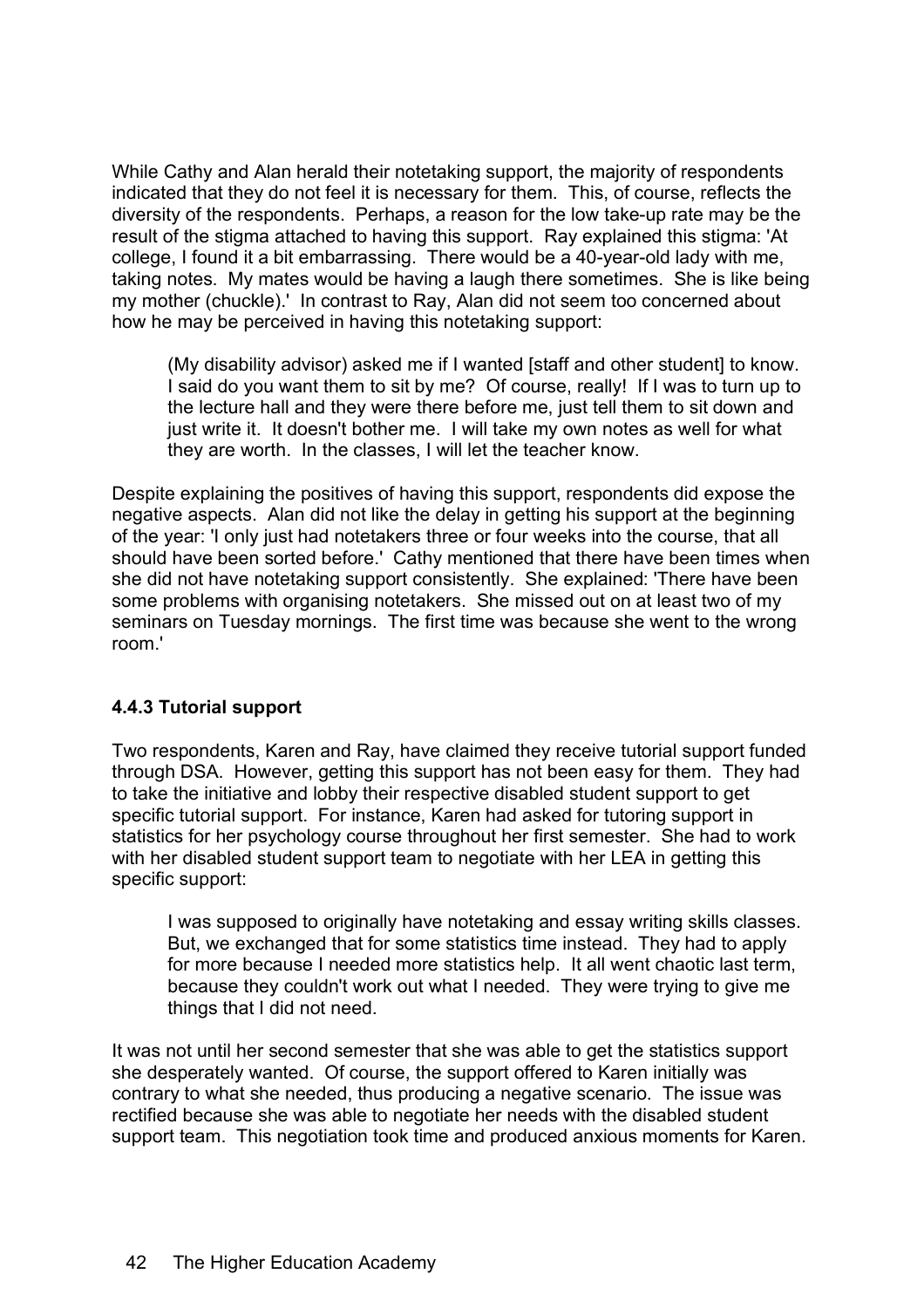This problem may have been prevented if Karen was informed of the flexible nature of her support, during her initial meetings with her disabled student support team, rather than feeling it was etched in stone.

Unlike Karen, Ray was able to convince his disabled student support team early on to provide tutorial support for web programming. However, the downside was that his tutor was not very co-operative or knowledgeable, leaving Ray fuming:

I'm waiting for him, and most of the time he's outside on the phone. Last week he didn't turn up. He didn't ring me or anything... There's no point in being there. I think they earn about 25 pounds an hour.

*That's true and you're supposed to meet him once a week, isn't it?*

Yeah, well I could get two hours a week.

*So did you tell this to [disability co-ordinator], or somebody over there about that?*

Sometimes, but I just can't be arsed now. I've said it once or twice now and I just gave up.

*Were there advantages of having him?*

Not really because he didn't understand the questions either.

In a later interview, Ray explained how he was able to get the support entitled to him:

I spoke to someone else, who the disabled student support team talk to, to give me my support. I told him that I knew some students who would be happy to go through my work and help me out. I gave them their names. In the last couple of weeks, they were going over my work with me. That was better as well. It is better when students do it, because they got more experience [sic]. It felt like I knew more than that other bloke. These students went through the first year.

Receiving tutorial support was a difficult matter for these two respondents. For Karen, it was a matter of amending her disabled student allowances to free up resources to pay for tutorial help. For Ray, the difficulty arose from initially being appointed an uninspiring tutor.

In addition to receiving DSA, all respondents may also be offered alternative or flexible assessment arrangements, such as having extended deadlines on coursework or extra time on exams.

#### **4.4.4 Coursework/exam arrangements**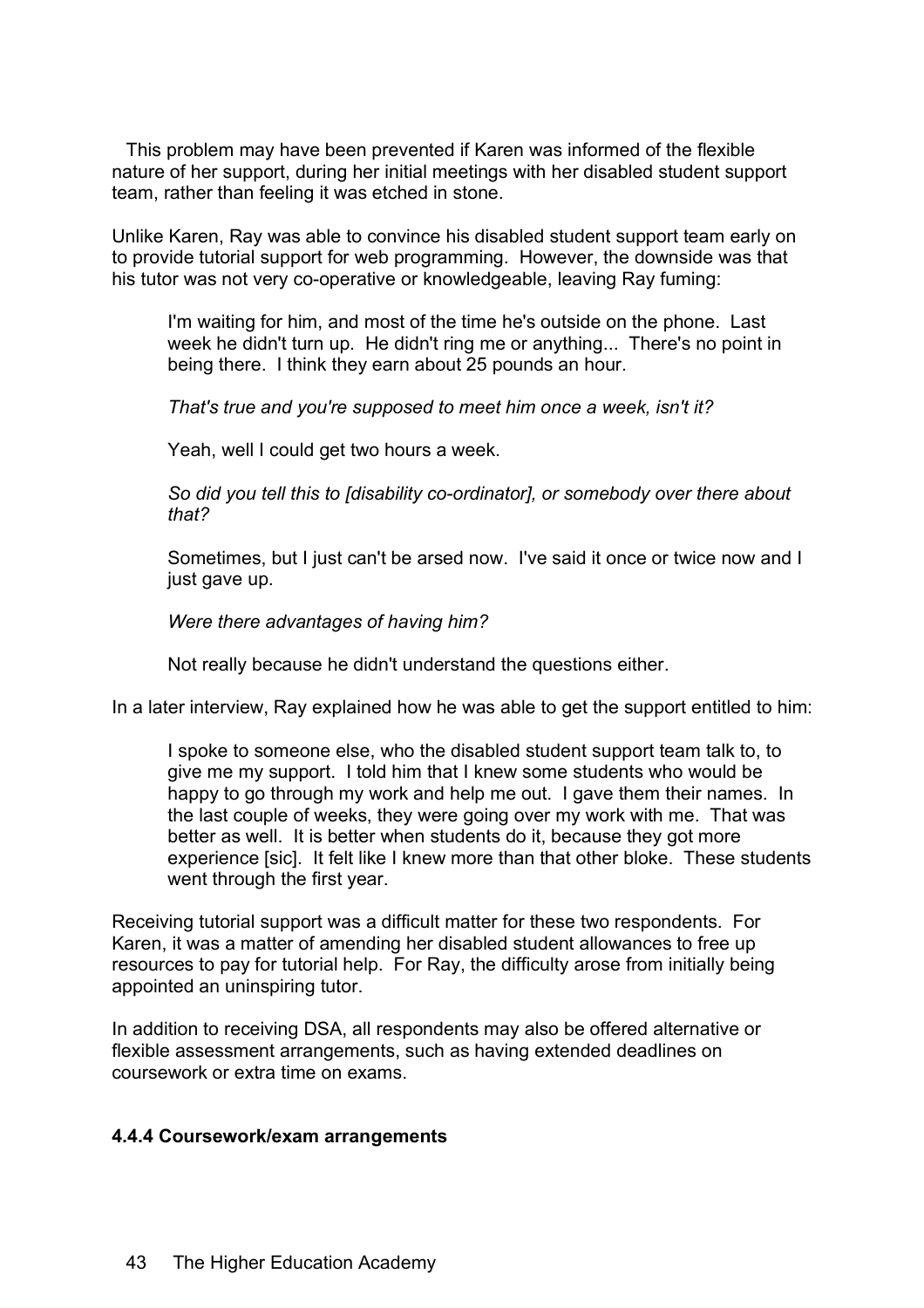Although having allowances in place, all respondents surveyed did not ask for extensions in submitting their coursework. This may be related to earlier comments by Cathy and Louis regarding independence and wanting to prove to people 'that they have the ability'. Mark elaborated on this position in responding to a question about coursework extensions:

...throughout all of my academic career I've never wanted special consideration to be taken for me in the sense of when the work's been marked, I've always wanted my work to be marked in the same way and at the same level as my peers, and I've never wanted consideration given to the fact that I'm disabled or extended deadlines because other people wouldn't necessarily have that option, and while I understand why it's available for people like us, and it's a good thing that it is, I've never wanted to cross that line where I've needed that kind of special consideration. I've wanted to be marked in the same way as my peers.

While all respondents did not take up the offer of coursework extensions, seven out of the eight respondents, however, did see the benefits of taking their exams in separate accommodation from their peers. One of the benefits was being allowed extra time on exams. Lisa embraced this allowance having had prior difficulties taking exams:

I wanted to get some more time 'cos of the stress things and anxiety, and also I always have a problem with exam scripts. Like one of the A-level ones was like 'name this part of the cell' and I was like, well, the common name or the scientific name? It was a two-mark question and I spent a half-an-hour thinking and interpreting what the damn question wants me to answer. I know the answer, but I don't know what answer you want.

Respondents were comforted with the knowledge that they had extra time, although some did not practically need it:

I didn't actually use the extra time, but it was a lot of comfort knowing it was there... 'cos I didn't have to rush at all. I finished within all the preset time zones. (Len)

...in the two exams that I did, I finished early. In fact, I finished ridiculously early even with extra time. I think I finished the first one in a half-hour of an hour and a bit including extra time... From speaking to people online, the main reason why people with Asperger's need extra time is to not have stress. They don't necessarily need extra time. They just need to know that they got the time [sic]. That is the important bit! (Karen)

Another benefit in taking exams in separate accommodation for some respondents was being cut off from a big group: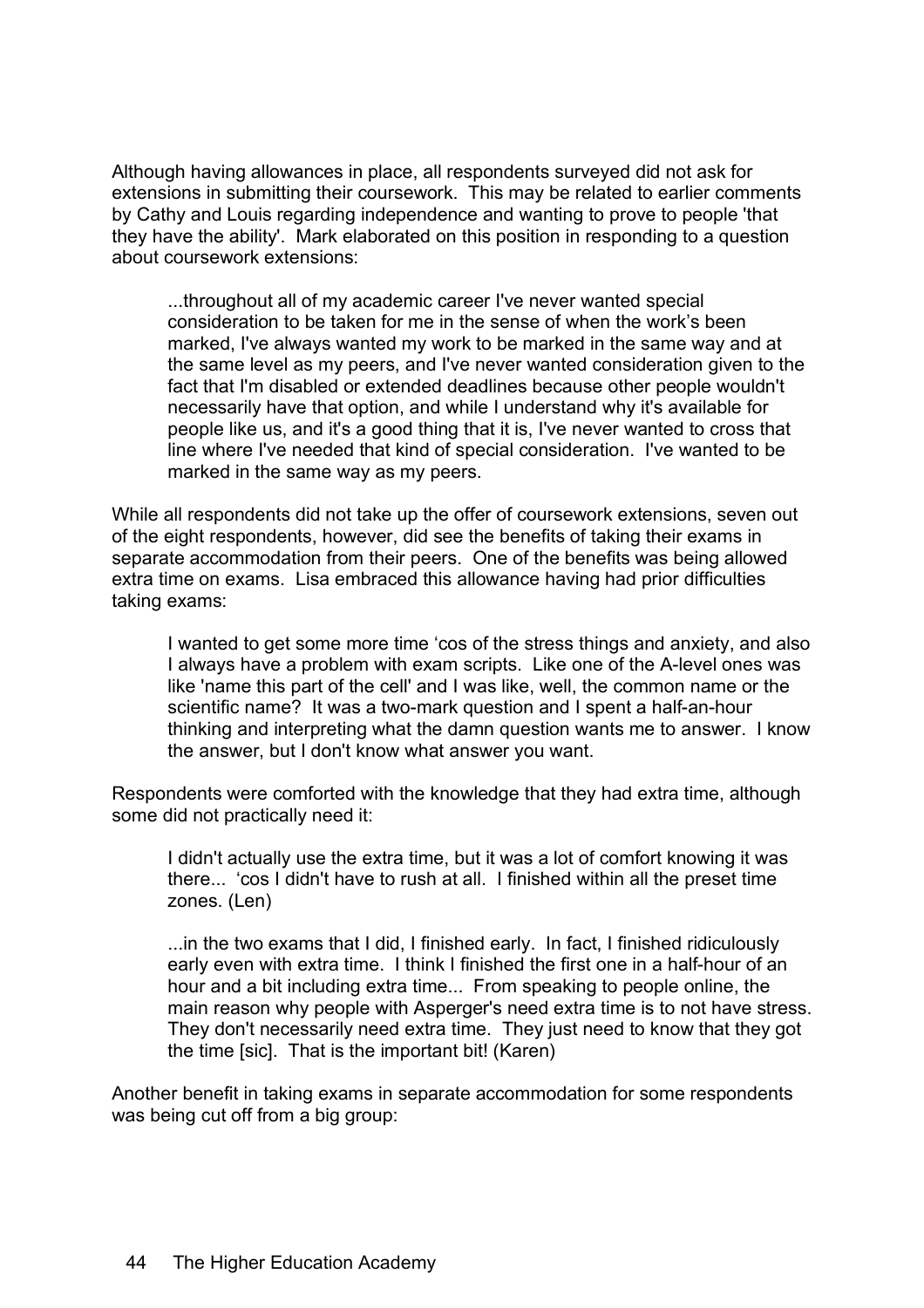To be honest with you, for myself, it is not too much having extra time. I don't think the extra time benefits me that much. It might benefit other people, but not myself personally. It is more about being in a big room with a lot of people. I can't do exams in big rooms with lines of chairs and tables. (Alan)

Ray believed it was necessary to be in an exam room alone because of his epilepsy:

I wanted to be in a separate room, on my own, just in case I have a fit. When there are other people, I will be making noises. It will be distracting for everyone else there. That would really embarrass me as well.

Although many respondents found alternative exam arrangements helpful, providing them a relief from anxiety and stress, a couple of them did experience bad practice in their institution's implementation of this allowance:

The rooms was a bit of a stress because half the time, they put me in a room with no computers for a computer exam, which I had to go and I realised the day before because I had an exam in there that day and I looked around and there were no computers in there, and tomorrow I'd got a computer exam... so I had to go and sort that out myself. (Len)

I didn't get extra time on this last exam and I didn't actually need it – I finished before the end of the exam anyway. I was a bit like, what happened? Normally I have an email that says, 'you need to go through this person and arrange it' and then I'll get an email some days later saying 'you have extra time'. I didn't have anything. I didn't have an email saying go through this person, I didn't have an email saying you have extra time. The first time round I was actually in the same room as everybody else, but it was just more slightly annoying than anything else. If I needed it, it would have been worse, but as I finished before the end anyway so it was okay [sic]. (Karen)

Overall, respondents were quite pleased with the support they received from their respective disabled student support teams. Because of the positive support she received, Lisa argued that a meeting between a disabled student and a disabled student support staff member should be made 'compulsory' at the beginning of the year:

You know there's people to talk to and report back on and will listen, and then it's not up to you, 'cos I think making the first move is pretty much the hardest thing to do. I can't make a first move.

Although there was much praise for the work of disabled student support teams, there was also some evidence showing that support must be improved to ensure inclusivity.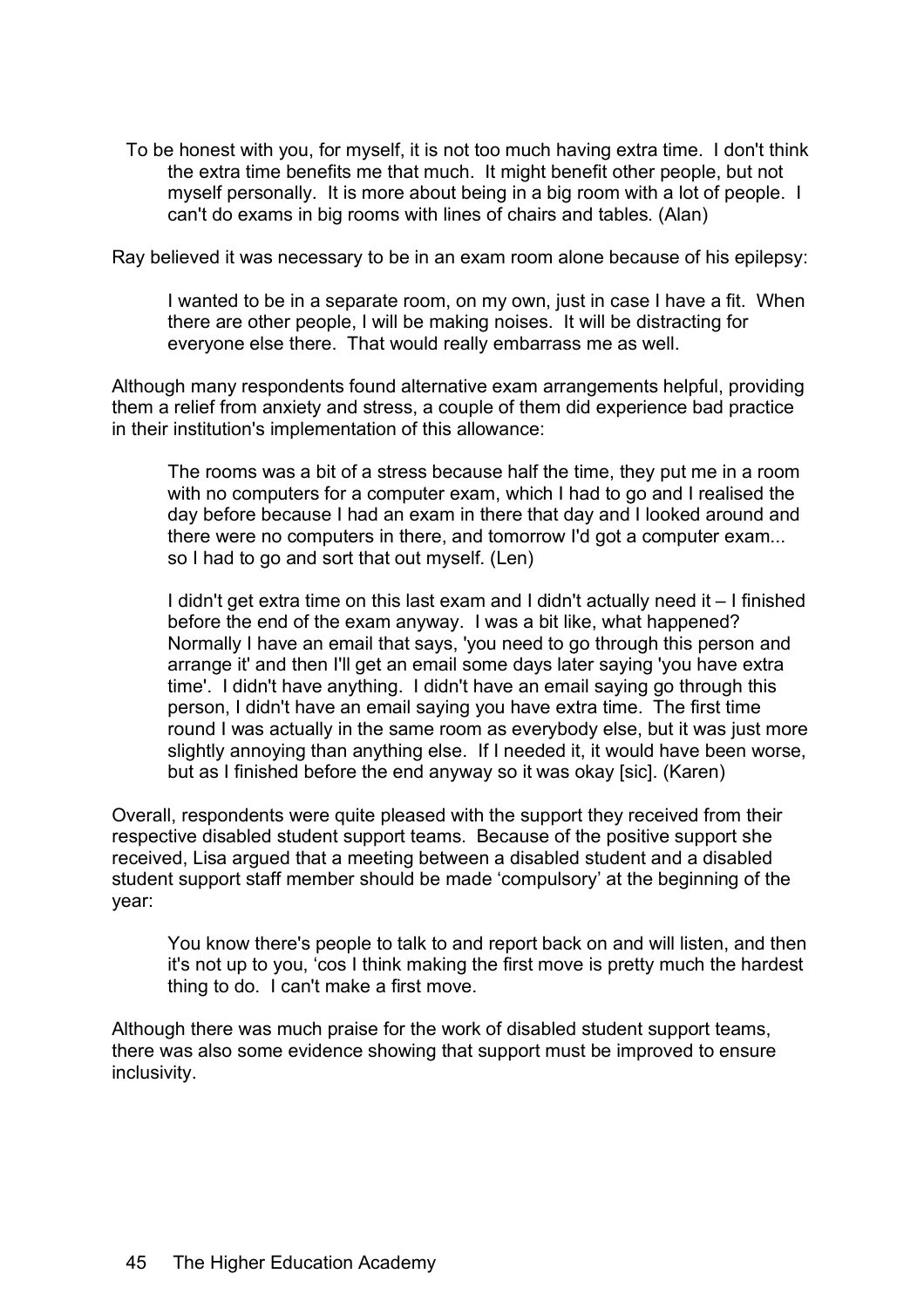# **5. Conclusions**

This report has attempted to increase awareness of the *differences* of students with AS by representing their voices. In doing so, there was no attempt to pathologise and perpetuate 'official', medical model conceptions of AS. Hence, in addition to raising awareness of the barriers students with AS face in HE, this report also set out to represent the diverse voices of students with AS that have often been left unheard throughout the literature. Of course, a few findings reported here confirm existing ideas about the 'medical' nature of AS, such as students having difficulties processing information in lectures, working in groups and disclosing their condition (Attwood, 1998, 2006; Blamires and Gee, 2002; Harpur *et al*. 2003). However, from the evidence presented here, it would be incorrect to conclude that these difficulties were primarily the result of the impairment effects of AS. These difficulties can also be credited to a lack of good practice in teaching as well as lack of awareness of disability issues.

Yes, in a medical model view, this report confirms the notion that individuals with AS have differences processing information in a learning context (Attwood, 1998, 2006; Blamires and Gee, 2002; Harpur *et al.*, 2003). Several of the respondents described their difficulties in ascertaining information from lectures. It is for this reason that students with AS are recommended notetaking support from their respective disabled student support teams. However, the difficulties these respondents described may be more the result of teaching methods employed rather than on their so-called individual 'deficits'. Half of respondents (four out of eight) did not appreciate some of the teaching methods employed by many of their lecturers. They expected more than a lecturer talking for an hour without making an effort to entice them. Karen, Alan and Len remarked that their favourite lecturers were those who made them laugh, as well as those who employed visual aids or music to enhance their learning experience.

The report also confirms that students with AS have difficulties working in groups. Six out of eight respondents frowned upon group work. Working in groups may be a barrier to both learning and engaging socially with their peers. A more ideal situation for at least three of the students was getting to know another on a one-to-one basis rather than in a group setting. Although this finding confirms existing knowledge of individuals with AS (Attwood, 2006; Blamires and Gee, 2002; Harpur *et al.*, 2003), there was some contrary evidence as well. Two respondents experienced ease in working in groups. Thus, this finding suggests that not all students with AS experience anxiety in group settings.

The report also confirms evidence that universities fail to disseminate confidential information to lecturers about students with AS in their classes effectively (Borland and James, 1999; Madriaga, 2007). Of course, there is a data protection issue. Transferring confidential information from central services to academic departments has to be handled with care. However, this sensitive information is not being transferred to those working with students. This has led to a majority of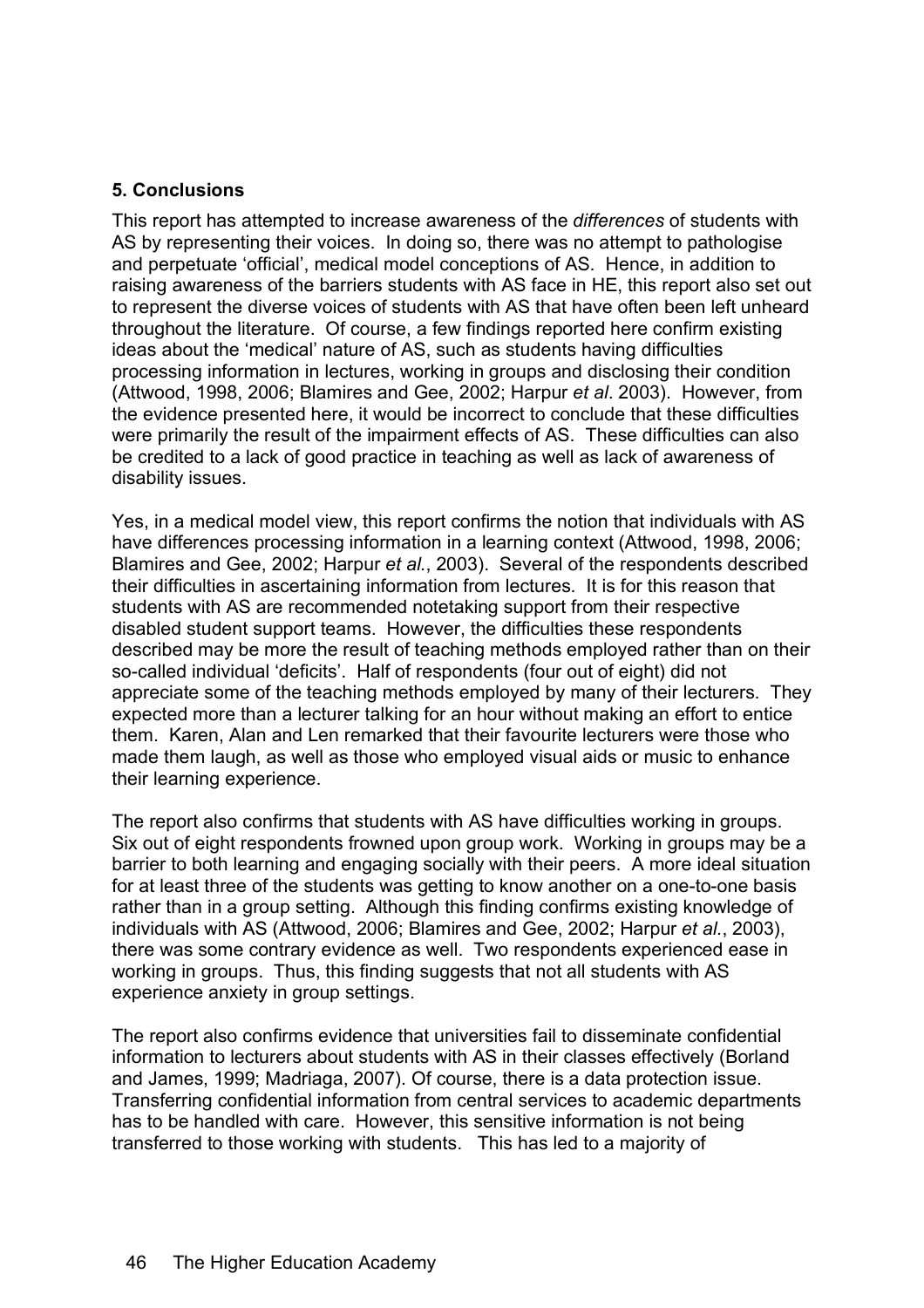respondents being placed in anxiety-ridden scenarios. Five out of eight respondents expressed discomfort in disclosing their AS to lecturers and other students. This finding should come as no surprise considering the stigma associated with AS (Attwood, 2006), or any other impairment (Deal, 2006). Not only were respondents hesitant in disclosing AS, they were also anxious about disclosing other impairments. For a couple of respondents, other impairments were rated more significantly than AS. It is this diversity that presents new challenges in supporting students with AS in HE. Instead of seeing students on a spectrum, HE teaching and support staff should look at students with AS holistically. As respondent Karen argued, a person with AS 'is more than their diagnosis. Diagnosis comes second. They will always be themselves first.'

Another new challenge is that all practitioners must accept the idea that students with AS are happy about being an HE student. In previous literature, this euphoria has not been discussed. This is perhaps the result of having a practitioner-focus, where the voices of students are in the background. Arriving at university is a time for reinvention, as it would be for all students, disabled and non-disabled. However, this moment in life has particular importance for students with AS, especially when respondents, like Alan and Karen, remarked on how their impairment has hindered them in forming friendships in previous school/college experiences. Of course, these difficulties have been well documented (Attwood, 1998, 2006; Gillberg, 2002; Harpur *et al*., 2003; Molloy and Vasil, 2004). An encouraging finding was how euphoria spilled over towards attending social events. Although respondents recognised and understood that they may have communicative and sensory impairments, six out of eight respondents attended their institution's fresher's week fair. Three of them enlisted themselves into student societies during this event. Although attending the fresher's fair posed no issues for half of the respondents, this was not the case for two respondents. Alan and Mark did not want to engage with the noise, the crowd and the claustrophobia that accompanied the fresher's week fair.

Another challenge is that not all respondents were able to overcome issues of social isolation by living in student-shared accommodation. To some writers (Harpur *et al.*, 2003), this may be seen as problematical for individuals with AS. In contrast, Attwood (2006) argued that being alone can be considered a comfort for some. Four out of eight respondents lived in shared student accommodation, placing them in an ideal setting to develop a social timetable. However, out of those four respondents, only one respondent actually established close friendships with flatmates. Thus, living in student accommodation may not aid a student with AS to develop a social timetable. The other half of respondents continued to live in the parental home. Although financially feasible to live at home, it prevented Lisa from partaking in student union activities. While living at home posed a barrier for a few respondents to socially engage with other students, it did not pose a barrier for Cathy, who was able to participate in five different student union societies.

As living in student-shared accommodation cannot guarantee success over social isolation, the same can be said of participation in student union activities. There was evidence to show that partaking in student union activities was positive for a few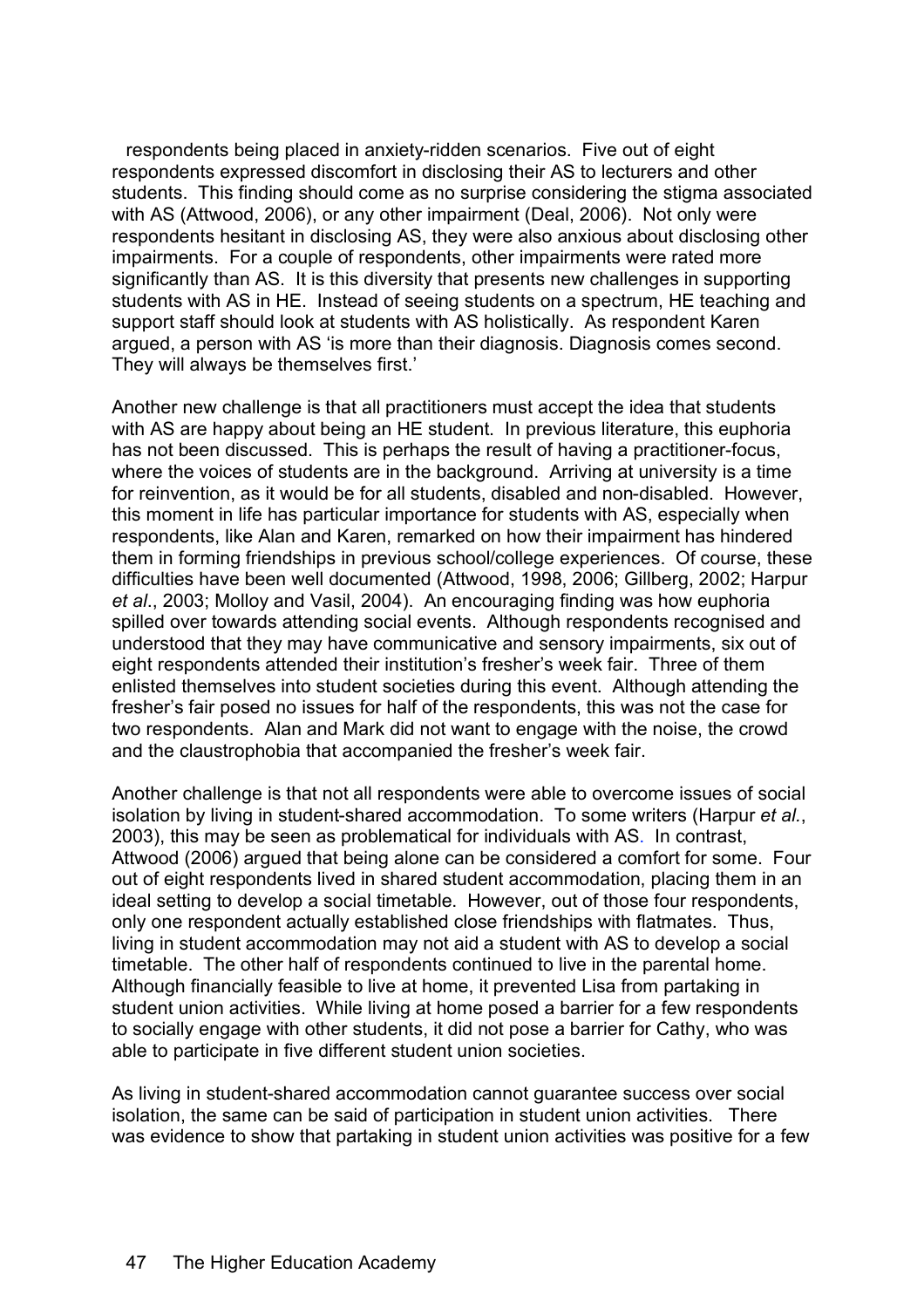respondents in making a successful transition into university. However, it was not the case for others, providing evidence that joining in student societies can never guarantee full immersion into university life or friendship.

From the evidence provided, many of the challenges facing disabled student support teams are not new (Madriaga, 2007). There continues to be poor practice in implementing notetaking and tutorial support for students. For instance, Cathy was left without a notetaker in her lectures in some instances and Alan had to wait almost a month for notetaking support to be arranged. Of course, these are matters of resource and timing, as students may have to wait for LEA approval in order to fund necessary support. This wait may take up to several months. To remedy this issue, Martin (2006) has suggested that DSA needs assessment could be conducted as early as April in the year of entry, which will assist in ensuring that support will be in place at the beginning of the year. Having an early DSA assessment should be considered a pre-entry activity in the same vein as HE taster event courses, as they both inform student expectations upon arrival into HE.

Respondents have also observed a need for improved alternative exam arrangements. All respondents listed and identified benefits in being placed in a separate room for exams. However, some respondents experienced disappointments. Len was scheduled to take a computer exam in a room without a computer. He had to take the initiative and ensure that the necessary arrangements were made. In another instance of poor practice, Karen was not placed in separate accommodation for one of her exams in the second semester. She did not expect this, as she had been in separate accommodation in the first semester. Lack of consistency in support arrangements constitutes poor practice and institutions are at fault here.

The only challenge that was not new for disabled student support teams was the ambiguity of mentoring support for students with AS. Six out of eight respondents had mentoring support and held it in high regard. The ambiguity of this support was viewed positively as it allowed for flexible, multifaceted support. Since students with AS have varying needs, they expect mentors to offer a variety of support, such as organising notes, liaising with academic staff on their behalf, or keeping them accountable to a weekly routine. The extent of this flexibility allowed students like Cathy and Louis to become more confident about working independently from their support workers.

Many of the barriers faced by respondents were not the result of their condition. They were and are perpetuated by poor practice and lack of disability awareness within HEIs. With evidence presented here, there still remains a significant gap between policy and practice in these public institutions. It is hoped that the recommendations below may help inform ways to narrow this gap, ensuring equality for all students.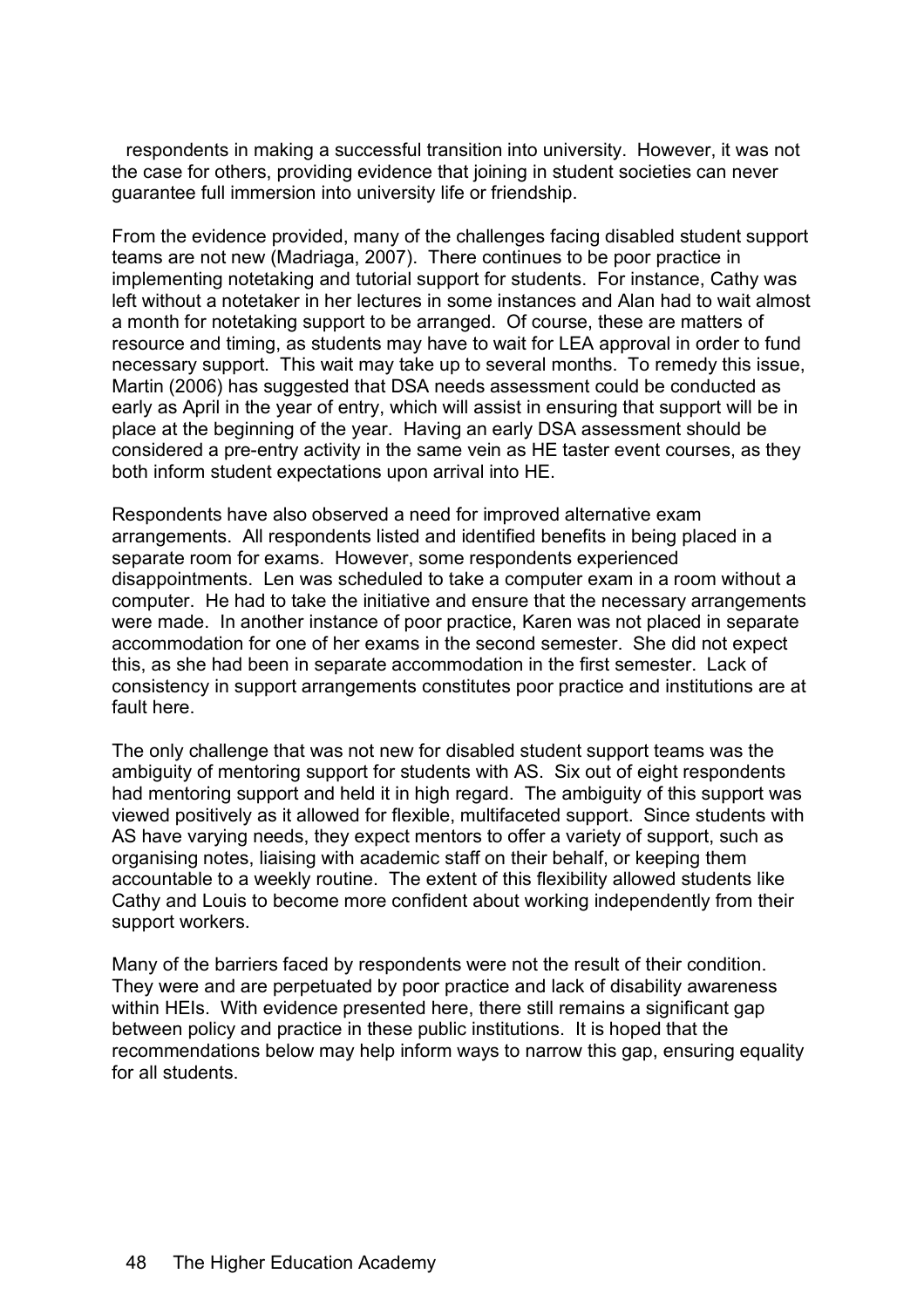# **6. Recommendations** (to break down barriers of exclusion)

All recommendations were derived from the research. Underlying these recommendations was the recognition that higher education institutions (HEIs) have a legal duty to take positive steps in ensuring disability equality.

Recommendations for Government and HEIs:

- o The Disability Equality Duty (2006) needs to be recognised as a legal duty in instilling a culture of valuing diversity within HEIs.
- $\circ$  The notion that confronting disablism is a university-wide issue, not just an issue reserved for student services, needs to be reinforced. This means academic faculties and departments should be held more accountable in curtailing disabling practices.
- o Teaching staff should be enabled to achieve good practice in teaching, learning and assessment for all students. For instance, resources should be made available for teaching staff to develop professionally and acquire knowledge on alternative assessments and working with disabled students in accessible ways.
- o Disability awareness training should be made compulsory for all staff in light of recent changes in the Disability Discrimination Act, in line with other mandatory training courses (e.g. fire safety).
- o It should be recognised that students with AS are entering into HEIs in increasing numbers. According to HESA online data (www.hesa.ac.uk), the number students with AS entering into their first year of HE in the UK has been increasing each year: 80 in 2003-04; 295 in 2004-05; and 475 in 2005-06. Therefore, institutions will need to accommodate students with AS and ensure that they have positive learning and social experiences.
- o Prospective disabled students, who are interested in attending their preferred institutions, should be made aware of early Disabled Students' Allowances needs assessment opportunities. This should be considered as an essential element of pre-entry activities, such as a taster courses. It will help a student to know what kind of support can be expected on year of entry. This may also be supported through the development and input of disabled student groups.
- o An early Disabled Students' Allowances needs assessment for students with AS is strongly encouraged due to the multifaceted aspects of the condition as evident in this study. This diversity requires diverse support needs. Thus, having a preset support package for students with AS may not be the best way forward. Supporting students with AS requires creative thinking as well as the student's input on what he or she may require.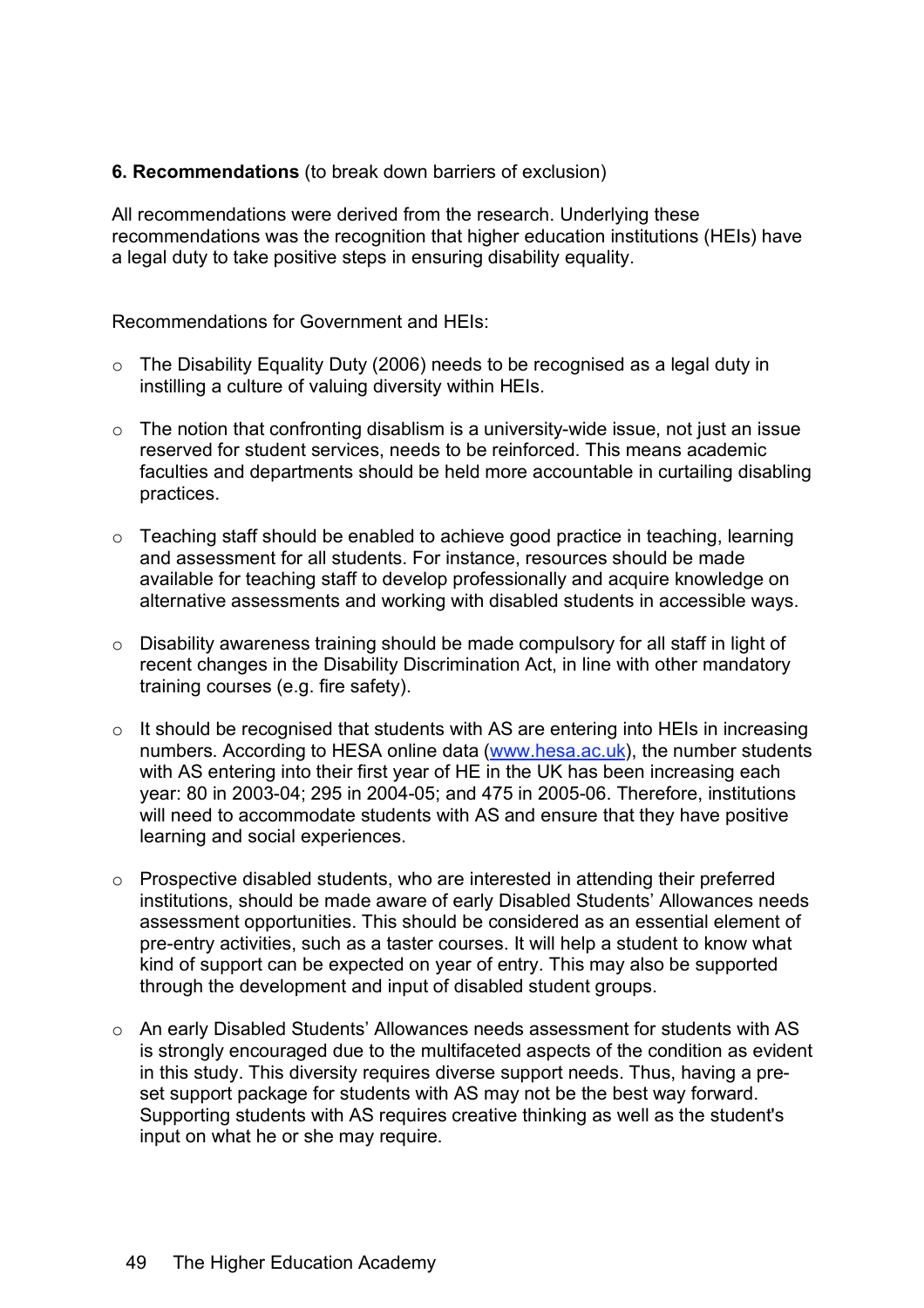- o Schools and colleges should be reminded that attending higher education is a viable option for disabled learners, particularly learners with AS.
- $\circ$  The successes of disabled students should be celebrated and publicised, if the student wishes, as an example to younger disabled people. Moreover, having success stories of students with specific impairments, like AS, will be beneficial to others who have similar conditions.

Recommendations for lecturers teaching in HE:

- o Lecturers should make every effort to keep track of disabled students who have been made known to them by their respective institution's disabled student support teams. However, if a student is placed in an anxiety-ridden situation to disclose his/her impairment, then this may be an issue of discrimination according to the Disability Discrimination Act and SENDA.
- o Due to the stigma associated with AS as a condition, some respondents in this study were more likely to disclose other conditions such as epilepsy and dyslexia rather than their AS. Lecturers must be aware that students with AS recognise a hierarchy of impairments and are less likely to disclose the AS itself.
- o Lecturers should make clear in advance of lectures the availability of electronic versions of handouts. As recognised by respondents in the study, having handouts, visual aids or even music can aid *all* students in assessing information conveyed to them in classes. Good, inclusive practice for students with AS will benefit all students, disabled or non-disabled.
- $\circ$  Several of the respondents expressed discomfort in working with other students in group settings. This reflects what has been said about people with AS having social communication difficulties. So, at the beginning of a term, instead of immediately placing students in groups that number more than three, lecturers may want to consider pairing students up to help facilitate students in 'getting to know each other'. However, this may also be problematical for some students. Disabled student support teams may need to discuss this with a student to identify benefits of group work on learning.

Recommendations for HEI disabled student support teams:

 $\circ$  There should be increased awareness of the fact that Disabled Students' Allowances needs assessments can be conducted as early as April on the year of entry. This will help ensure that students with AS will have necessary support in place by the beginning of the academic year. If there is a delay in being able to offer support, practitioners should keep students informed.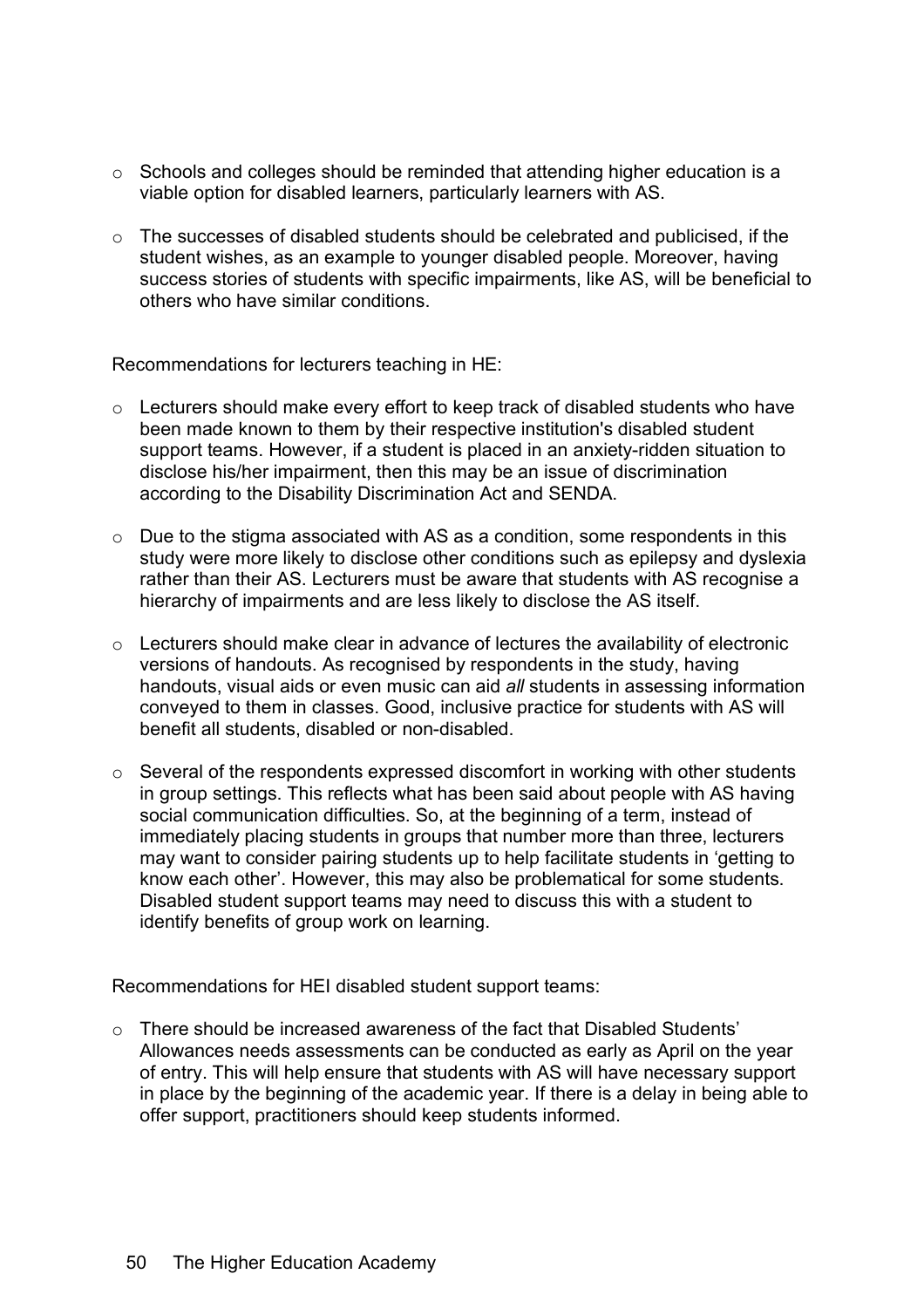- o Disabled student support teams should consider that parents of students with AS are likely to be playing a large role in enabling their son or daughter practically, socially and emotionally, and can be an excellent source of advice, if appropriate permission is sought from the student. However, sensitivity is required because parents' views may differ from those of their offspring.
- o Disabled student support teams should consider working with their student unions in planning alternative ways to increase student participation in studentled societies. For instance, in addition to having a fresher's fair, students with sensory impairments should have the opportunity to attend a similar event without 'the noise and the crowds', or receive buddy/mentor support in attending such fairs.
- o AS-friendly activities should be identified in areas that might include people with AS.
- o Disability practitioners in higher education should ensure that teaching staff are taking account of confidential information about disabled students within their classes. This will help ensure that lecturers are aware of a student's difference without them having to disclose or remind staff of their needs.
- o Confidential channels must be maintained between disabled student support teams and academic faculties when conveying information regarding students.
- o Disability practitioners in higher education should reinforce the notion that student support packages are not etched in stone. Support arrangements should be reviewed regularly and amended if necessary.
- o Mentoring support recommended to students with AS should be flexible and consistent as students have varying support needs. Disability officers should initially meet with both mentor and student to lay ground rules and agree the support package.
- o Considering the social isolation issues that many respondents experienced in their first year of higher education and the difficulties transition can present, assessors and disability officers should make students aware of the counselling support available within higher education student support services.
- o It should be ensured that support arrangements (e.g. notetaking and examinations) are consistent. For instance, when a student's notetaker does not show up for a lecture, this may cause undue stress and anxiety.

Recommendations for disability researchers:

o Closer examination of the heterogeneity of disabled people would prove valuable in informing sociological understandings of impairments.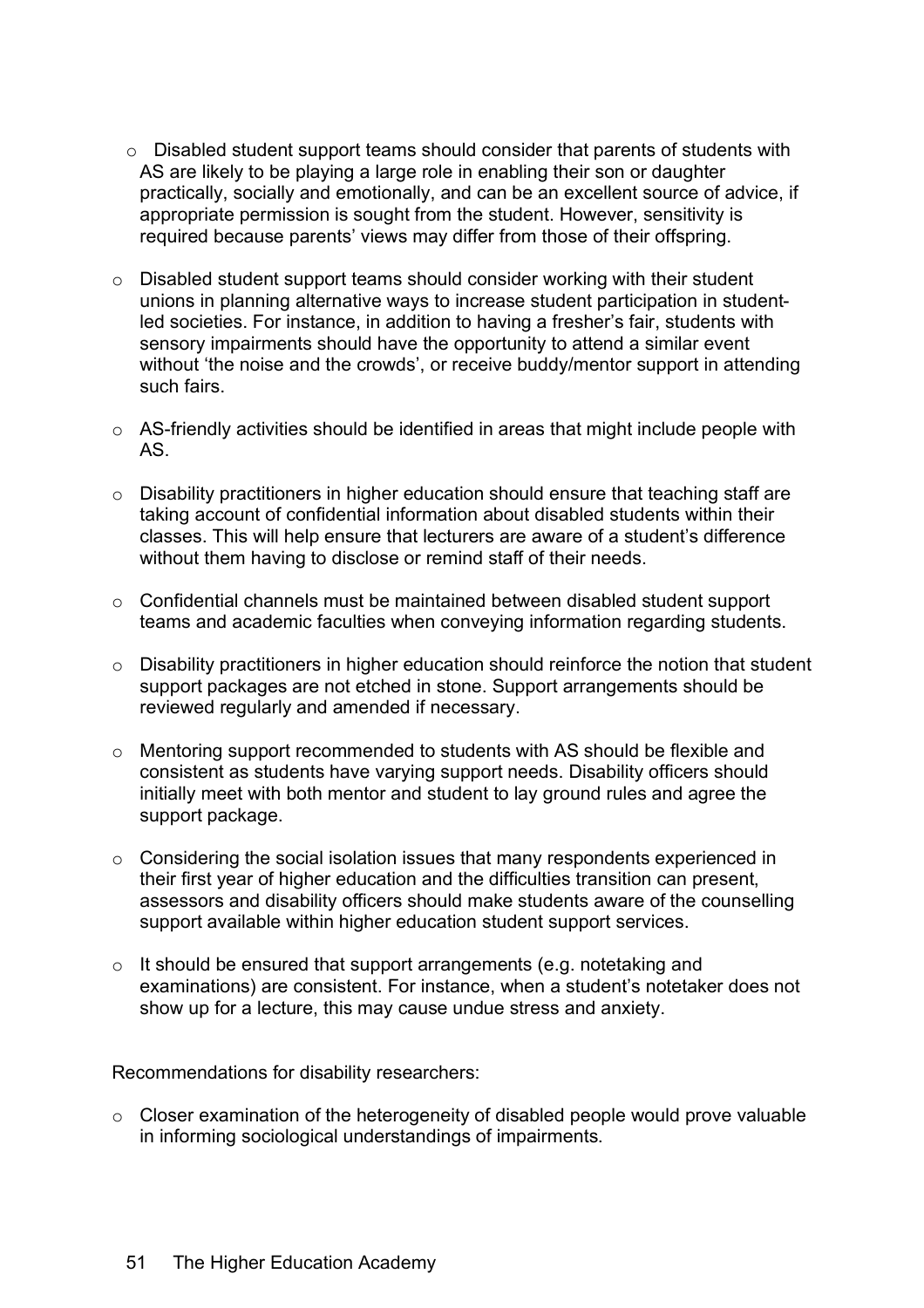- o Awareness of autism and AS within the social model of disability literature should be increased.
- o More focused research into specific impairments and higher education transitions is necessary to better inform policy and practice.
- o The extent of transition as a re-engagement, renegotiation and reconstruction of the label/ontology of autism should be examined.

Recommendations for Disabled Peoples' Movement:

- o Differences and voices of people with autism and AS should be represented and taken into account within the Disabled Peoples' Movement.
- o The extent of AS as a productive impairment should be highlighted.
- o The Government and HEIs must be held more accountable to the aims of the DED.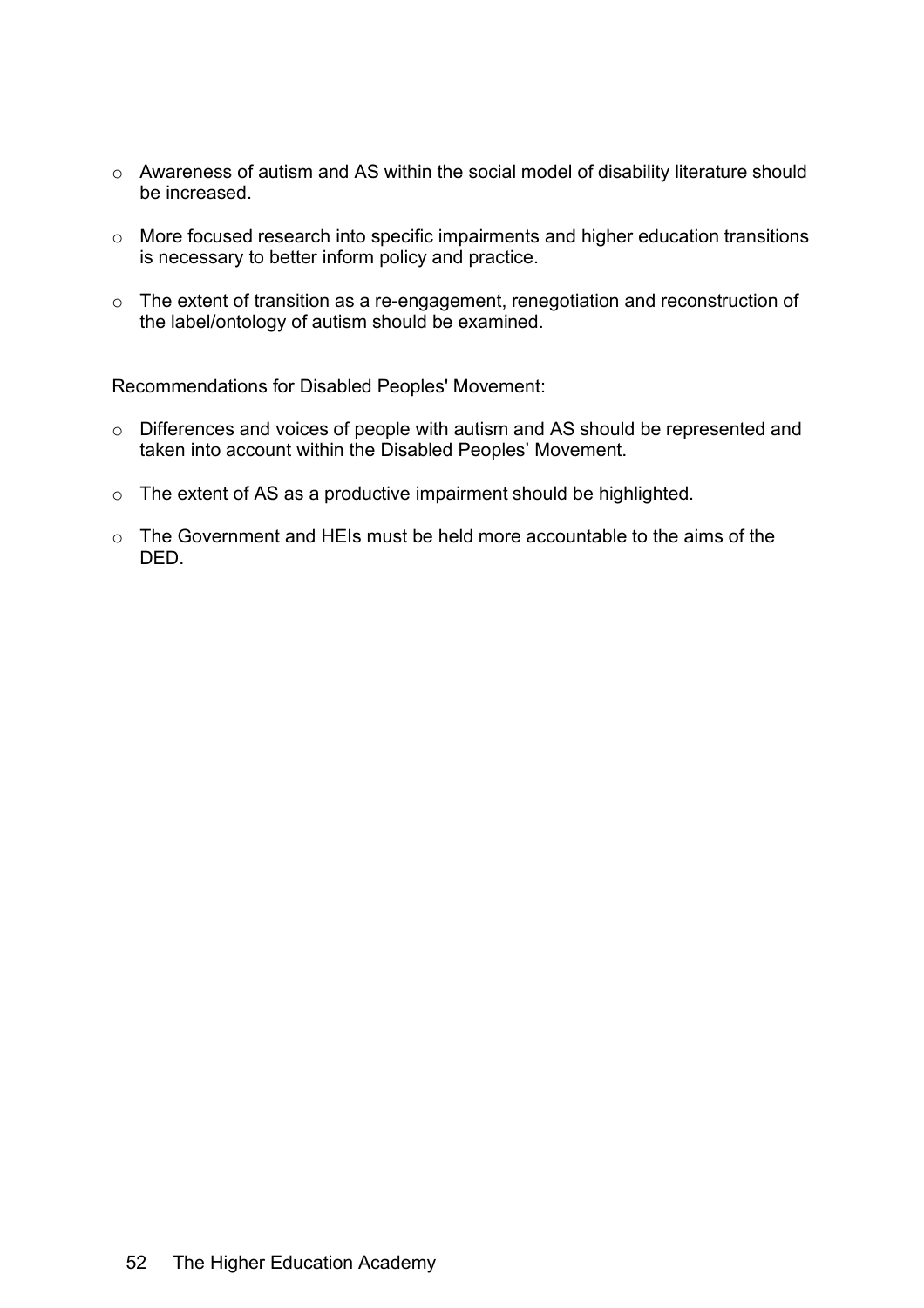#### **References**

Adams, M. and Brown, S. (2006) Improving access to higher education for disabled people. In: Adams, M. and Brown, S. (eds.) *Towards Inclusive Learning in higher education: Developing curricula for disabled students*. London: Routledge, pp. 10-22.

Adams, M. and Brown, P. (2000) The times are a changing: developing disability provision in UK higher education. Paper presented to *Pathways 4 Conference, Canberra*, Australia, 6-8 December.

Attwood, T. (1998) *Asperger's Syndrome: A guide for parents and professionals*. London: Jessica Kingsley.

Attwood, T. (2006) *The Complete Guide to Asperger's Syndrome*. London: Jessica Kingsley.

Barnes, C. (2003) What a difference a decade makes: reflections on doing "emancipatory" research. *Disability and Society*. 18 (1), 3-17.

Baron-Cohen, S. (1995) *Mind Blindness: An Essay on Autism and Theory of Mind*. Cambridge, MA: MIT Press.

Birnie, J. (2006) Developing an inclusive curriculum for students with Asperger Syndrome. In: Leach, J. and Birnie, J., *Developing an inclusive curriculum for a) students with mental health issues b) students with Asperger Syndrome*. Cheltenham: Geography Discipline Network, University of Gloucestershire, pp. 85- 107.

Blamires, M. and Gee, S. (2002) Raising Aspirations: Increasing the Participation of Students with Autistic Spectrum Disorders (Social Communication Difficulties) in Higher Education. (Report of the HEFCE strand two disability ASPIHE) Available from:

http://education.cant.ac.uk/xplanatory/showref.asp?category=Autistic%20Spectrum [24 July 2007]

Bogdashina, O. (2006) *Theory of Mind and the Triad of Perspectives on Autism and Asperger Syndrome: A view from the bridge*. London: Jessica Kingsley

Borland, J. and James, S. (1999) The learning experience of students with disabilities in higher education: A case study of a UK university. *Disability and Society*. 14 (1), 85-101.

Brady, G. (2007) It's not the "real me": children's experiences of ADHD and medication. Paper presented at The 8th European Sociological Association Conference *Conflict, Citizenship and Civil Society,* Glasgow, 3-6 September.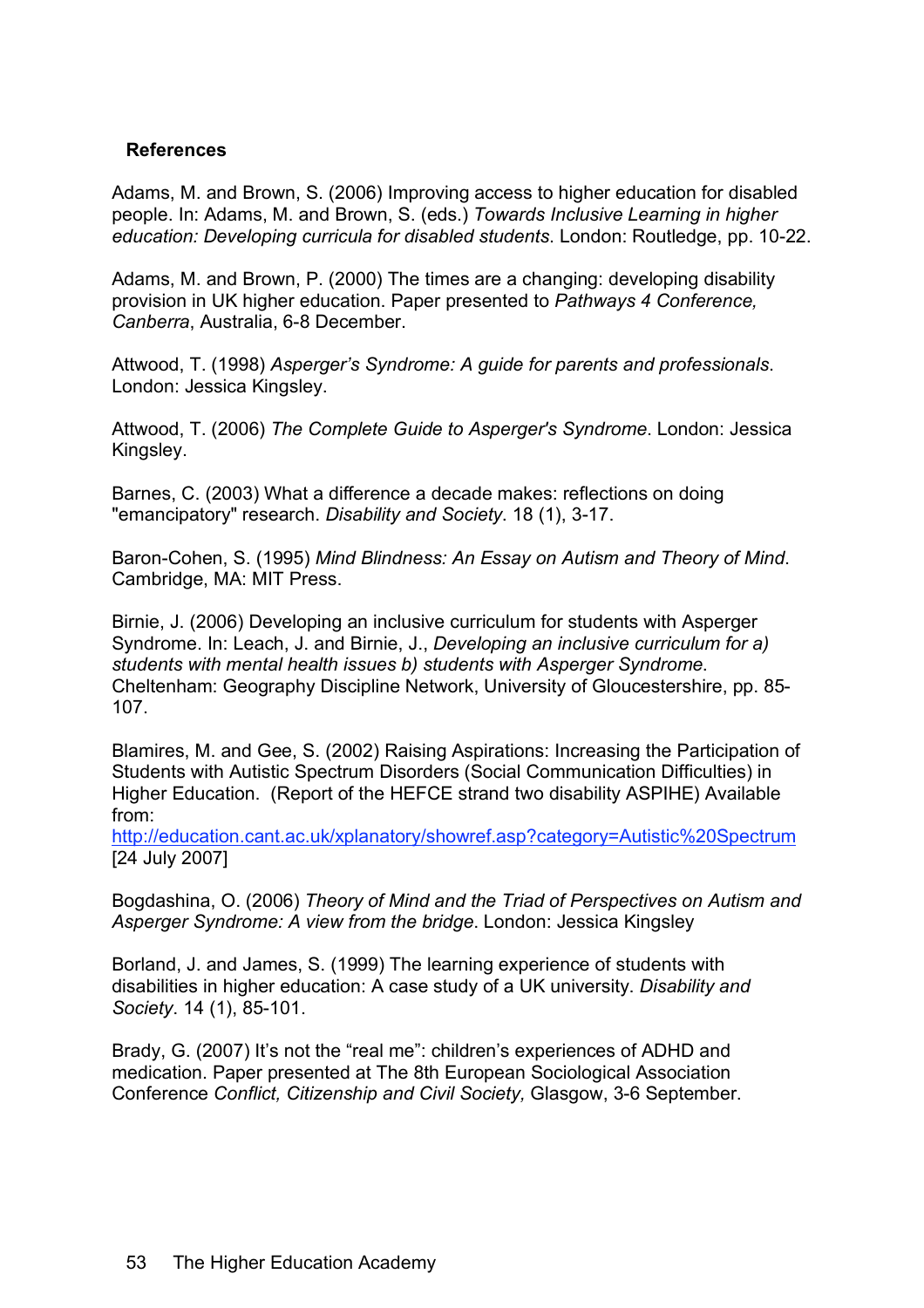Breakey, C. (2006) *The Autism Spectrum and Further Education: A Guide to Good Practice*. London: Jessica Kingsley.

Burgoine, E. and Wing, L. (1983) Identical triplets with Asperger's Syndrome. *British Journal of Psychiatry*. 143, 261-5.

Charmaz, K. (1995) Grounded Theory. In: Smith, J.A., Harré, R. and Langenhove, L.V. (eds.) *Rethinking Methods in Psychology*. London: Sage.

Deal, M. (2006) *Attitudes of Disabled People towards other Disabled People and Impairment Groups*. PhD. Thesis, City University, London.

Fife and Tayside Wider Access Forum (2005) *The experience of disabled students making the transition between institutions to begin or continue their higher education* (Project Report Transitions Project). Dundee: Fife and Tayside Wider Access Forum.

Frith, U. (2003) *Autism: Explaining the Enigma,* 2nd ed, Oxford: Blackwell Publishing.

Fuller, M., Bradley, A., and Healey, M. (2004a) Incorporating disabled students within an inclusive higher education environment. *Disability and Society*. 19 (5), 455- 68.

Fuller, M., Healey, M., Bradley, A., and Hall, T. (2004b) Barriers to learning: a systematic study of the experience of disabled students in one university. *Studies in Higher Education*. 29 (3), 303-18.

Gabel, S. and Peters, S. (2004) Presage of a paradigm shift? Beyond the social model of disability toward resistance theories of disability. *Disability and Society*. 19 (6), 585-600.

Gillberg, C. (2002) *A Guide to Asperger Syndrome*. Cambridge: Cambridge University Press.

Giroux, H. A. (2003) Public Pedagogy and the Politics of Resistance: Notes on a critical theory of educational struggle. *Educational Philosophy and Theory*. 35 (1), 5- 16.

Goode, J. (2007) "Managing" disability: early experiences of university students with disabilities. *Disability and Society*. 22 (1), 35-48.

Goodley, D. (2000) *Self-advocacy in the Lives of People with Learning Difficulties*. Buckingham: Open University Press.

Goodley, D. (2007) Towards socially just pedagogies: Deleuzoguattarian critical disability studies. *International Journal of Inclusive Education*. 11 (3), 317-34.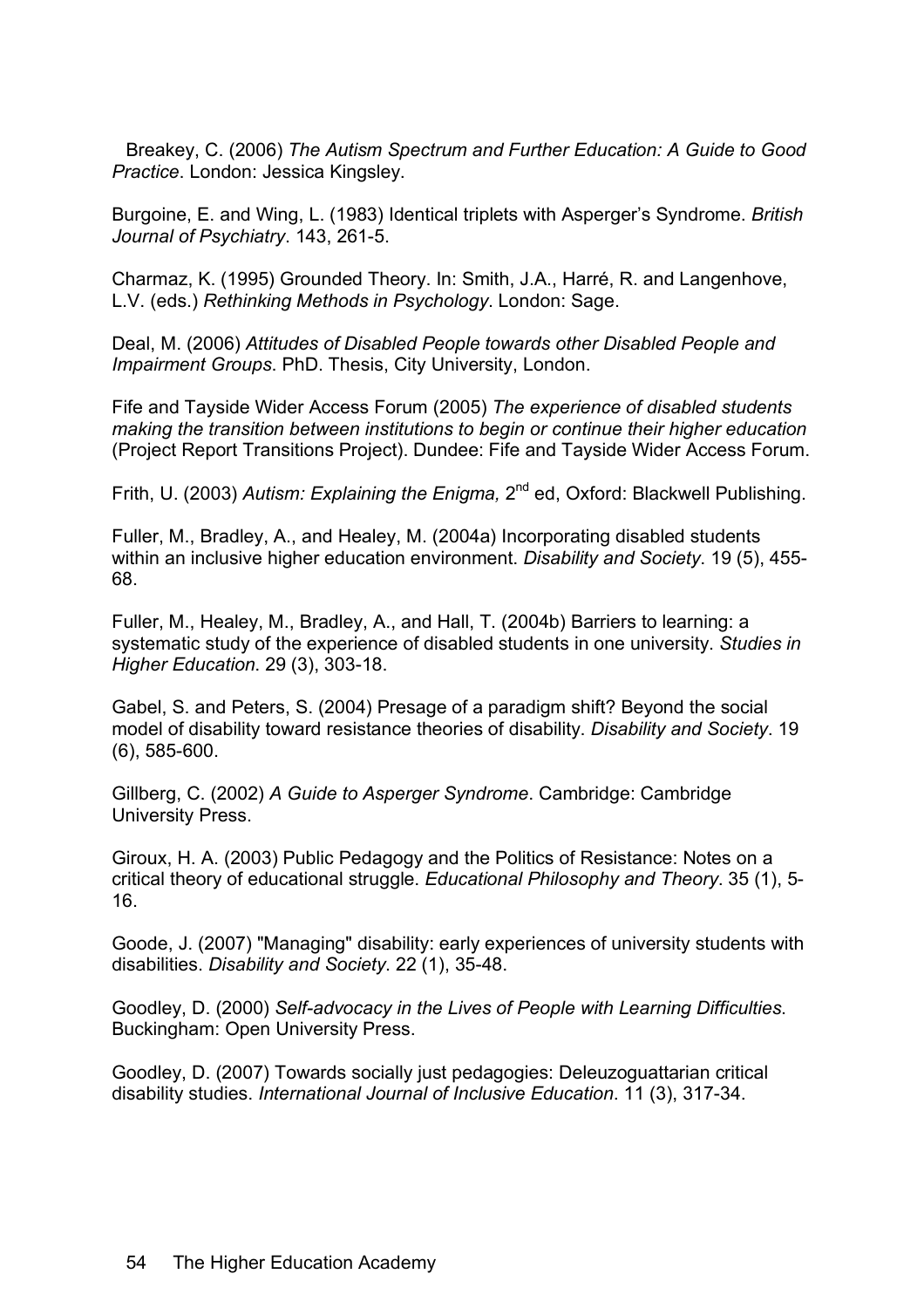Grandin, T. (2000) My mind as a web browser: how people with Autism think. *Cerebrum*..2 (1), 13-22.

Gray, D. E. (2002) "Everybody just freezes. Everybody is just embarrassed": felt and enacted stigma among parents of children with high-functioning autism. *Sociology of Health and Illness*. 24 (6), 734-49.

Grewal, I., McManus, S., Arthur, S. and Reith, L. (2004) *Making the transition: Addressing barriers in services for disabled people* (Department for Work and Pensions, Research Report No. 204). Her Majesty's Stationery Office: Leeds.

Happé, F. (1994) *Autism: an introduction to psychological theory*. London: University College London.

Harvey, L., Drew, S. with Smith, M. (2006) *The first-year experience: a review of literature for the Higher Education Academy*. York: Higher Education Academy.

Harpur, J., Lawlor, M. and Fitzgerald, M. (2003) *Differing by degrees: a handbook for college students with Asperger Syndrome*. London: Jessica Kingsley.

Healey, M., Bradley, A., Fuller, M. and Hall, T. (2006) Listening to students: The experiences of disabled students of learning at university. In: Adams, M. and Brown, S. (eds.) *Towards Inclusive Learning in Higher Education*. Oxon: Routledge, pp. 32- 43.

Hodge, N. (2005) Reflections on diagnosing autism spectrum disorders. *Disability and Society*. 20 (3), 345-9.

Hodge, N. (2008) Evaluating Lifeworld as an emancipatory methodology. *Disability and Society*. 23 (1), 29-40.

Holdsworth, Clare (2006) "Don't you think you're missing out, living at home?" Student experiences and residential transitions. *The Sociological Review*. 54 (3), 495-515.

Holloway, S. (2001) The experience of higher education from the perspective of disabled students. *Disability and Society*. 16 (4), 597-615.

Howley, M. (2004) Asperger's Syndrome in further and higher education students. Paper presented at *Specific Learning Differences in Higher Education and Further Education: dealing with diversity conference*, Leicester Student Services, De Montfort University.

Howlin, P. (1998) *Children with Autism and Asperger Syndrome*. Chichester: John Wiley & Sons.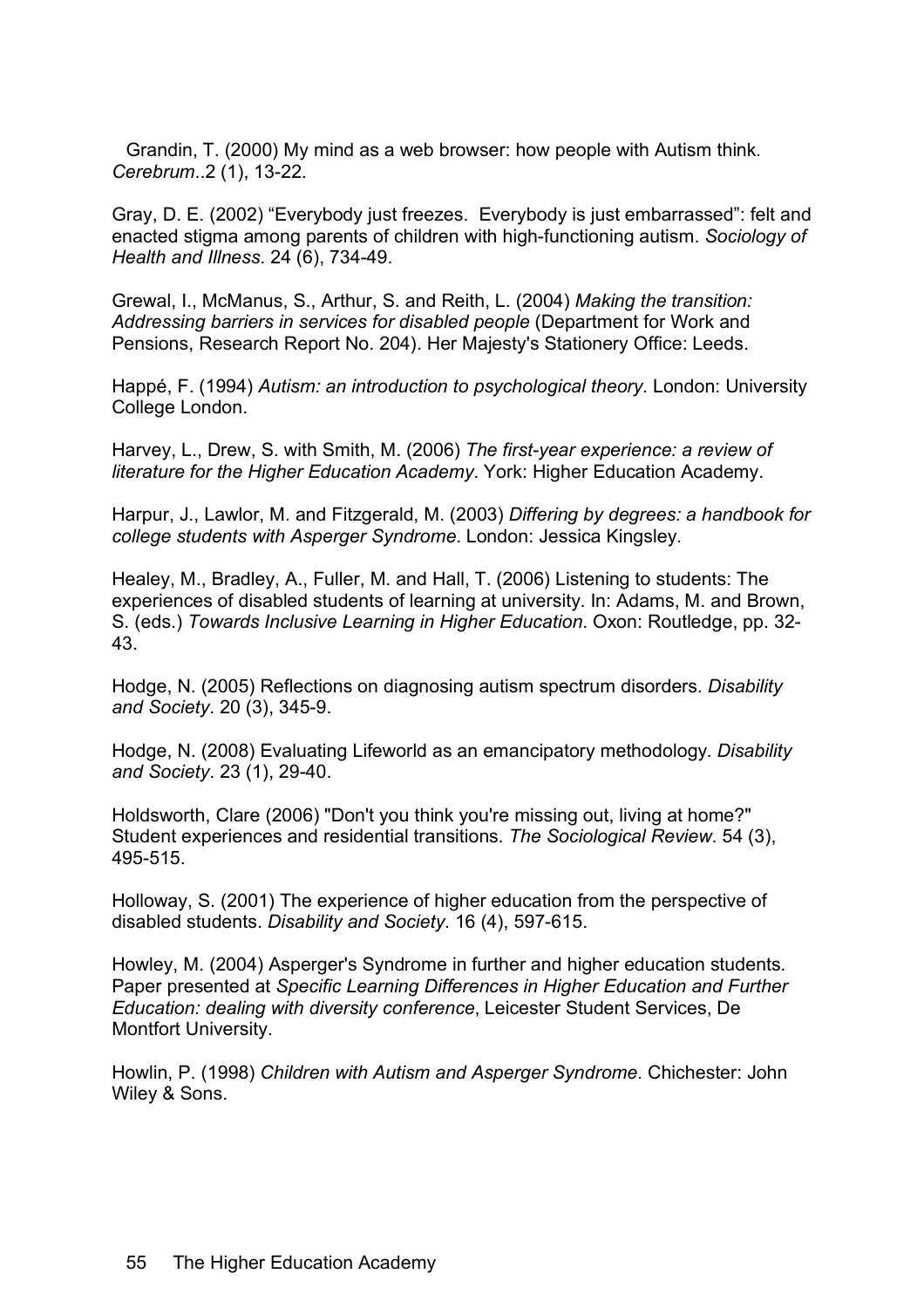Humphrey, J. C. (1999) Disabled People and the Politics of Difference. *Disability and Society*. 14 (2), 173-88.

Hurst, A. (1996) Reflecting on researching disability and higher education. In: Barton, L. (ed.) *Disability and Society: emerging issues and insights*. London: Longman.

Jacklin, A., Robinson, C., O'Meara, L. and Harris, A. (2007) *Improving the experiences of disabled students in higher education*. York: Higher Education Academy.

Madriaga, M. (2007) Enduring disablism: students with dyslexia and their pathways into UK higher education and beyond. *Disability and Society*. 22 (4), 399-412.

Martin, N. (2005) *Empowering Students with Asperger Syndrome to succeed in university*. PhD. Thesis, University of Derby.

Martin, N. (2006) Strategies which increase the likelihood of success at university of students with Asperger's Syndrome. *Good Autism Practice*. 7 (2), 51-60.

Mercer, G. (2002) Emancipatory Disability Research. In: Barnes, C., Oliver, M. and Barton, L. (eds.) *Disability Studies Today.* Cambridge: Polity Press, pp. 228-49.

Molloy, H. and Vasil, L. (2002) The social construction of Asperger Syndrome: the pathologising of difference. *Disability and Society*. 17 (6), 659-69.

Molloy, H. and Vasil, L. (2004) *Asperger Syndrome, adolescence, and identity*. London: Jessica Kingsley.

National Audit Office (2002) *Widening Participation in Higher Education in England*. London: National Audit Office.

National Autistic Society (1998) *The Autistic Spectrum - A Handbook 1999*. London: National Autistic Society.

National Disability Team and Skill (2004) *Aspiration raising and transition of disabled students from further education to higher education, Final Report*. Ormskirk, UK: National Disability Team. Available from: http://www.actiononaccess.org/index.php?p=2\_5\_4\_3\_7 [4 July 2007]

Nind, M. (2005) Inclusive education: discourse and action. *British Educational Research Journal*. 31 (2), 269-75.

Oliver, M. (1990) *The Politics of Disablement*. Houndsmill: Macmillan.

Parker, V. (1999) Personal Assistance for Students with Disabilities in HE: the experience of the University of East London. *Disability and Society*. 14 (4), 483-504.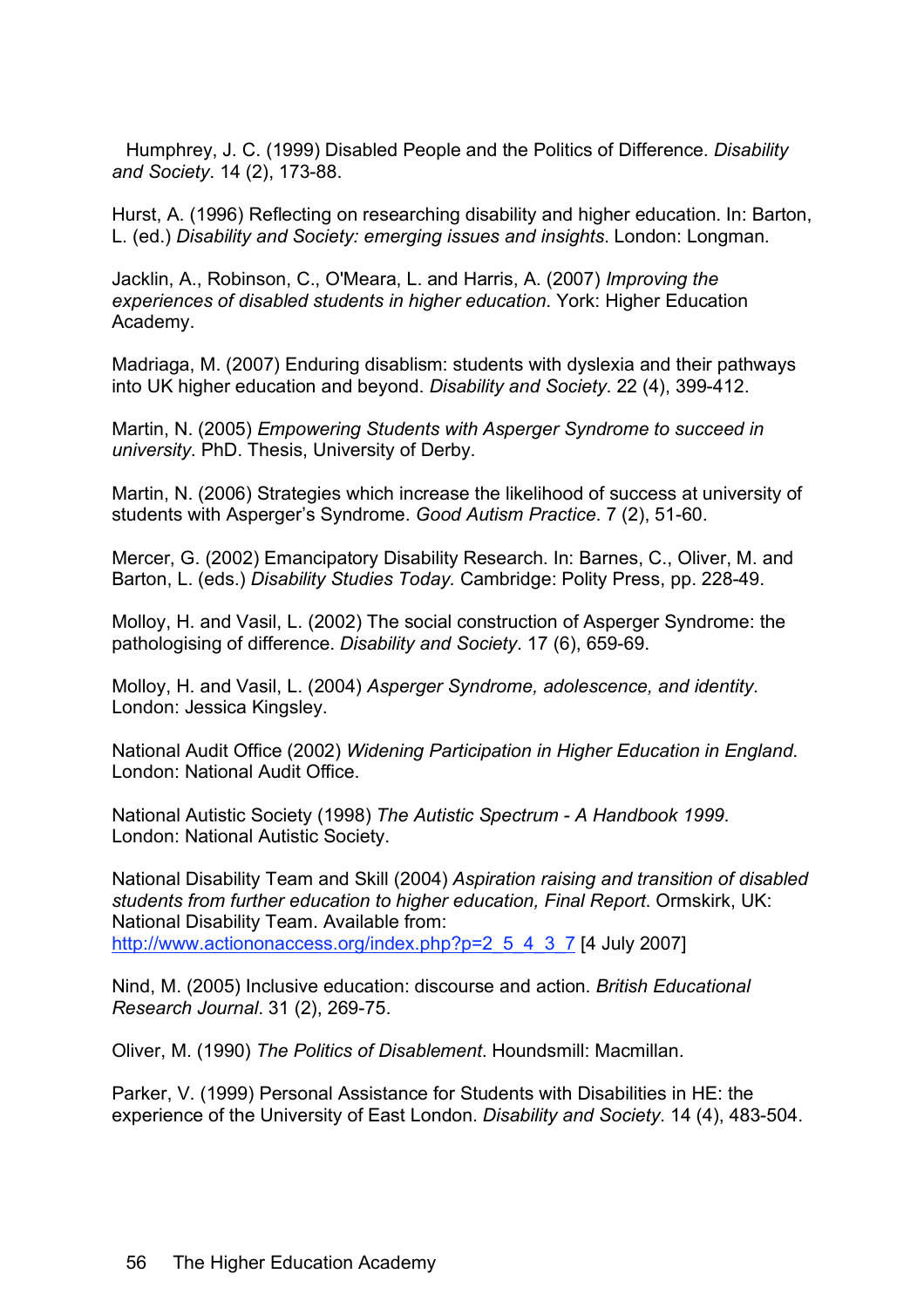Patiniotis, J. and Holdsworth, C. (2005) 'Seize that chance!' Leaving Home and Transitions to Higher Education. *Journal of Youth Studies*. 8 (1), 81-95.

Riddell, S., Tinklin, T., and Wilson, A. (2004) *Disabled Students and multiple policy innovations in higher education*. Glasgow: Centre for Educational Sociology and Strathclyde Centre for Disability Research.

Riddell, S., Tinklin, T. and Wilson, A. (2005) *Disabled Students in Higher Education*. London: Routledge.

Ryan, S. (2005) "Busy behaviour" in the "Land of the Golden M": mothers and children with learning difficulties in public places. *Journal of Applied Research in Intellectual Disabilities.* 18 (1), 65-74.

Shakespeare, T. (2006) *Disability rights and wrongs*. London: Routledge.

Singer, J. (1998) "Why can't you be normal for once in your life?" from a "problem with no name" to the emergence of a new category of difference. In: Corker, M. and French, S. (eds.) *Disability Discourse*. Buckingham: Open University Press, 59-67.

Taylor, M. J. (2005) Teaching students with autistic spectrum disorders in HE. *Education and Training*. 47 (6/7), 484-95.

Williams, D. (1996) *Autism, an inside-out approach: an innovative look at the mechanics of 'autism' and its developmental 'cousins'*. London: Jessica Kingsley.

Williams, E. (2004) Who Really Needs a "Theory" of Mind?: An interpretative phenomenological analysis of the autobiographical writings of ten high-functioning individuals with an Autism Spectrum Disorder. *Theory and Psychology*. 14 (5), 704- 24.

Wing, L. (1991) The relationship between Asperger's syndrome and Kanner's autism. In Frith, U. (ed.) *Autism and Asperger Syndrome*. Cambridge: Cambridge University Press, pp. 93-121.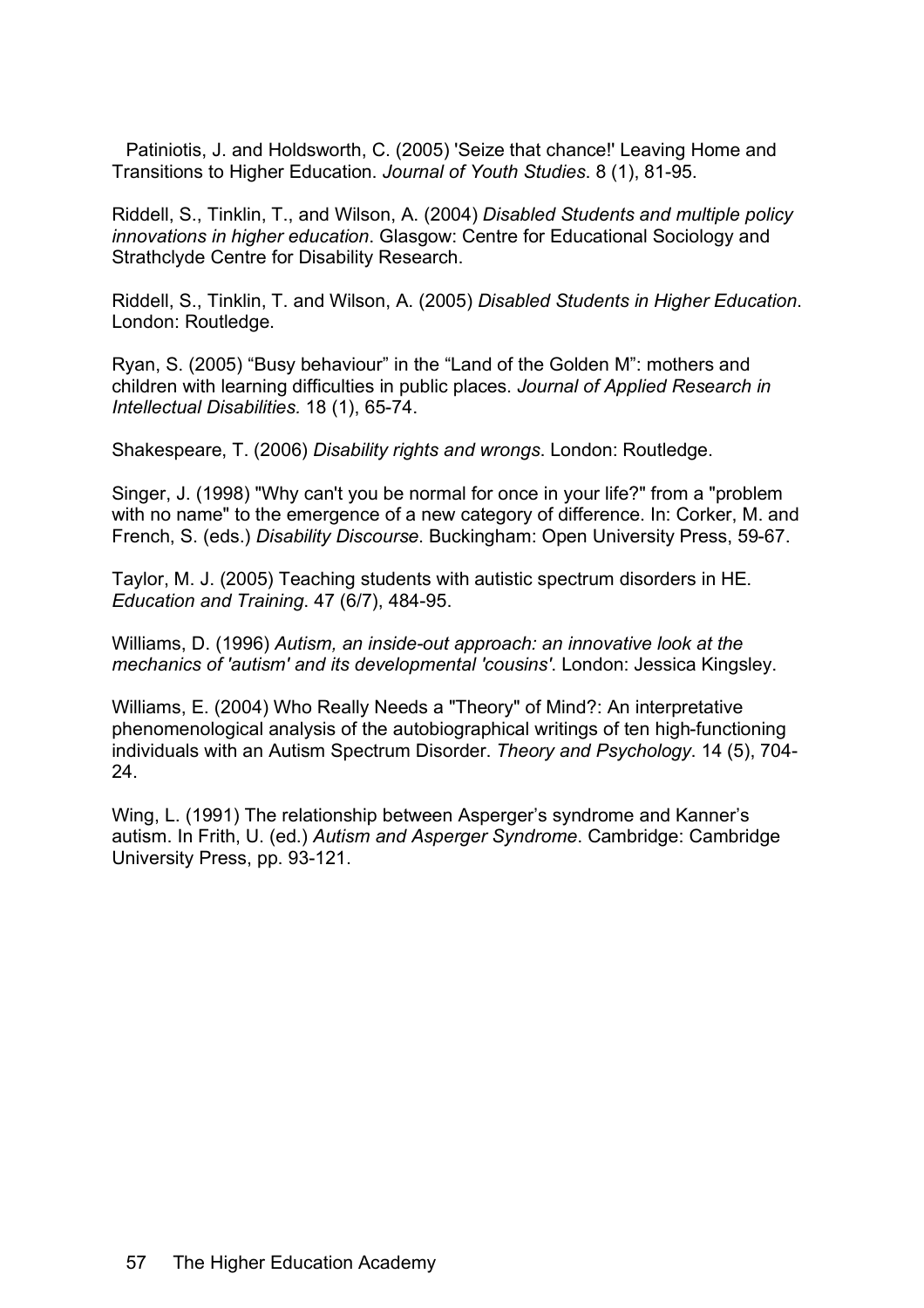# **Appendices**

#### **Appendix A**





Phone (0114) 225 4538

Minicom (0114) 225 3816

Email: M.Madriaga@shu.ac.uk

22 August 2006

Dear student,

I am a researcher interested in how students with Asperger Syndrome will experience their first-year of higher education. I am writing to see if you may be interested in being a part of this project, as an informant.

My project will consist of me interviewing you on three occasions about your higher education experience. The first interview can be planned for sometime in October 2006, the second interview can be held in January 2007, and the third interview can be planned in May 2007. These interviews can take place at a convenient location of your choice within your college or university, such as a cafe, student union, library, etc. Each interview should last only an hour. In taking part in all three interviews, you will receive a £60 voucher from WH Smith.

At the end of the project, I will write a report. I hope my report will help raise awareness and aspirations of higher education to all young people with Asperger Syndrome. More information about my project can be found at http://www.heacademy.ac.uk/4604.htm

I hope for a positive response from you. If you have any questions or interested in taking part in my project, please get in touch by emailing me at M.Madriaga@shu.ac.uk or by phone 0114 225 4538.

Thank you very much, Manuel Madriaga

**Appendix B**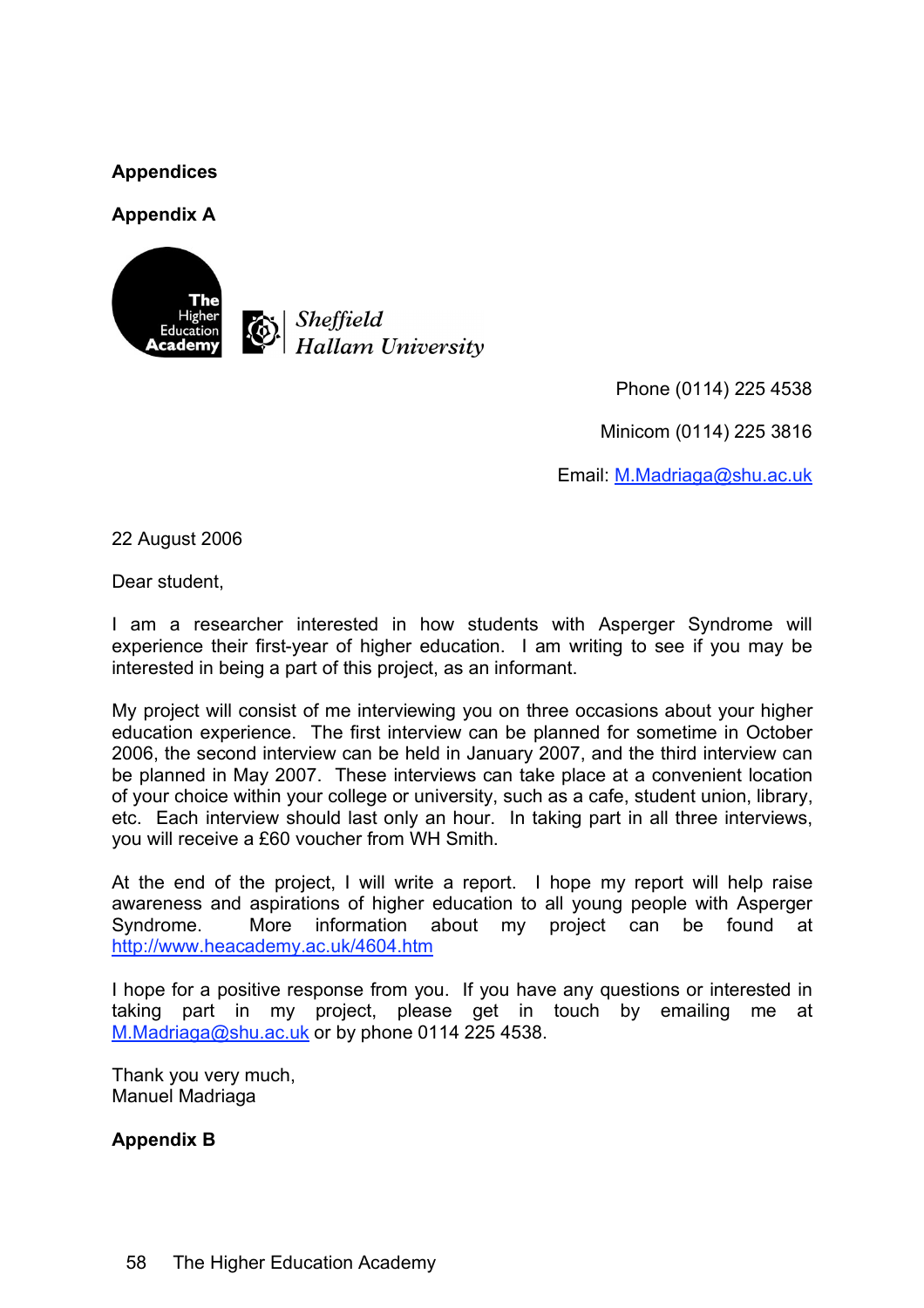

10 October 2006

#### INFORMATION SHEET RESEARCH PROJECT: ENABLING TRANSITION INTO HIGHER EDUCATION FOR STUDENTS WITH ASPERGER SYNDROME

You are being invited to take part in a research study. It is important for you to understand why the research is being done and what it will involve. Please take time to read the following.

This is a year-long project which seeks to gain insight into the lives of five-to-ten firstyear students with Asperger Syndrome (AS) during their transition into higher education from around the country. The findings will be used to inform current higher education policies and practices in providing disabled student support. It is up to you to decide whether or not to take part. If you do decide to take part you will be given this information sheet to keep and be asked to sign a consent form. If you do decide to take part you are still free to withdraw at any time and without giving a reason.

This project will consist of me interviewing you on three occasions throughout the academic year (sometime around October 2006, January 2007, and May 2007). Each interview should last only an hour. In taking part in all three interviews, you will help change and improve policies and practices in providing disabled student support in higher education. You will also receive a £60 voucher from WH Smith for participating in all three interviews.

All information collected in interviews will be kept confidential. Your confidentiality, privacy and anonymity will be ensured in the collection, storage and publication of research material. At the end of the project, I will write a report. I hope my report will help raise awareness and aspirations of higher education to all young people with Asperger Syndrome. This report will be available to you at the end of the study.

This project is funded by The Higher Education Academy. More information about the project can be found at http://www.heacademy.ac.uk/4604.htm. If you have any questions, please get in touch by emailing me at M.Madriaga@shu.ac.uk or by phone 0114 225 4538.

Thank you for reading this information sheet. **Appendix C**

CONSENT FORM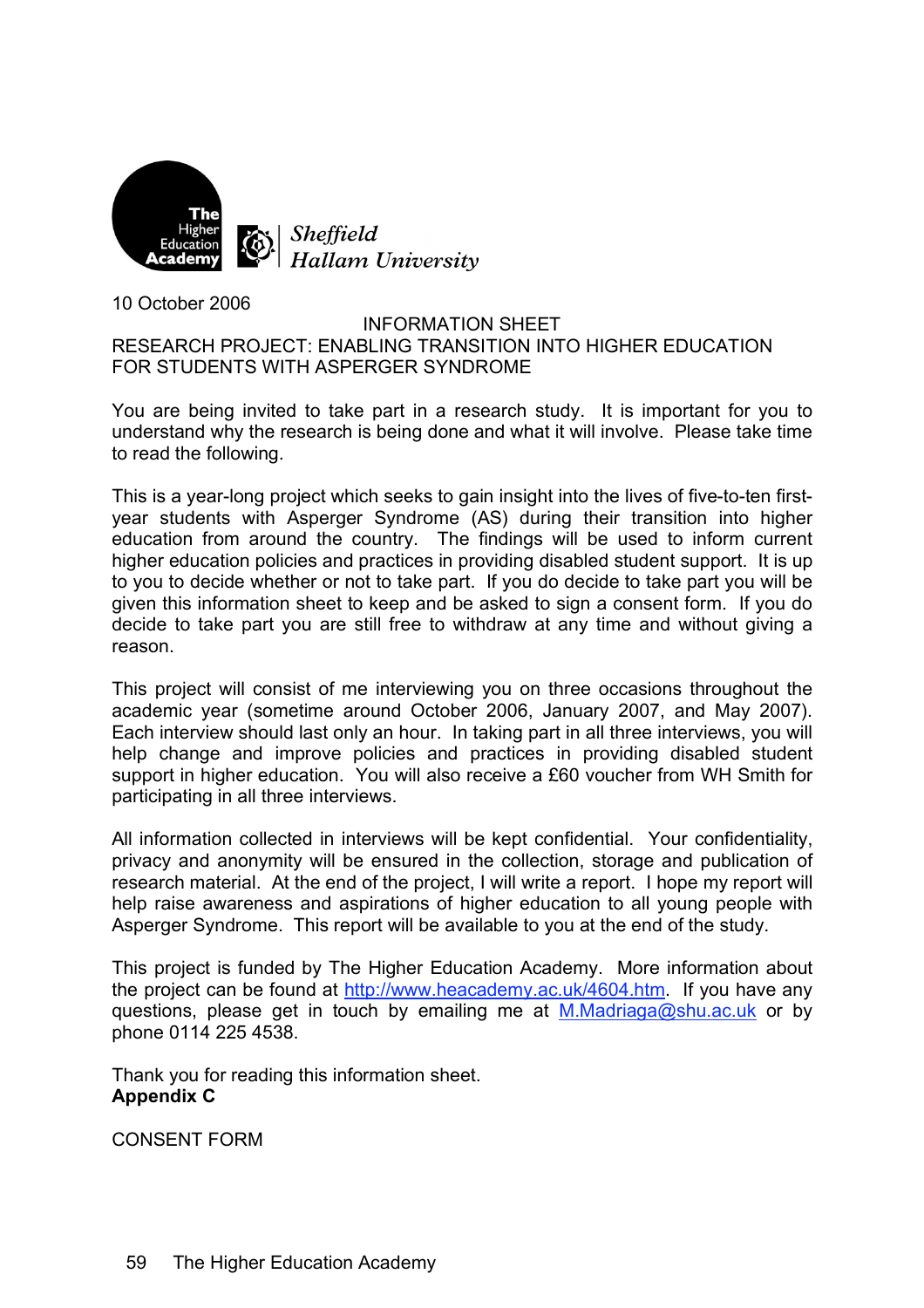Title of Project: Enabling transition into higher education for students with Asperger Syndrome

|    |                                                                                                                                             | <b>Please Initial Box</b> |  |  |  |  |
|----|---------------------------------------------------------------------------------------------------------------------------------------------|---------------------------|--|--|--|--|
|    | 1. I confirm that I have read and understand the<br>information sheet for the above study and have had<br>the opportunity to ask questions. |                           |  |  |  |  |
|    | 2. I understand that my participation is voluntary and<br>that I am free to withdraw at any time, without giving<br>reason.                 |                           |  |  |  |  |
| 3. | I agree to take part in the above study.                                                                                                    |                           |  |  |  |  |
| 4. | I agree to the interview being audio recorded                                                                                               |                           |  |  |  |  |
| 5. | I agree to the use of anonymised quotes in<br>publications                                                                                  |                           |  |  |  |  |

Your signature will show that you have chosen to take part in this research study and that you have read and understood the information you have been given. It will also show that you have been able to talk about the study with researcher and that you are happy that your questions have been answered.

| Name of participant | Date | Signature |  |
|---------------------|------|-----------|--|
| Name of researcher  | Date | Signature |  |

Please keep copy of the consent form and the information sheet together. (name, address, contact number of investigator).